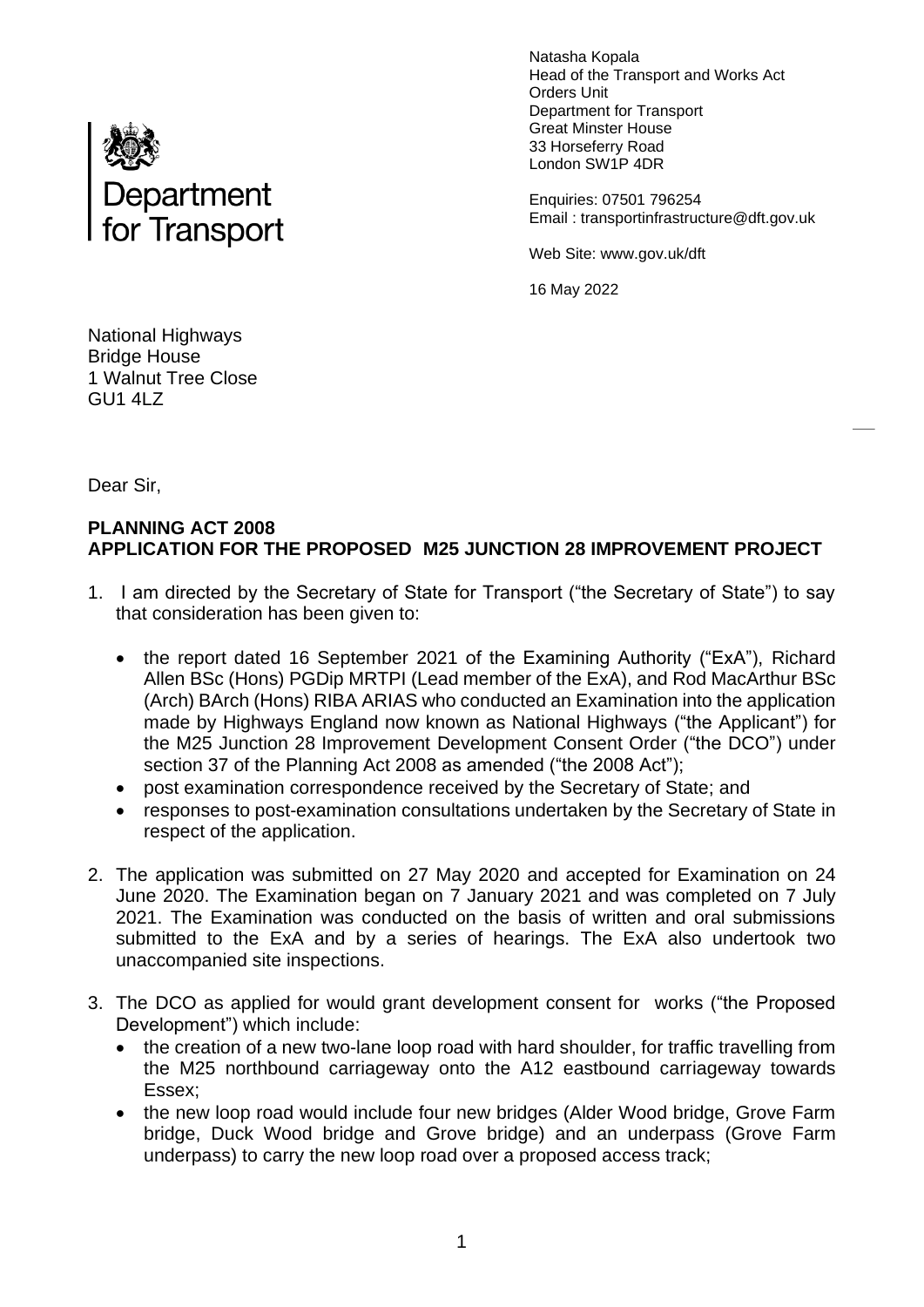- realignment of the existing A12 eastbound exit off-slip road to accommodate the new loop road including the provision of a new bridge (Maylands bridge) and the extension of the existing Grove culvert.
- 4. The DCO limits lie predominately within the Greater London area and thus within the administrative boundaries of the Greater London Assembly and the London Borough of Havering ("LB Havering"). A small section of the Order land on the eastern side of the M25 and its on-slip road as well as Brook Street are within Essex, specifically within the administrative areas of Essex County Council ("Essex CC") and Brentwood Borough Council ("Brentwood BC") .
- 5. Published alongside this letter on the Planning Inspectorate's website is a copy of the ExA's Report of Findings and Conclusions and Recommendation to the Secretary of State ("the Report"). All "ER" references are to the specified paragraph in the Report and references to "Requirements" are to those in Schedule 2 to the DCO as recommended by the ExA at Appendix C to the Report.

## **Summary of ExA's Report and Recommendations**

- 6. The principal issues considered during the Examination on which the ExA has reached conclusions on the case for development consent are set out in the Report under the following broad headings:
	- Legal and Policy Context (Chapter 3);
	- Planning Issues (Chapter 4);
	- Findings and Conclusions in relation to the Planning Issues (Chapter 5);
	- Findings and Conclusions in relation to the Habitats Regulations Assessment (Chapter 6);
	- Conclusions on the case for Development Consent (Chapter 7);
	- Compulsory Acquisition and Related Matters (Chapter 8); and
	- Draft Development Consent Order and Related Matters (Chapter 9).
- 7. For the reasons set out in the Report, the ExA recommend that the Secretary of State makes the DCO in the form recommended at Appendix C to the Report (ER 10.2.1).

### **Summary of Secretary of State's Decision**

8. **The Secretary of State has carefully considered the Report and has decided under section 114 of the 2008 Act to make with modifications an Order granting development consent for the proposals in this Application.** This letter is the statement of reasons for the Secretary of State's decision for the purposes of section 116 of the 2008 Act and regulation 31(2) of the Infrastructure Planning (Environmental Impact Assessment) Regulations 2017 ("2017 Regulations").

#### **Secretary of State's Consideration**

9. The Secretary of State's consideration of the Report, post Examination correspondence and responses to his consultation letters of 14 October 2021, 8 November 2021, 22 December 2021 and 4 February 2022 and other material considerations are set out in the following paragraphs. Where not otherwise stated in this letter, the Secretary of State can be taken to agree with the findings, conclusions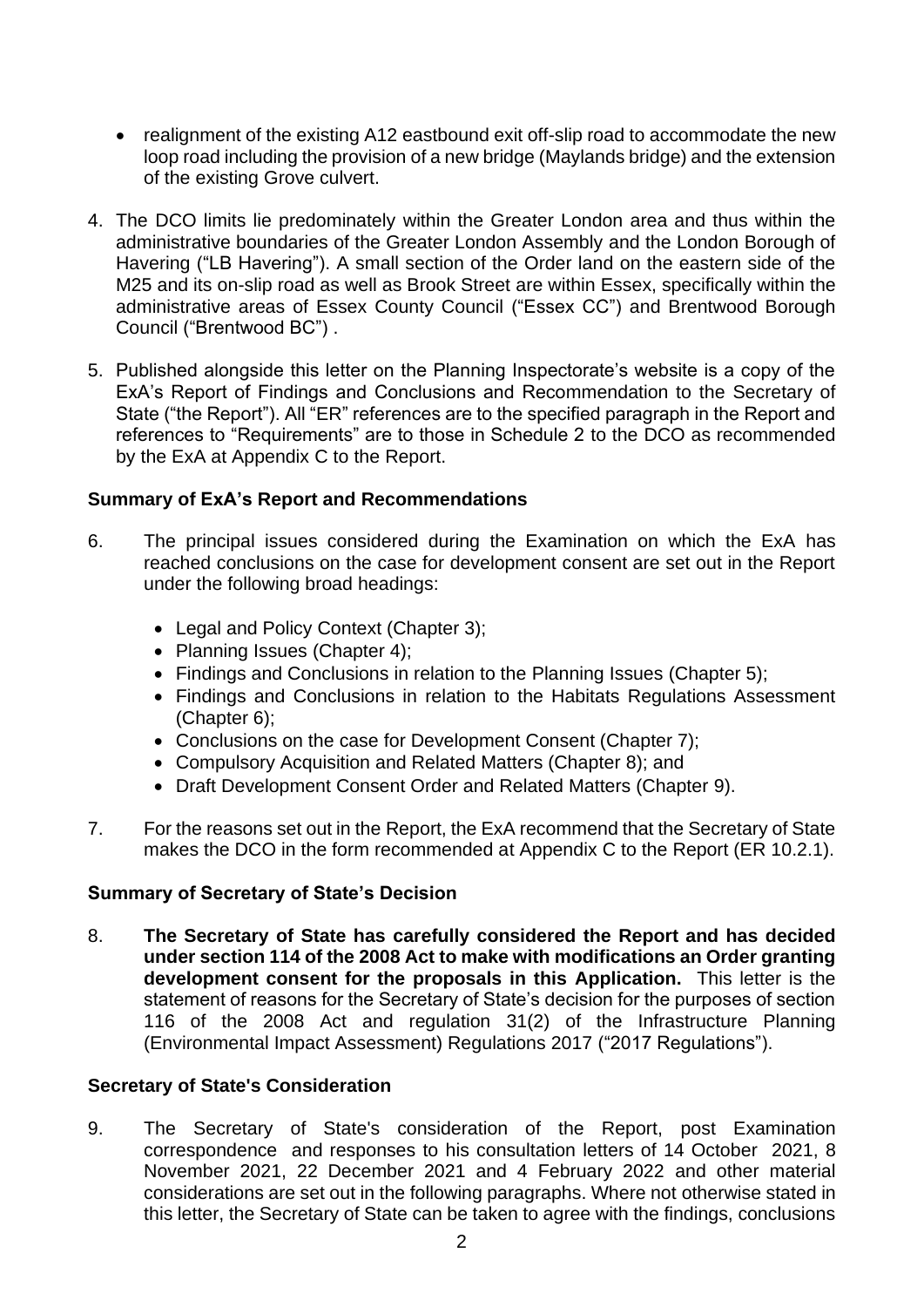and recommendations set out in the Report and the reasons given for the Secretary of State's decision are those given by the ExA in support of the conclusions and recommendations.

### **Legal and Policy Context**

- 10. For the reasons set out in ER 3.2.1, the Secretary of State is content that the Development qualifies as a Nationally Significant Infrastructure Project ("NSIP") under sections 14(1)(h) and 22(1)(b), 22(3) of the 2008 Act. Under section 104(3) of the 2008 Act the Secretary of State must decide this application in accordance with any relevant National Policy Statements ("NPS"), which in this case is the National Networks National Policy Statement ("NNNPS"), subject to certain exceptions set out in section 104(4) to (8) of the 2008 Act, which are not relevant in this case. The Secretary of State agrees with the ExA's assessment of the legislation and other matters that are relevant and important considerations in relation to this application as set out in Chapter 3 of the Report. In a Ministerial Statement issued on 22 July 2021 the Secretary of State for Transport advised that a review of the NNNPS will begin in 2021 to be completed no later than Spring 2023. While the review is undertaken the NNNPS remains relevant government policy and has effect for the purposes of the 2008 Act. The NNNPS will, therefore continue to provide a proper basis on which Examination Authorities can examine, and the Secretary of State can make decisions on, applications for development consent.
- 11. In accordance with section 104(2) of the 2008 Act in addition to the NNNPS, the Secretary of State has had regard to the Local Impact Reports ("LIR") submitted by Brentwood BC, LB Havering and Essex CC (ER 3.10.2), any matters prescribed in relation to development of the description to which the application relates (which are set out in section 3.5 of the Report), and any other matters which the Secretary of State considers to be important and relevant to the decision (ER 3.3.3). In making the decision, the Secretary of State has complied with all applicable legal duties and has not taken into consideration any matters that are not relevant to the decision.
- 12. With regard to Brentwood BC's Local Plan the ExA noted that its Examination in Public was due to take place prior to and during the Examination of this application and recommended that the Secretary of State consult the Applicant and Brentwood BC to determine if it had advanced to a stage where the polices within it are important and relevant to the consideration of the application (ER 3.11.18). In his consultation letter of 14 October 2021, the Secretary of State asked for an update on this from both Brentwood BC and the Applicant. In its reply of 18 October 2021, Brentwood BC stated the plan was currently out for consultation ending on 11 November 2021 and that following that it is anticipated it would be adopted in early 2022. It also included a schedule of the main modifications proposed. The Secretary of States notes the plan was adopted on 23 March 2022 and is satisfied that this does not change the ExA's consideration on this matter or the weight given to it by the ExA.
- 13. The Secretary of State notes that the application was amended during the Examination as set out in Chapter 2 of the Report and agrees with the ExA that the proposed changes are not material so as to constitute a new application (ER 3.12.4 -3.12.5). The Secretary of State is therefore satisfied that it is within the powers of section 114 of the 2008 Act for him to make the Order in the form recommended by the ExA with modifications.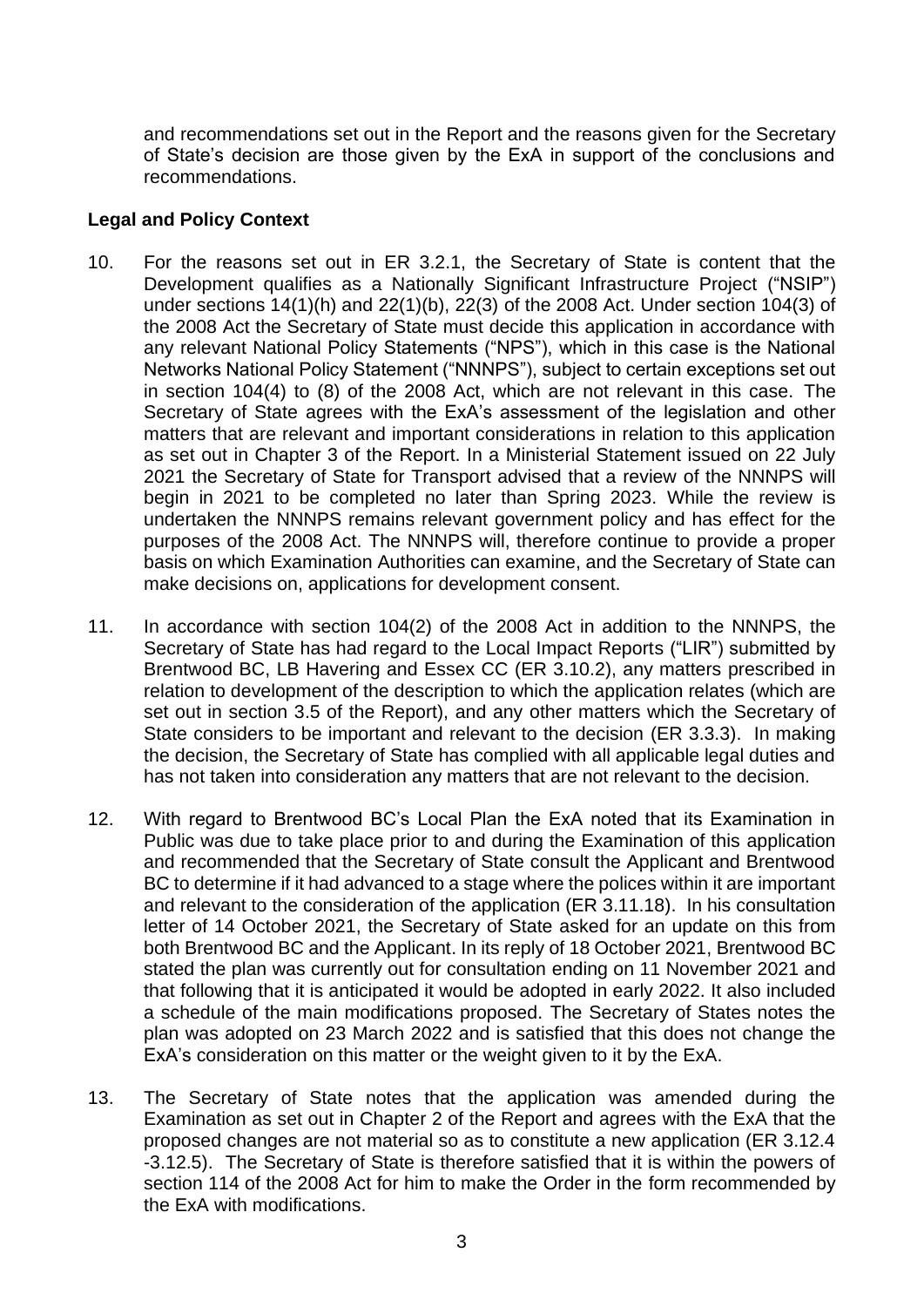# **FINDINGS AND CONCLUSION IN RELATION TO PLANNING ISSUES**

## **The need for the Development**

- 14. The Secretary of State notes from the Environmental Statement ("ES") that currently junction 28 is a heavily used junction and suffers regularly from congestion and that with traffic levels predicted to increase, congestion during peak hours is also predicted to increase. Modelling indicates that by 2037 without further intervention there will be a further deterioration in traffic conditions at junction 28 with delays at over three times those currently experienced and average speeds reduced by 25% (ER 5.2.4). The Secretary of State notes that the Proposed Development will increase capacity and reduce congestion and delays; reduce the incident rate; improve safety and cater for future traffic demands to enable development and economic growth (ER 5.2.5). The Secretary of State also notes that no interested party raised any concern regarding the need for the Proposed Development (ER 5.2.9). Paragraph 2.22 of the NNNPS identifies a compelling need for development of the national road network. The Secretary of State agrees with the ExA that the Proposed Development would contribute to this established need and that the Proposed Development would help ensure that the junction would be able to accommodate additional demand and avoid traffic waiting and, in this respect, the Proposed Development attracts positive weight in the planning balance (ER 5.2.13).
- 15. Paragraph 4.27 of the NNNPS states that all projects should be subject to an options appraisal (ER 5.3.1). The Secretary of State notes six strategic options were considered (ER 5.3.2), nine further options of highways improvements were subsequently considered (ER 5.3.3) before three sub-options were taken forward (ER 5.3.4) and Option 5F was chosen to form the Proposed Development (ER 5.3.7). No interested parties raised any questions or concerns with the Applicant's alternatives and options considered (ER 5.3.8).
- 16. The Secretary notes the ExA's conclusion at ER 5.3.13. Whilst Option 5F was not the lowest in land take or in its environmental effects, the flaws in the other alternatives would mean that the objective of improving the junction would not have been met. The ExA also accepts that Option 5F enjoyed the greater public support. Thus overall, the ExA accepts that the Applicant reached a balanced judgement in advancing Option 5F. The Secretary of State agrees with the ExA's findings and that the requirements of the NNNPS and 2017 Regulations have in this respect been met.

# **Traffic and Access**

- 17. The Secretary of State notes and accepts the policy considerations outlined by the ExA at ER 5.2.2-5.2.11 ER 5.4.1– 5.4.13. The Secretary of State notes the relevant representations received on this matter and the main issues that concerned the Examination (ER 5.4.14 – 5.4.20).
- 18. The Secretary of State notes concerns expressed by parties about the impact on traffic during construction and operation of the scheme on access to and from local roads and the specific request for a new right turn to be incorporated into the scheme from Woodstock Avenue onto the A12 (ER 5.4.14). This was also raised by parties in correspondence received after the close of Examination.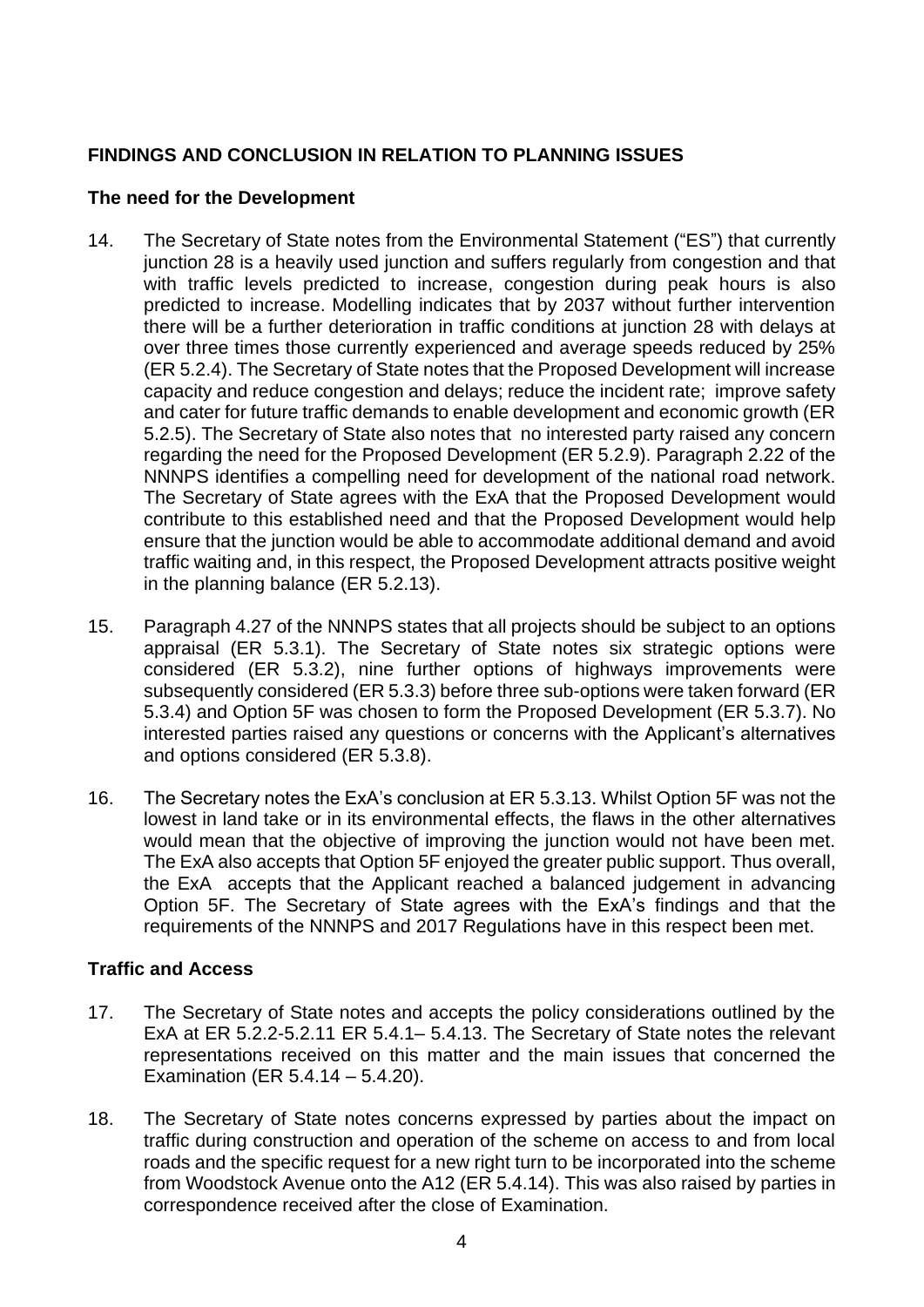- 19. With regard to impacts from construction, the Secretary of State is satisfied that there are measures secured in the DCO to ensure this impact is reduced. This includes requirements for a Traffic Management Plan and a Construction Environmental Management Plan ("CEMP") to be approved before development commences. These must be carried out in accordance with the Outline Traffic Plan Management Plan and Outline CEMP respectively, and both include measures for reducing construction impacts.
- 20. With regard to the request for a new right turn from Woodstock Avenue, Transport for London ("TfL") stated that it would not support this request as it would require a signalised junction and that the substantial adverse impact on journey times for all users of the A12 in this location would significantly outweigh the benefit to the relatively small number of users located in Woodstock Avenue (ER 5.4.21). Like the ExA, the Secretary of State recognises the specific problems faced by residents of Woodstock Avenue when joining the A12, but agrees with the ExA that the impact of addressing their concerns, is predicted to have a significant adverse impact on users of the A12 as a whole. The Secretary of State notes that the ExA were satisfied that the Proposed Development is predicted to reduce journey times around the M25 junction 28 roundabout in its operational phase and that these reductions in journey times are in turn predicted to improve access to the A12 in both directions for residents of Woodstock Avenue (ER 5.4.69).
- 21. The Secretary of State notes the concerns raised by LB Havering with regard to the traffic modelling and their view that further sensitivity testing was required to take account of housing growth in the borough and as defined in the London Plan. The Secretary of State also notes LB Havering's view that detailed modelling was required to demonstrate the impacts on the area between Gallows Corner and Gubbins Lane (ER 5.4.24). The Secretary of State notes the Applicant's response that in its view the sensitivity testing carried out is sufficient and no further modelling was warranted (ER 5.4.25). The Secretary of State agrees with the ExA that the Applicant has demonstrated that the methodology used is reasonable in this case, and that the areas of disagreement between LB Havering and the Applicant do not suggest that the approach taken by the Applicant was unsound (ER 5.4.68).
- 22. The Secretary of State notes the ExA's consideration of the Proposed Development's impact on connectivity and movement of non-motorised users ("NMU"). The Applicant explained that as well as a new NMU route along the A12 of-slip road they were seeking to implement a scheme of further NMU improvements as part of a wider strategy and programme of works to deliver a comprehensive and coordinated approach to improving the corridor along with the A1023 and the A12 between Brentwood and Harold Hill (ER 5.4.39). These further improvements would be implemented as part of the Applicant's Designated Funds programme, but it was noted that sections of the NMU route subject to the Designated Funds application were outside the Order limits (ER 5.4.40).
- 23. On 7 May 2021, the Applicant informed the ExA that its application for Designated Funding to implement the full integrated NMU improvement scheme had been approved (ER 5.4.43) and confirmed it will be necessary for some works to be carried out on Brook Street which is under the control of Essex CC as the Highway Authority (ER 5.4.44). The Applicant subsequently submitted a draft unilateral undertaking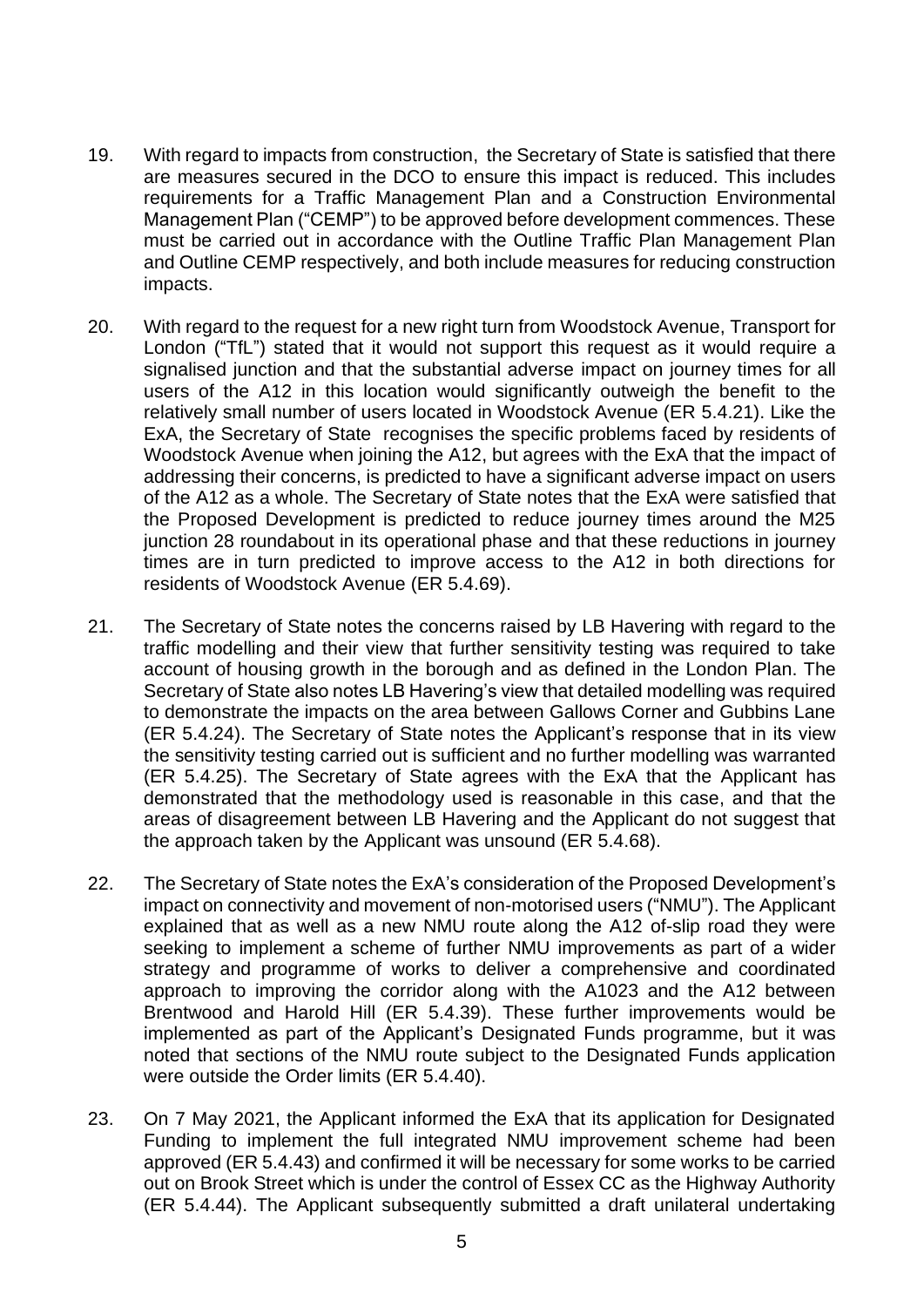which obligated itself to construct the junction section (the section within the order limits). TfL considered the Applicant should commit to delivering the whole NMU route (ER 5.4.46) and a joint response from LB Havering, Essex CC and TfL reiterated TfL's concerns in respect to the need to secure the whole NMU route. However, the Applicant repeated its stance that it would be unreasonable to impose an obligation on it for the delivery of the NMU proposal in its entirety when agreement of other Highway Authorities would be needed (ER 5.4.48).

- 24. The Secretary of State consulted on this matter in his letter of 14 October 2021 and requested an update on the unilateral undertaking which, at the end of the Examination, had not been agreed. In a joint response from LB Havering, Essex CC and TfL of 29 October 2021, they noted concern as to how the entire NMU route would be secured and suggested the inclusion of a Requirement in the DCO for the Applicant to enter a unilateral undertaking with the local planning authorities to deliver the full NMU route by 2025. Alternatively, they suggested including a Requirement to commit the Applicant prior to the opening of the new loop road (Work No.6), to use best endeavours to enter into agreements with the relevant Highway Authorities to deliver the full NMU route by March 2025. In its response of 29 October 2021, the Applicant again stated that it does not have the necessary powers to deliver the whole of the NMU route.
- 25. The Secretary of State notes the ExA's view that while the NMU scheme as a whole should be secured in this application – otherwise there is a risk that only the junction section will be completed, and the benefits to NMU route would not be fulfilled –the Applicant should not be responsible for the delivery of those elements outside the Order Limits and as such land outside its control. As no agreement was reached on this point at the close of the Examination (and has not been reached subsequently), the Secretary of State agrees with the ExA that the insertion of a new Requirement 17 (Non-motorised users' route) in the Recommended DCO (Appendix C to the Report) would ensure the NMU scheme is approved and funded, with the Applicant being only responsible for the delivery of the junction section (ER 5.4.50 – ER 5.4.51).
- 26. The Secretary of State also agrees with the ExA that there is no justification for the Applicant to pay legal costs or a monitoring fee to LB Havering, Essex CC, and TfL as they requested (ER 5.4.52).
- 27. The Secretary of State notes the Applicant's change request No.8 consisting of a revision of the realignment of the egress road from Grove Farm onto Work No.2 approximately 25m further to the west and the consequential impacts of this (ER 5.4.62). Given this change was introduced late in the Examination process, the ExA recommended the insertion of Requirement 16 (Grove Farm) into the DCO to ensure this meets safety standards (ER 5.4.63). The Secretary of State has considered this and agrees to the inclusion of this Requirement.
- 28. The Secretary of State agrees with the ExA that the Proposed Development would accord with all legislation and policy requirements and, like the ExA, is satisfied that mitigation is adequately provided for and secured in the DCO for traffic and access issues. The Secretary of State also agrees with the ExA that the Proposed Development attracts positive weight in the planning balance in this respect (ER 5.4.73).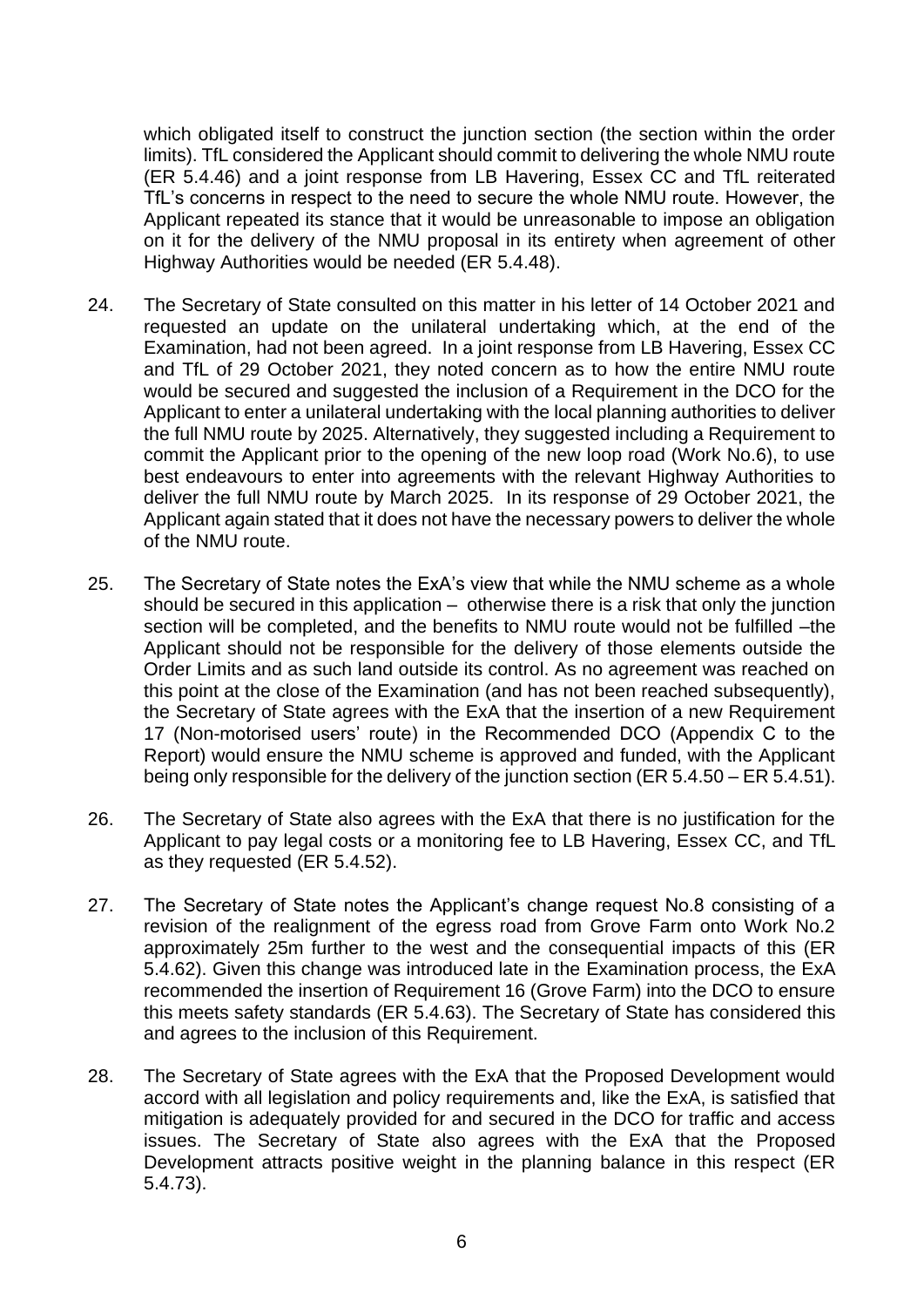# **Air quality**

- 29. The Secretary of State notes the policy requirements relating to air quality as set out in the NNNPS, the National Planning Policy Framework ("NPPF") and LB Havering's Local Plan. The Applicant's ES confirmed there is no likely significant adverse effects during construction and operation of the Proposed Development on air quality (ER  $5.5.1 - 5.5.9$ ).
- 30. The Secretary of State notes there are two Air Quality Management Areas ("AQMA") that the Proposed Development will impact, one in Brentwood BC and one in LB Havering (ER 5.5.10). LB Havering raised concerns in respect of the assessments undertaken. The Applicant responded that in its view the air quality assessment is robust, and the approach adopted is conservative and that it is not necessary to revise the assessment (ER 5.5.11-5.5.12). LB Havering also had concerns around the clarity of the mitigation measures set out in the outline Dust, Noise and Nuisance Management Plan due to conflicts with the Local Plan. LB Havering also sought the installation of a real time Particulate Matter (PM<sub>10</sub>) continuous monitoring station to provide accurate information on air quality outputs given the uncertainty of the air quality data sets that had been used (ER 5.5.13 -5.5.15).
- 31. The Secretary of State notes the Applicant's ES states the construction and operation phases of the Proposed Development would not have significant residual effects on air quality (ER 5.5.17). It was also noted that the receptors in the AQMA are expected to experience an imperceptible change in NO<sup>2</sup> and that there are no expected exceedances of the PM<sub>10</sub> objective (ER 5.5.7). The ExA were satisfied that there would be no likely significant effects on air quality (ER 5.5.27) and noted that the signed Statement of Common Ground ("SoCG") between the Applicant and LB Havering stated that it is now an agreed matter that the effects of the Proposed Development on air quality are unlikely to be significant (ER 5.5.17 & ER 5.5.21). Therefore, the Secretary of State agrees with the ExA that the need for real time continuous monitoring is not necessary and does not meet the tests set out in paragraph 57 of the NPPF (ER 5.5.26).
- 32. In respect of assessments and matters of concern regarding the modelling, as set out in ER 5.5.19 – 5.5.20 and which LB Havering found "very uncommon", the ExA concluded that they were satisfied with the scope and assessment work undertaken (ER 5.5.26). The Secretary of State has no reason to disagree with this conclusion.
- 33. The Secretary of State is satisfied that the Proposed Development will not result in a zone/agglomeration which is currently reported as being compliant with the Air Quality Directive becoming non-compliant; or affect the ability of a non-compliant area to achieve compliance. The Secretary of State agrees with the ExA that the Proposed Development would have no likely significant effects on air quality and would accord with all legislation and policy requirements and is satisfied that mitigation is adequately secured in the recommended DCO. The Secretary of State agrees with the ExA that, in this respect, the Proposed Development attracts neutral weight in the planning balance (ER 5.5.27).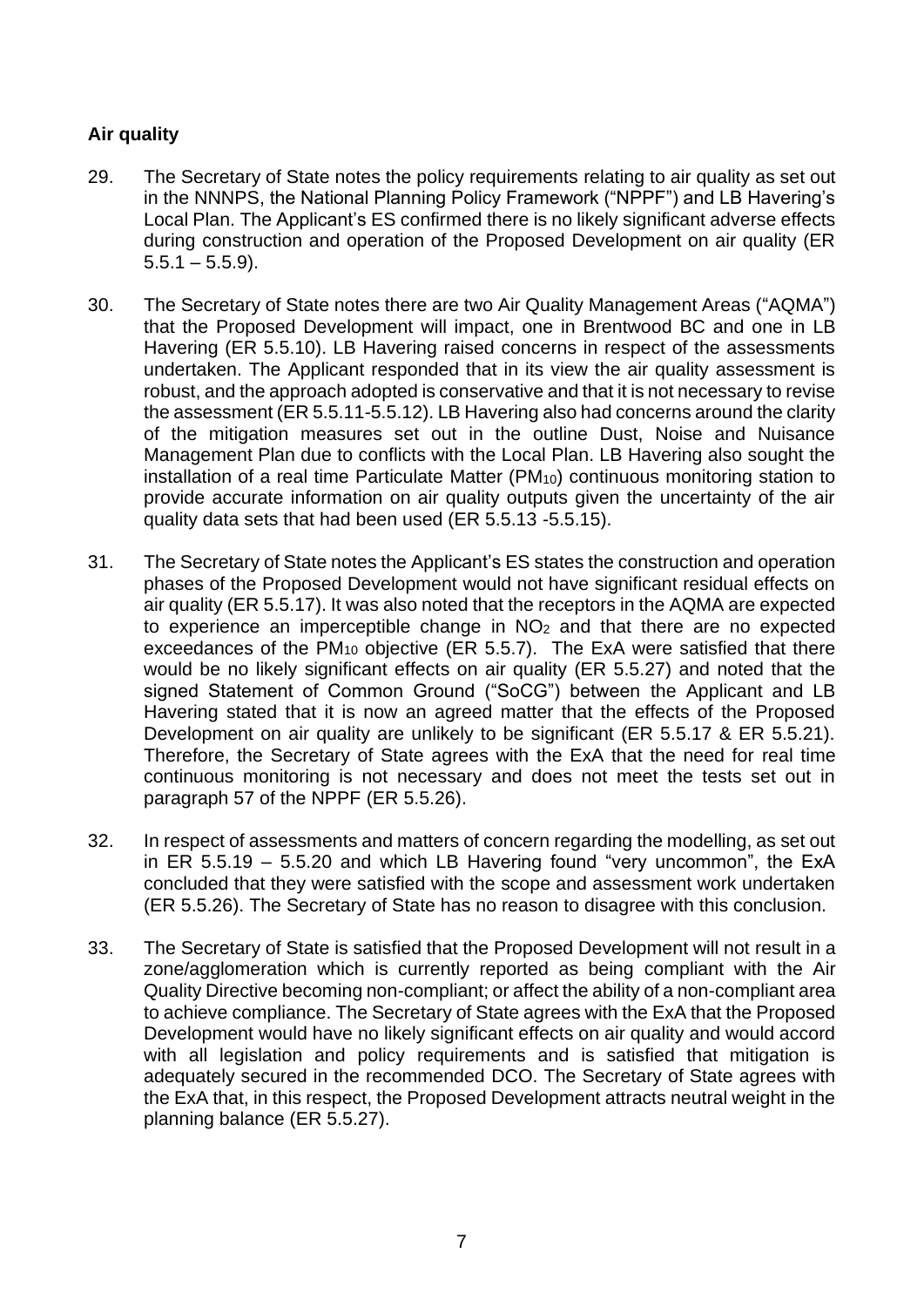## **Noise and Vibration**

- 34. The Secretary of State notes the policy requirements as set out in the NNNPS and the LB Havering's Local Plan (ER 5.6.1-5.6.2) and that the Applicant's ES confirmed no likely significant adverse effects during construction and operation of the Proposed Development on noise and vibration issues (ER 5.6.6).
- 35. The Secretary of State notes the matters raised during Examination and the ExA's consideration of these 5.6.7-5.6.17. With regard to impacts on the occupants of Grove Farm, this is discussed further in paragraphs 38 to 41 below. Whilst the ExA accepts the Proposed Development would result in an increase in noise and vibration during site preparation and construction, it was satisfied that these impacts would be appropriately mitigated as far as they can be under the Proposed Development and that the impacts would only be felt for a short-term (ER 5.6.15).
- 36. The Secretary of State agrees with the ExA and is satisfied that the Proposed Development would have no likely significant effects on noise and vibration and would accord with all legislation and policy requirements. Like the ExA, the Secretary of State is satisfied that mitigation is adequately provided for and secured in the recommended DCO and that in this respect, the Proposed Development attracts neutral weight in the planning balance (ER 5.6.17, ER 7.2.17).

## **People and Communities**

37. The Secretary of State notes and accepts the policy considerations outlined by the ExA at ER 5.7.1– 5.7.9.

## Grove Farm

38. The Secretary of State notes that Grove Farm is currently only a short distance from the M25/A12 intersection roundabout, and that Mr and Mrs Jones raised concerns on the effects of the Proposed Development on their living conditions. The two effects are on (i) outlook and visual amenity and (ii) noise (ER 5.7.11-5.7.13). On visual effects, the ExA expressed its concerns that planting mitigation would by itself be insufficient to mitigate the harm to residents of Grove Farm and requested that the Applicant consider whether an additional Requirement be imposed into the draft DCO for a site-specific plan for Grove Farm to consider specific planting and other measures to further reduce the visual impact on the residents of the property (ER 5.7.17). In response, for the reasons set out in ER 5.7.18, the Applicant stated that a Requirement in respect of Grove Farm is not required or appropriate. The ExA was dissatisfied with this response for the reasons set out in ER 5.7.19 and asked the Applicant to work with the occupiers of Grove Farm to find a solution. The Applicant discussed this with the occupiers and come up with additional measures set out in the bullet points under ER 5.7.20. The Secretary of State notes that as part of this exercise, the relocation of the current egress and the introduction of a visual screen were subject to a change request which was accepted into Examination (ER 5.7.21). Whilst Mr and Mrs Jones welcomed the egress change, they remained concerned over the level of noise that would be caused and remained committed to the need for an acoustic fence to be installed instead of a visual screen (ER 5.7.21 – 5.7.22).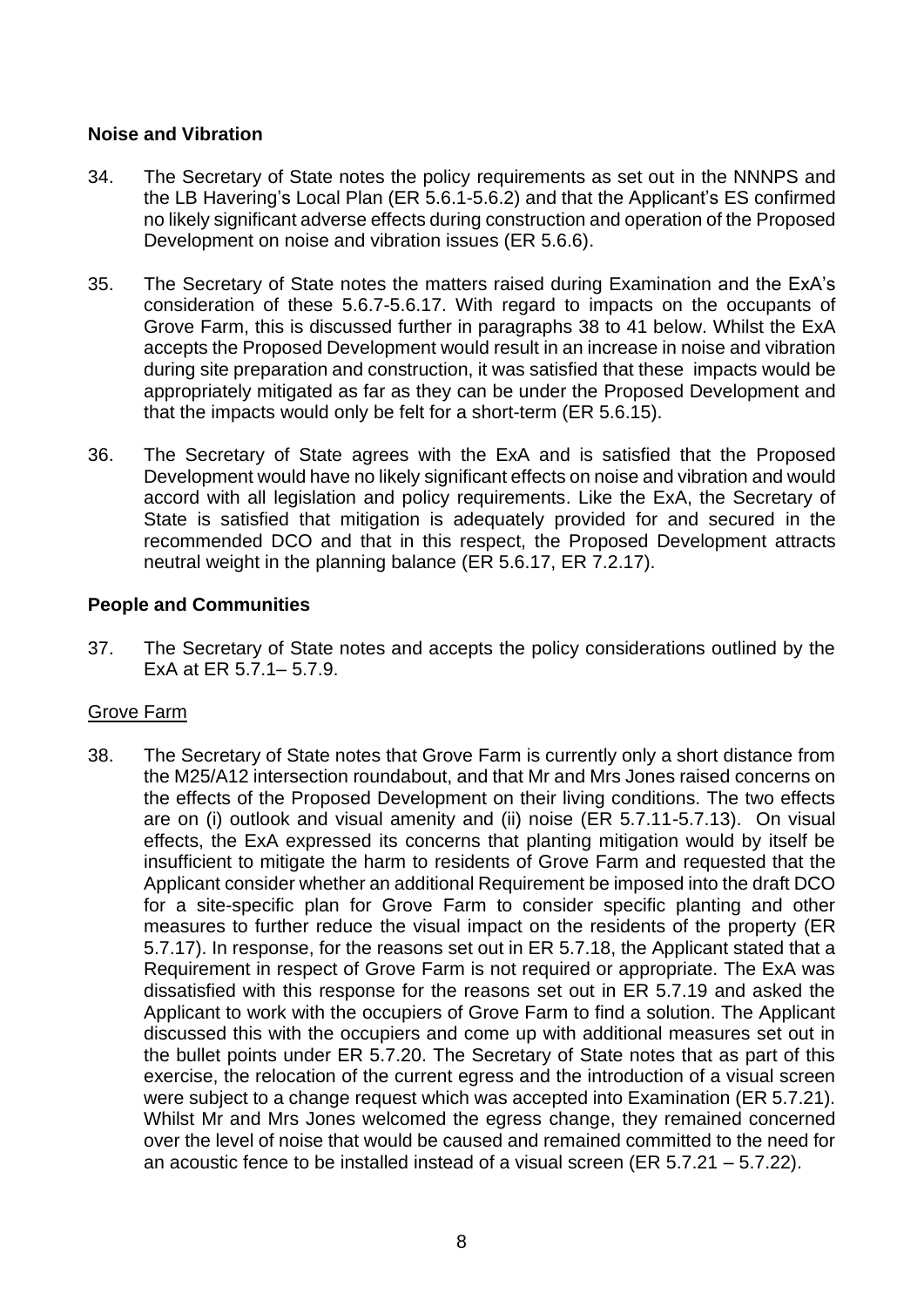- 39. With regard to noise, the ExA held concerns that peak noise levels had not been accounted for in the ES and as such, could have a severe effect on Mr and Mrs Jones' living conditions as the new A12 off-slip forming Work No.2 would be significantly closer and more visible than the existing off-slip road (ER 5.7.24). In response to the ExA's question about whether a permanent noise barrier was needed at Grove Farm, the Applicant responded that the decision on mitigation is taken in terms of the overall annual average noise levels and since traffic modelling shows that there is no increase in noise level, the boundary to Grove Farm does not meet the criteria for erecting a permanent noise barrier (ER 5.7.29). In response to the ExA's question on the impacts of peak noise events on the occupants of Grove Farm, the Applicant confirmed that a noise barrier would have some mitigation effect on a particularly loud noise, but only while the noise source was directly screened by the sound barrier. The Applicant considered it unlikely that a noise barrier would affect the overall perception of peak noises as those sounds would remain distinctive within the overall noise climate (ER 5.7.32). The Applicant also confirmed that there are no agreed standard methods for predicting peak noise levels from individual vehicles and no means of quantifying the level of disturbance that an individual householder might perceive. The Applicant's position on an acoustic fence did not alter by the close of the Examination (ER 5.7.33).
- 40. The Secretary of State notes the ExA's conclusion on the effect of the Proposed Development on Mr & Mrs Jones' living conditions, as set out in ER 5.7.79 – 5.7.90. In respect of visual effects, the ExA conclude that the current measures proposed in the Register of Environmental Actions and Commitments and outline Landscape and Ecology Management and Monitoring Plan which control the planting regime across the whole site, are not sufficient to mitigate the harm because such reports are likely to be too generalised and promote planting which may not be adequate for Grove Farm (ER 5.7.81). Thus, the ExA recommends the insertion of Requirement 16 into the recommended DCO. This requires a site-specific plan, which would have specific regard to mitigation for Grove Farm, to be submitted (ER 5.7.83). The Secretary of State agrees to the addition of Requirement 16 as set out in the recommended DCO (Appendix C to the Report).
- 41. On noise, the Applicant has stated that no methodology exists to predict the peak noises above background noise levels that the occupants of Grove Farm might be subject to in the operational stage of the Proposed Development. The ExA heard no contrary evidence from any other interested parties on this matter (ER 5.7.86). In light of this, the ExA considers that post-construction noise monitoring was not something they could recommend and whilst they were of the view that they could not conclude with any degree of certainty that peak noise levels would not result in potentially likely significant effects to Mr and Mrs Jones, particularly at night, such effects may not be significant as traffic is generally lighter at night (ER 5.7.87 – 5.7.90). It was noted that blight provisions set out in the Town and Country Planning Act 1990 may provide a means of compensation should the disturbance be severe. Furthermore, the ExA have included within new Requirement 16(2)(1) the wording "any other mitigation deemed necessary" which means that, should there be an agreement between the Applicant and Mr and Mrs Jones for other solutions including for the provision of an acoustic barrier, it can form part of the site-specific plan (ER 5.7.90). The Secretary of State agrees to the inclusion of this new Requirement wording.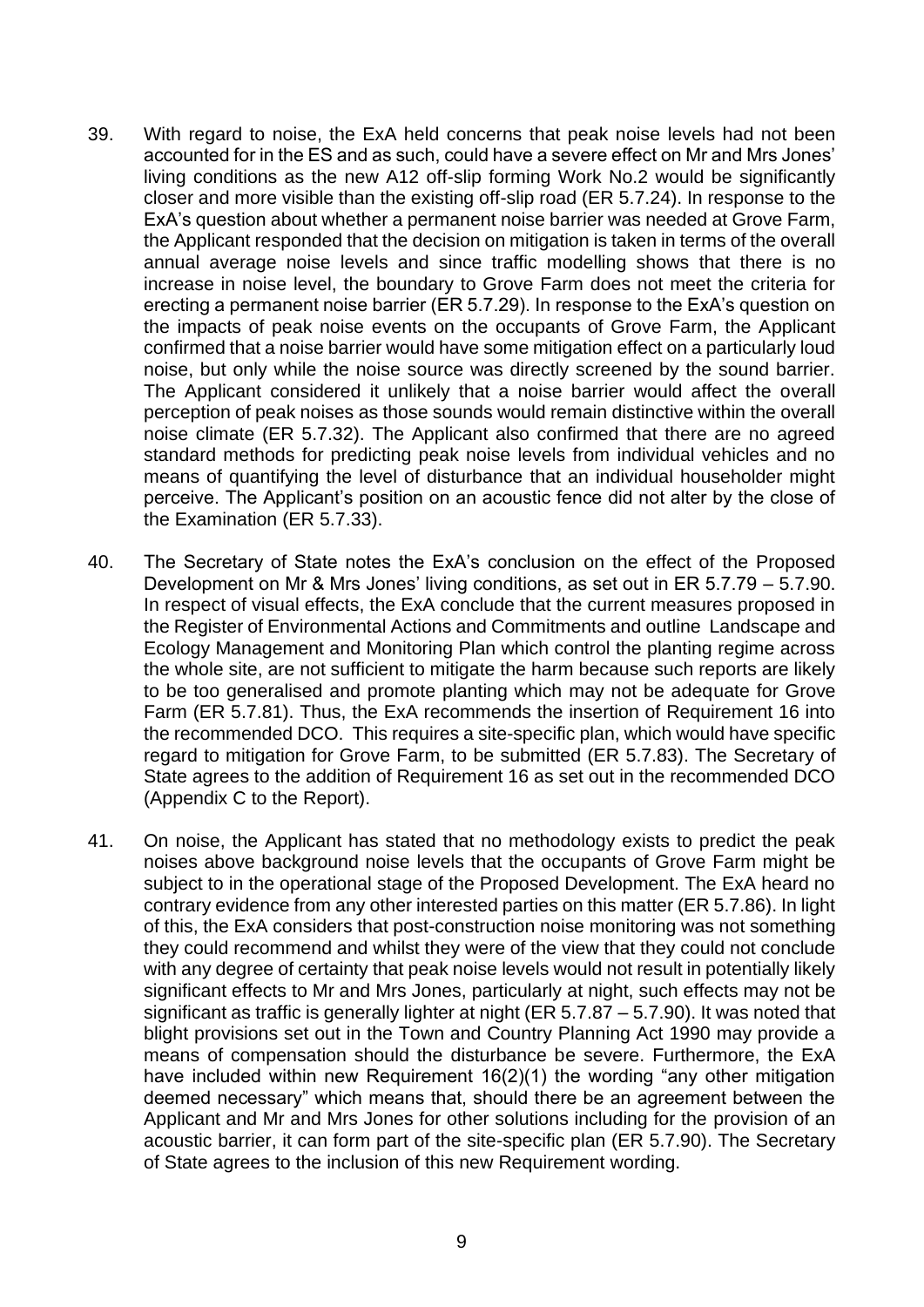## Gardens of Peace Muslim cemetery

- 42. The Secretary of State notes that concern was also raised by the Gardens of Peace, a Muslim cemetery located opposite the Proposed Development, as to the extent of plot 1/8 and the possible no-build easements over land Cadent Gas would acquire. This, it stated, would render 517 allocated burial plots as unusable. It considered the extent of land needed by the Applicant as excessive. Concerns were also raised around a number of other future operational matters that the Gardens of Peace said it had yet to receive assurances over (ER 5.7.39). In response, the Applicant put forward a change request to reduce the land take and Compulsory Acquisition ("CA") of new rights sought for Plot 1/8 to an area which would be occupied by an access road and this change request was subsequently accepted into the Examination (ER 5.7.40). Outstanding operational matters of concern, related to temporary drainage, temporary car parking, the content of the draft easement with Cadent Gas and concerns over trees adjacent to the boundary with the A12. According to the parties the temporary drainage matter is the most contentious as there was not yet agreement on where the drainage from Plot 1/8 during construction should discharge to (ER 5.7.41).
- 43. The Secretary of State notes that progress was made on a tri-party agreement between the Applicant, Gardens of Peace and Cadent Gas but that this was not signed before the close of the Examination (ER 5.7.42). In his consultation letter of 14 October 2021, the Secretary of State asked the parties for an update and if the agreement had been signed. The Parties replied that no agreement had yet been reached. Owing to this, the Secretary of State agrees with the ExA's recommendation regarding the inclusion of new Requirement 19 as set out in the Recommended DCO (Appendix C to the Report) to ensure that drainage matters would be consulted upon and considered by the Secretary of State before any works to Work No.29 commence. Like the ExA, the Secretary of State is satisfied that the new Requirement 19 would provide the assurances Gardens of Peace seeks (ER 5.7.45) and that there would be no likely significant effects on the future operations of the Garden of Peace (ER 5.7.91).

# Maylands Gold Course

44. The Secretary of State notes Work No.32 would permit replacement facilities at Maylands Golf Course, primarily this would have seen the relocation and realignment of hole 2 (ER 5.7.46). Following discussions, the Secretary of State notes that Change Request No. 7, which included the redesign of hole 2 and other associated works, and an extension of the Order limits for Temporary Possession ("TP") powers (ER 5.7.48) was put forward and accepted into Examination (ER 5.7.48). Whilst Luddington Golf Ltd confirmed it was content with the scope of works for Maylands Golf Course and wished to withdraw its written representation ("WR") (ER 5.7.49) the ExA highlighted that there was nothing in the draft DCO which compelled the Applicant to deliver the works. In its response, the Applicant stated it was hoped that a side agreement would ensure its delivery, but this was not agreed before the close of the Examination (ER 5.7.50). The Secretary of State in his consultation letter of 14 October 2021 asked the Applicant, Luddington Golf Ltd and Glebelands Estates Ltd, whether a side agreement had been signed. The Secretary of State notes that only the Applicant replied and stated that they were still awaiting a reply from Luddington Golf Ltd on its proposal. As no agreement has been reached, the Secretary of State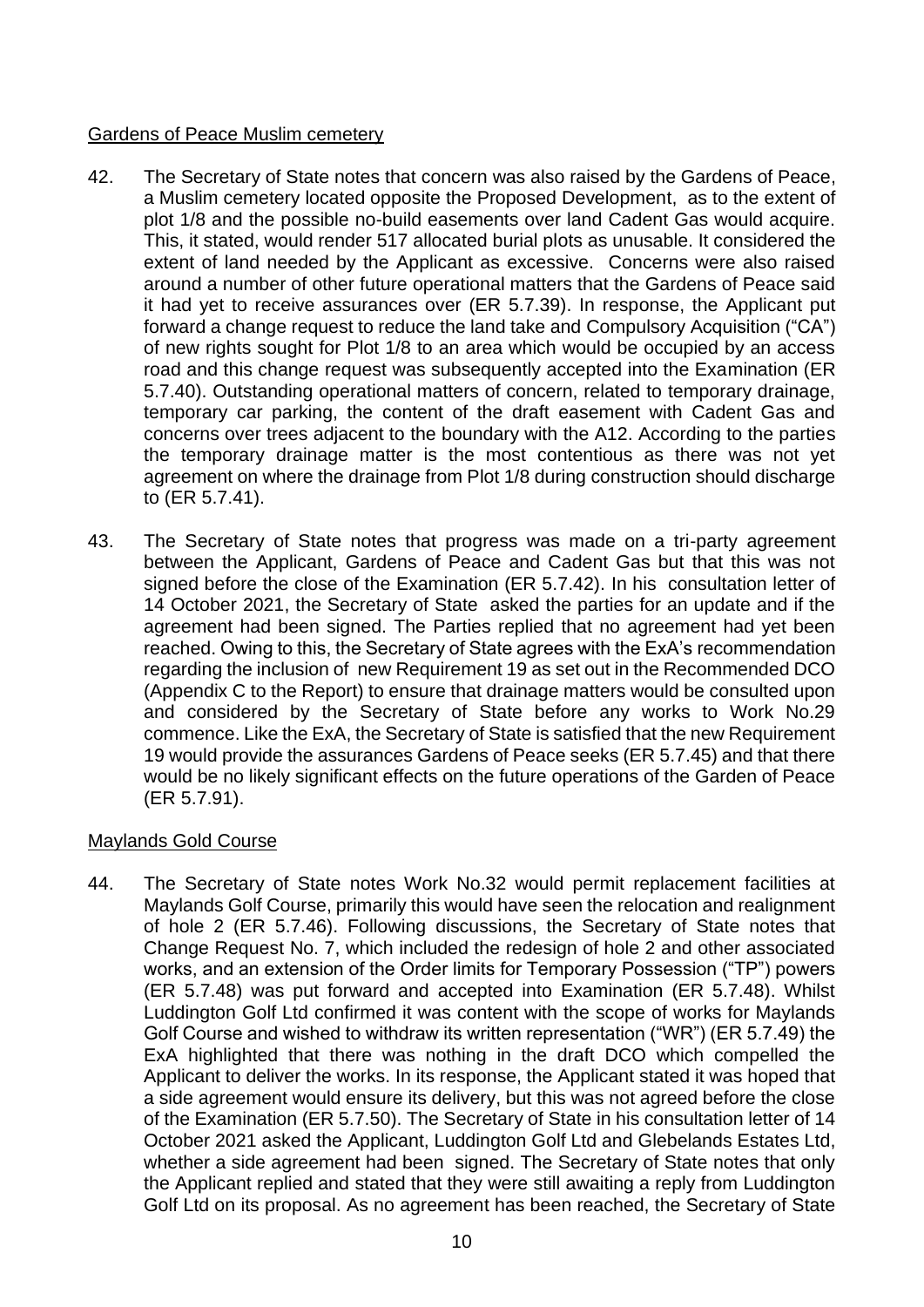accepts the ExA's recommendation regarding the inclusion in the DCO of new Requirement 15. With this in place, the Secretary of State agrees with the ExA that there would be no likely significant effect on the future operations of Maylands Golf Course (ER 5.7.91).

### Developer Contributions

45. The Secretary of State notes that that LB Havering was seeking a total of just over £1 million from the Applicant because the Proposed Development conflicted with a number of its development plan policies (ER 5.7.67 -5.7.69). The ExA concurs with the Applicant that the policies do not apply to the Proposed Development and as such, the request for developer contributions from a public body are not applicable or justified (ER 5.7.70 to 5.7.72). The Secretary of State agrees with the ExA that the contribution requests are without justification and do not meet the tests in paragraph 57 of the NPPF (ER 5.7.93).

### **Conclusion**

46. The Secretary of State notes the ExA considers the Proposed Development would have no likely significant effects on people and communities and the Proposed Development would accord with all legislation and policy requirements. Moreover, the Secretary of State's notes the ExA is satisfied that mitigation is adequately provided for and secured in the recommended DCO and so, in this respect, the Proposed Development attracts neutral weight in the planning balance (ER 5.7.94). The Secretary of State notes also that because peak noise evidence is absent from the application, the ExA remains of the view that the ExA cannot conclude with any degree of certainty that peak noise levels would not result in potentially likely significant effects to Mrs and Mrs Jones, particularly at night-time hours (ER 5.7.89). While the Secretary of State recognises there could be a significant effect on individuals, he also notes that mitigation has been put in place to reduce this as far as possible. In the light of this, the Secretary of State disagrees with the ExA and considers, in this respect, the Proposed Development would attract a slight negative weight in the planning balance.

## **Design**

- 47. The Secretary of State notes the policy requirements set out in the NNNPS and NPPF regarding design (ER 5.8.1- 5.8.8).
- 48. The Secretary of State notes that the design of the Proposed Development was a key consideration during the Examination with the main issues being (i) the level of information submitted by the Applicant to demonstrate that good design had been an integral consideration and (ii) the design process used by the Applicant to ensure the Proposed Development was as aesthetically sensitive, durable, adaptable and resilient as it reasonable could be (ER 5.8.11). The Secretary of State notes that the Applicant stated that the design had been guided by "The Road to Good Design" and the Design Manual for Roads and Bridges ("DMRB") (ER 5.8.21), the former of which was submitted to the Examination for consideration. During the Examination, the ExA sought to understand how the principles of good design set out in "The Road to Good Design" had been embedded into the design of the structures proposed. A number of issues were raised by the ExA as set out in the bullet points in 5.8.20. The Applicant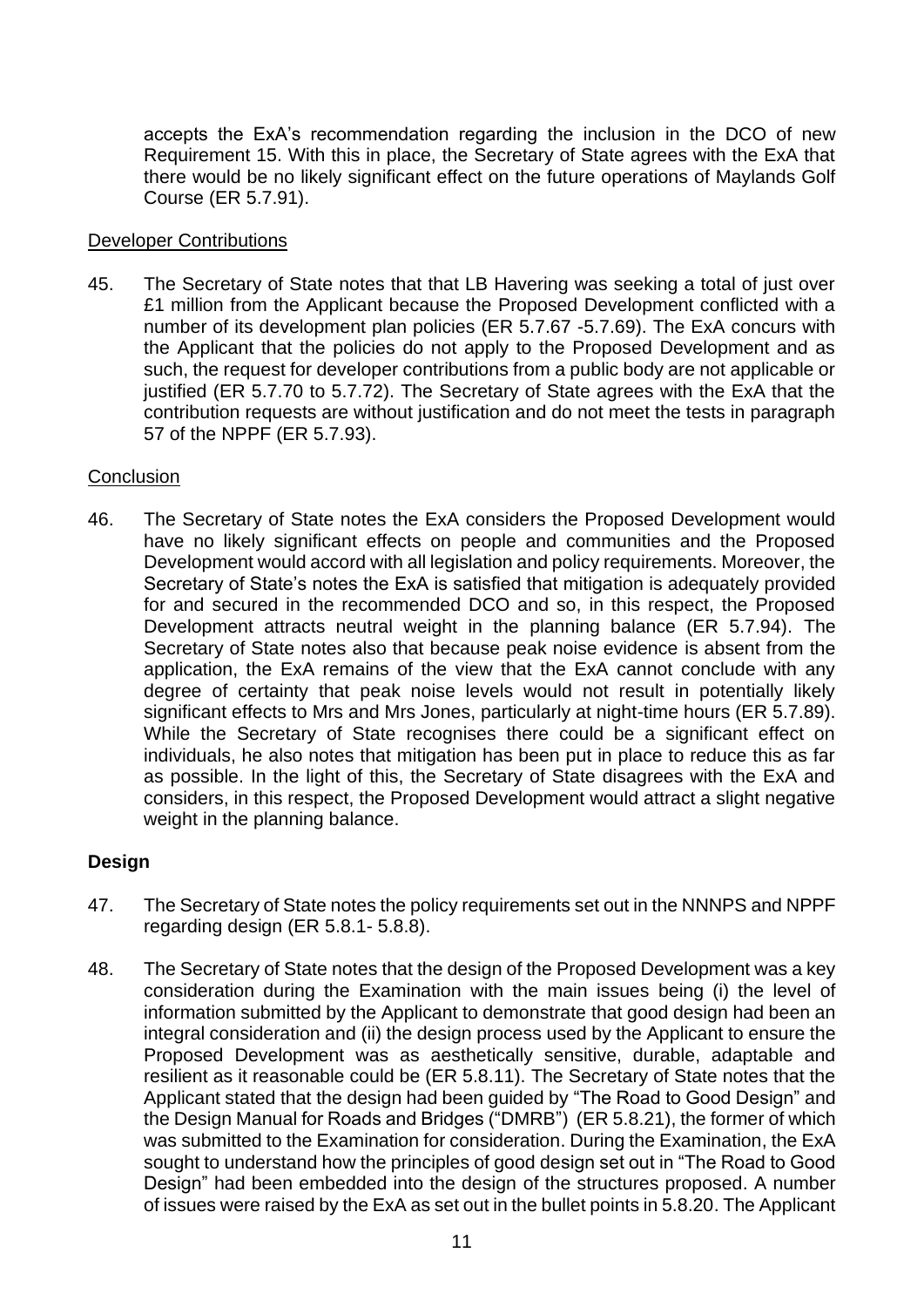in response stated that it had not produced aesthetic briefs for structures within the Proposed Development and that it would not be usual to do so for any of its schemes, although it stressed it was guided by the principles set out in "The Road to Good Design" (ER 5.8.21). Remaining dissatisfied, the ExA sought the Applicant's view on the insertion of the additional wording into the DCO to ensure that the final design of structures be subjected to an independent design review (ER 5.8.22). The Applicant stated that the Proposed Development does not need to go through an independent design review process as a number of structures have limited visibility and public access and that the area of the Proposed Development is not very sensitive in landscape terms (ER 5.8.23). The ExA considered that that the Applicant was unable to demonstrate that it had implemented the fundamental aspects of a design process in relation to visual appearance of the structures and that no evidence had been provided of analysis to inform design decision made regarding the appearance of the structures and bridges (ER 5.8.25).

49. The Secretary of State notes the ExA's finding that the Applicant cannot reasonably come to the conclusion that the site of the Proposed Development is of no significant landscape value (ER 5.8.26). Notwithstanding this, the ExA noted that the NNNPS does not distinguish between areas of significant landscape value and those without it, when it establishes that good design should be an integral consideration from the outset of a proposal and that visual appearance should be a key factor in considering the design of new infrastructure (ER 5.8.26). The ExA therefore concluded that it could not confirm that this fundamental aspect of design accords with the NNNPS (ER 5.8.27) and recommended that the structures and bridges be subject to an independent review process to ensure the scheme design meets policy objectives (ER 5.8.28). The Secretary of State further notes that the Applicant stated that should the ExA consider that a design review is necessary, it would be appropriate for the review to be undertaken by the Applicant's panel. In the light of the specific issues in the Examination, the Secretary of State considers it would be reasonable for the design of the bridges and structures to be reviewed. The Secretary of State considers it would be reasonable for the Applicant to conduct the review, having first consulted the relevant planning and Highway Authorities. The Secretary of State has therefore modified the new wording proposed by the ExA in Requirement 3 of the draft DCO to reflect this. The Secretary of State considers that with this wording in place, the Proposed Development would meet the criteria for good design set out in NNNPS. The Secretary of State also agrees that this would, therefore amount to a neutral effect in the planning balance (ER 5.8.35).

## **Landscape and Visual**

- 50. The Secretary of State notes the policy requirements, as set out in the NNNPS, and the Applicant's ES findings in relation to landscape and visual effects (ER 5.9.1– 5.9.9).
- 51. The main issues during the Examination concerned the approach to tree loss and replacement and the level of information provided in relation to this (ER 5.9.10). The Secretary of State notes that, during the Examination, following requests from the ExA, the Applicant produced a more detailed Arboriculture Method Statement ("AMS") which contained more information on the number of trees that will be impacted by the Development and their management. The Secretary of State notes that a total of 1,016 trees would likely be removed from the Order limits and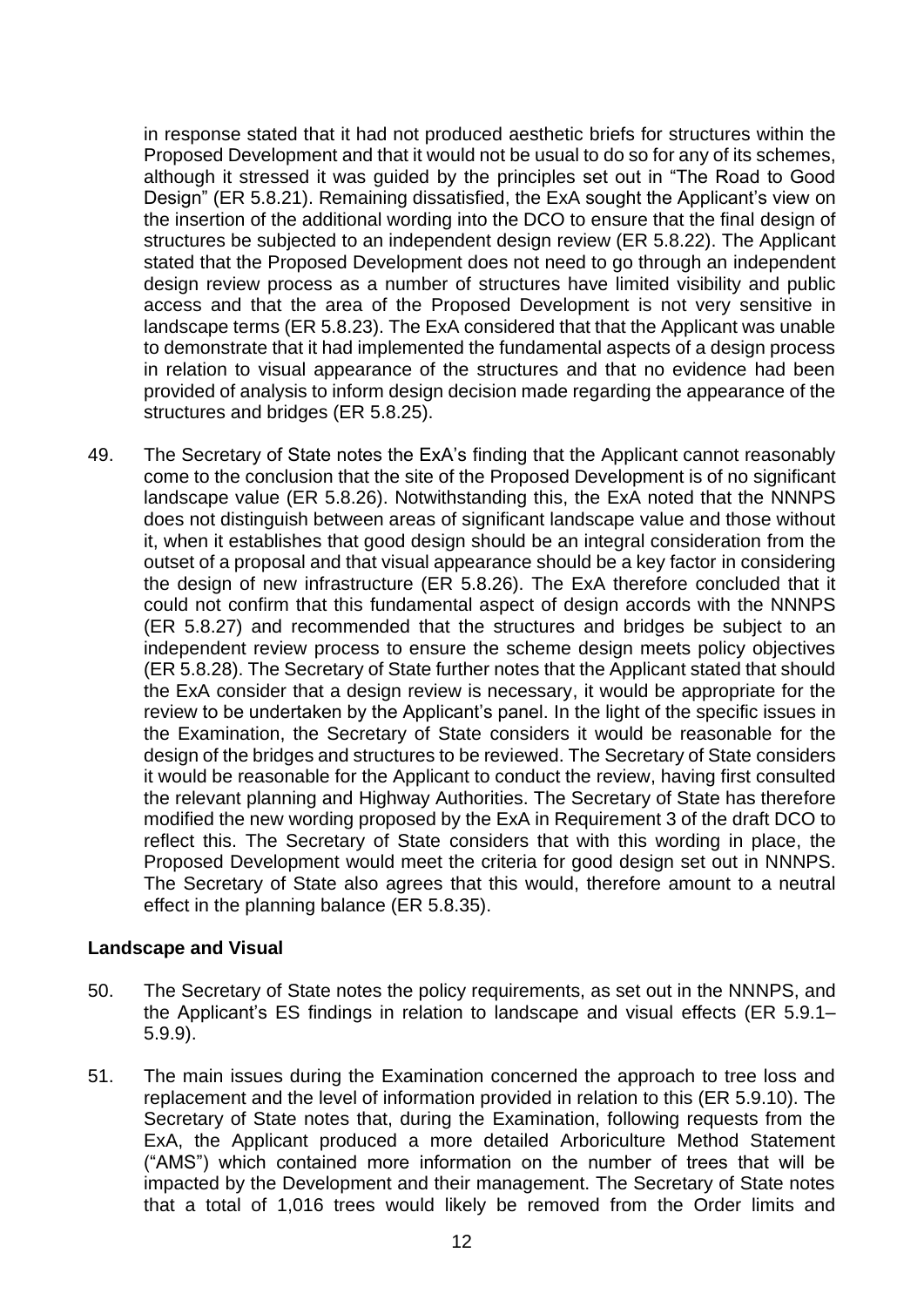approximately 11,750 species of replanting would take place comprising 70% trees and 30% shrubs and a section on ancient woodland had also been added (ER 5.9.20).

- 52. The Secretary of State notes the ExA's conclusion at ER 5.9.29 5.9.37. The ExA concluded that that loss of 1,016 trees would be significant and there would be a noticeable scar of lost woodland within Alder Wood and the Grove (ER 5.9.30). The ExA however noted that, potentially, some 8,225 trees would be replanted and was satisfied that with a robust mitigation and management plan, in the longer term, the effects on the Proposed Development could be negligible (ER 5.9.31). The ExA however concluded that this would not be the case for the short to medium terms when the loss of trees would be highly noticeable and would, in the ExA's judgement, cause inevitable landscape harm to the area and have a negative effect on the landscape (ER 5.9.32, ER 5.9.36). The ExA however considered that this impact reduced to a moderate level given the longer-term positive benefits of planting (ER 5.9.37).
- 53. The Secretary of State agrees with the ExA, that there would be some conflict with NNNPS, and the Proposed Development would amount to a negative effect in the planning balance (NR 5.9.37).

## **Biodiversity and Wildlife**

- 54. The Secretary of State notes the policy requirements set out in the NNNPS and the LB Havering Local Plan, and the findings set out in Chapter 7 of the Applicant's ES on the effect of the Proposed Development on biodiversity resources (ER 5.10.1 – 5.10.18).
- 55. The Secretary of State notes the main issues that concerned the ExA were (i) air quality impacts on existing and replacement habitats and (ii) the impact of the Proposed Development on Maylands Golf course and the effect of mitigation works in the proximity of the golf course on habitats and species (ER 5.10.29). On the first point, the Applicant asserts that any slight changes to the grasslands habitats as a result of changes in air quality would not affect the overall integrity of the Ingrebourne Valley Site of Metropolitan Importance ("SMI") and no significant effect on the SMI is anticipated in relation to changes in air quality (ER 5.10.36). The ExA concluded that whilst the Proposed Development would result in a small increase in the loss of habitats within the SMI, this is sufficiently compensated for across the Proposed Development with mitigation works required for habitats and species and secured by requirements in the DCO (ER 5.10.57).
- 56. As set out in paragraph 44, Work No.32 would permit replacement facilities at Maylands Golf Course, primarily this would have seen the relocation and realignment of hole 2. Change Request No.7 to Work No.32 increases the impact on the SMI as it requires a slightly larger area of land within the non-statutory designated site. However, LB Havering was satisfied Request No.7 includes appropriate compensation for the removal of additional trees and a small area of woodland and that the effects presented in the landscape and visual assessment chapter of the ES will not differ (ER 5.10.43). The Secretary of State notes the ExA is satisfied that the loss of trees that would occur specifically as a result of Work No.32 is adequately compensated for (ER 5.10.58).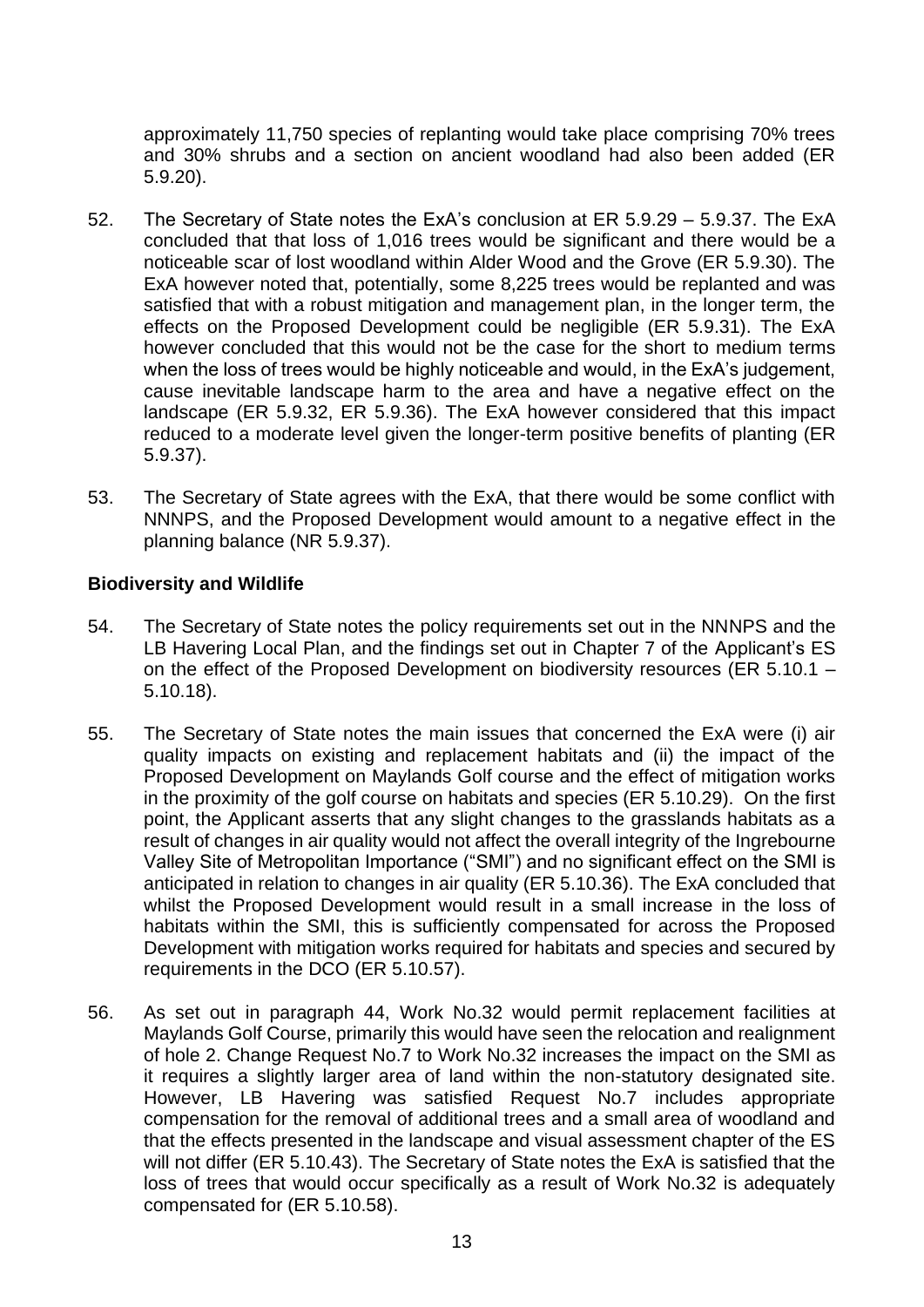- 57. The Secretary of State notes there are 15 veteran trees within the site and that the Proposed Development will result in a loss of two of these (ER 5.9.21). The Secretary of State notes that it was accepted by LB Havering that this loss was unavoidable and that they welcomed the proposal to replace each lost tree with eight new ones, something which is secured in the outline AMS and Requirement 11 (Trees) of the DCO (ER 5.10.24). The Secretary of State notes that the veteran trees are not located in ancient woodland. The NNNPS states that development consent should not be granted where it will result in the loss of veteran trees found outside ancient woodland, unless the national need for and benefits of the development, in that location, clearly outweigh the loss (paragraph 5.32 of the NNNPS). The Secretary of State notes that footnote 79 to paragraph 5.32 of the NNNPS states that paragraph 5.32 does not prevent the loss of veteran trees which are not located in ancient woodland where the decision-maker is satisfied that their loss is unavoidable. The Secretary of State notes that, as well as LB Havering concluding that the loss of veteran trees is unavoidable(ER 5.10.24), the ExA is similarly satisfied that the loss of trees that would occur is specifically as a result of Work No.32 (ER 5.10.58). The Secretary of State considers, therefore, that the loss of the trees is unavoidable. Moreover, the Secretary of State is satisfied that that the need for the Proposed Development outweighs the loss of the two veteran tress and that measures have been included in the DCO to compensate adequately for this loss.
- 58. The Secretary of State agrees with the ExA's conclusion that the Proposed Development would have no likely significant effects on biodiversity and is satisfied the Proposed Development would accord with all legislation and policy requirements. Furthermore, the Secretary of State concurs with the ExA that mitigation is adequately provided for and secured in the recommended DCO and, in this respect, the Proposed Development attracts neutral weight in the planning balance (ER 5.10.59).

## **Flooding and Water**

- 59. The Secretary of State notes the policy requirements as set out in the NNNPS and the NPPF and notes the Applicant's Flood Risk Assessment ("FRA") as set out in their ES (5.11.1-5.11.14). The ES identified no likely significant effects from construction and operation of the Proposed Development on the water environment with the implementation of mitigation measures on surface water, flood risk, groundwater, and the Water Framework Directive ("WFD") compliance (ER 5.11.14).
- 60. The Secretary of State notes the matters brought up during the examination (ER 5.11.15 – 5.11.22). No interested party raised any specific concern in respect to flooding and water within the Order limits or concerns caused by the construction and operation of the Proposed Development (ER 5.11.14). The SoCG signed between the Applicant, Brentwood BC, Essex CC, and the Environment Agency ("EA") agreed all matters in respect to the scope and assessment in the ES and its findings of no likely significant effects (ER 5.11.21). In their LIR, LB Havering stated that officers have input into the appraisal process and consider the approach to be robust and agree with the outcomes of the appraisal, and the proposed mitigation measures which comprise flood compensation areas within the proposal (ER 5.11.22).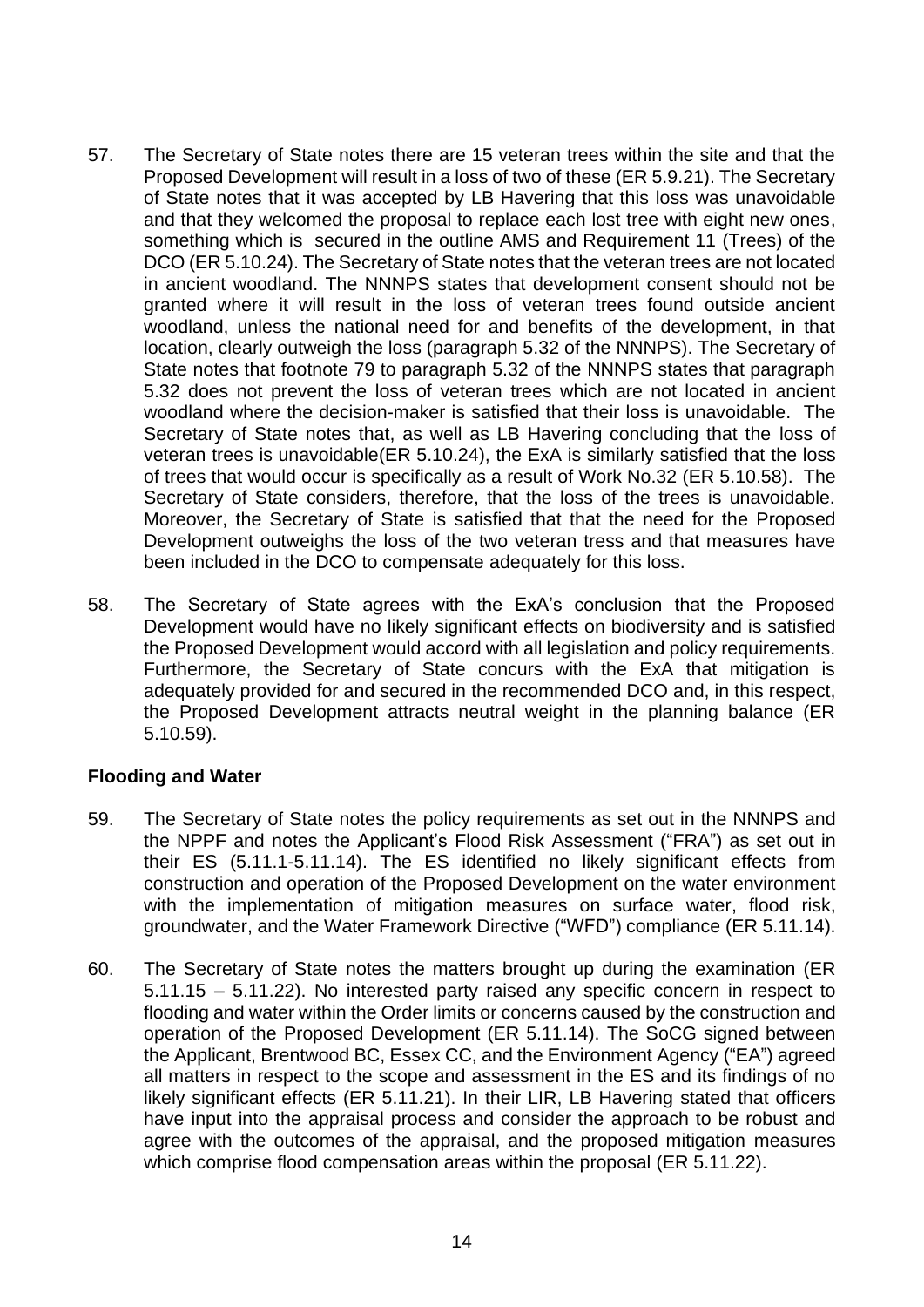61. The Secretary of State notes the ExA concludes that the Proposed Development does not give rise to unacceptable risks in terms of flooding (ER 5.11.23), that the FRA addresses both the sequential and exception tests required by the NNNPS (ER 5.11.23) and that it would be compliant with the WFD and have no unmanaged adverse effects (ER 5.11.24). The Secretary of State agrees with the ExA and is satisfied that mitigation is adequately provided for and secured in the recommended DCO. In this respect, the Proposed Development attracts neutral weight in the planning balance (ER 5.11.26).

## **Geology and Soils**

- 62. The Secretary of State notes the policy requirements as set out in the NNNPS and NPPF (ER 5.12.1-5.12.5) and the relevant chapters of the ES (ER 5.12.6- 5.12.15). In summary the Applicant's ES stated there would be no likely significant adverse effects during construction and operation of the Proposed Development on geology and soils (ER 5.12.14).
- 63. The Secretary of State notes during the Examination concern was expressed that the application documents did not include a Ground Investigation Report ("GIR"). A GIR was subsequently submitted by the Applicant and the EA confirmed that the potential mitigation measures set out were acceptable in principle and that contamination and groundwater matters were adequately secured by Requirement 6 of the recommended DCO (ER 5.12.15 -5.12.18).
- 64. The ExA concludes that the Proposed Development would have no likely significant effects on ground conditions. The Proposed Development would accord with all legislation and policy requirements and the ExA is satisfied that mitigation is adequately provided for and secured in the recommended DCO and that this matter attracts neutral weight in the planning balance (ER 5.12.22). The Secretary of State agrees.

## **Historic Environment**

- 65. The Secretary of State notes the policy requirements as set out in the NNNPS, NPPF and the LB Havering Local Plan and further notes that Chapter 11 of the ES sets out the cultural heritage assessment of the Proposed Development (ER 5.13.1-5.13.12). The Applicant's ES confirmed no likely significant adverse effects during construction and operation of the Proposed Development on heritage matters (ER 5.13.13).
- 66. The Secretary of State notes an outline Archaeological Management Plan ("AMP") was provided during the Examination (EX 5.13.14). The ExA asked Interested Parties for comments. Concerns were expressed by the Greater London Archaeology Advisory Service on behalf of LB Havering on the Applicant's approach to trial trenching (ER 5.13.15). The Applicant responded by providing LB Havering with an indicative programme to undertake archaeological trenching in order to establish the potential for nationally significant archaeological remains on the site (ER 5.13.20). The Secretary of State of State notes that a signed SoCG between the Applicant and LB Havering agreed all matters with respect to the assessment, identification and evaluation of the historic environment and remains and further notes the Applicant's findings of no likely significant effects in the construction and operation of the Proposed Development (ER 5.13.21).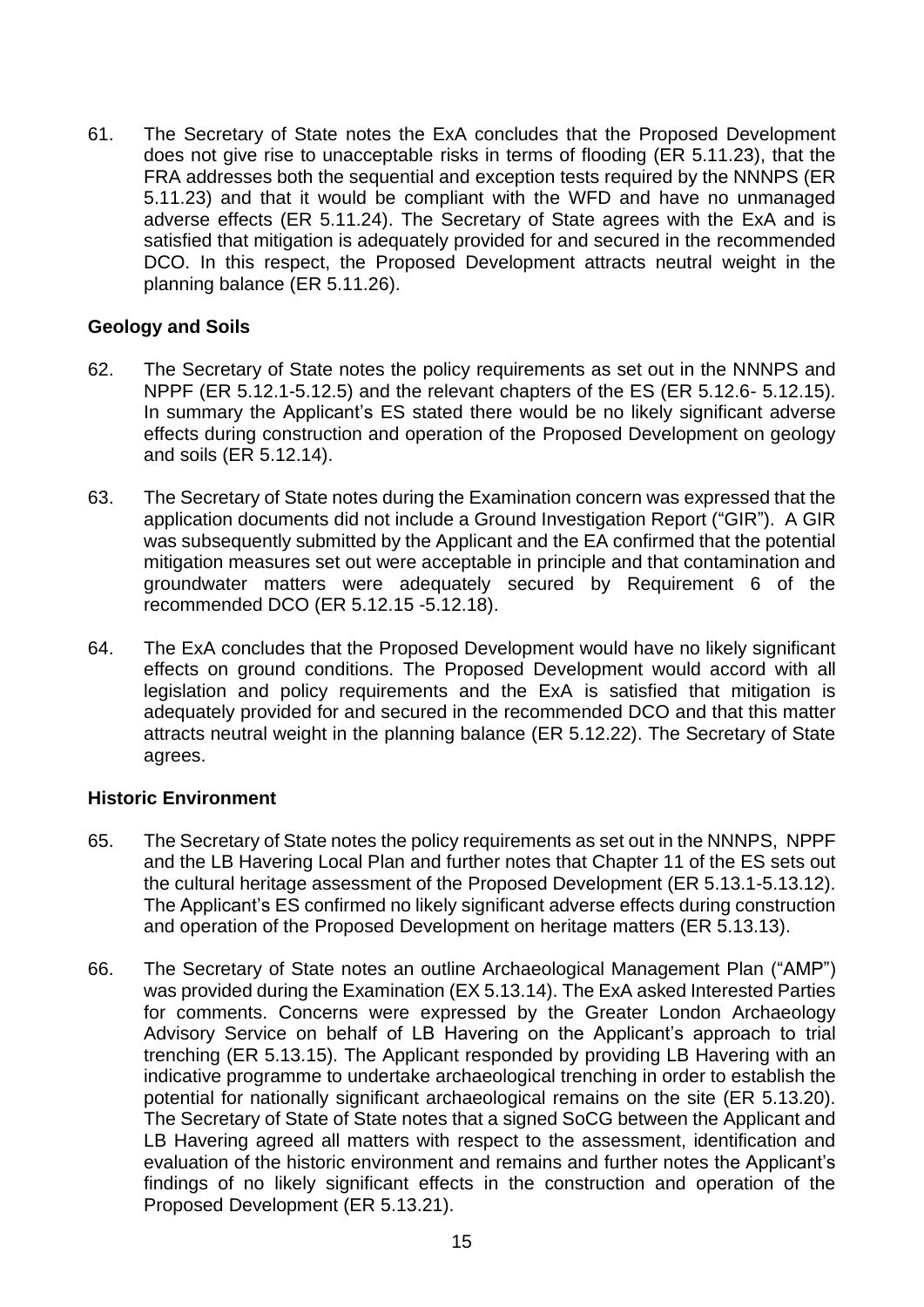- 67. The Secretary of State notes concerns expressed in relation to the Applicant's assessment of no adverse effects on cultural heritage with regard to the impact on Tylers farm and one of the extant barns within Grove Farm, which LB Havering stated was a threshing barn dating from the nineteenth century (ER 5.13.22). In its response, the Applicant confirmed that the heritage significance of Tylers Farm was assessed in the ES and would not be affected by the Proposed Development. For Grove Farm, further investigations found no evidence that the buildings themselves have heritage interest that would merit consideration in planning decisions and also that the Proposed Development would not have direct physical impacts on the buildings, and that overall, there would be no harm to the heritage asset (ER 5.13.23).
- 68. It is noted that at the close of Examination a signed SoCG was agreed between the Applicant and Essex CC and Brentwood BC confirming all matters relating to the historic environment, as assessed by the Applicant were agreed (ER 5.13.26). The ExA concluded that the Proposed Development would have no likely significant effects on the historic environment. The Proposed Development would accord with all legislation and policy requirements. The ExA is satisfied that mitigation is adequately provided for and secured in the recommended DCO and the Proposed Development attracts neutral weight in the planning balance (ER 5.13.28). The Secretary of State agrees.

## **Minerals and Waste**

- 69. The Secretary of State notes the policy requirements of the NNNPS and NPPF and the findings from the ES (ER 5.14.1- 5.14.8). In summary the ES confirmed no likely significant adverse effects during construction and operation of the Proposed Development on minerals and waste matters (ER 5.14.9). The Secretary of State notes concerns raised by the EA at ER 5.14.10 – 5.14.12 but that a SoCG signed between the Applicant and the EA agreed all matters in respect of the scope and assessment of the ES and its findings of no likely significant effects (ER 5.14.13).
- 70. The Secretary of State concurs with the ExA that the Proposed Development would accord with all relevant legislation and policy requirements, that mitigation is adequately provided for and secured in the recommended DCO and that in this respect the Proposed Development attracts neutral weight in the planning balance. (ER 5.14.14).

# **Climate Change**

## **Background**

71. As mentioned in paragraph 10 above, section 104(3) of the 2008 Act states that the Secretary of State must decide an application for a national network NSIP in accordance with the NNNPS except to the extent that one or more of subsections (4) to (8) of section 104 of the 2008 Act apply. These include where the Secretary of State is satisfied that deciding the application in accordance with the NNNPS would lead to the UK being in breach of any of its international obligations (section 104(4)). The UK's international obligations include the Paris Agreement, which was ratified by the UK Government in 2016, after the NNNPS was designated in 2015. The UK has set out how it intends to meet these targets by way of the carbon budgets ("CBs")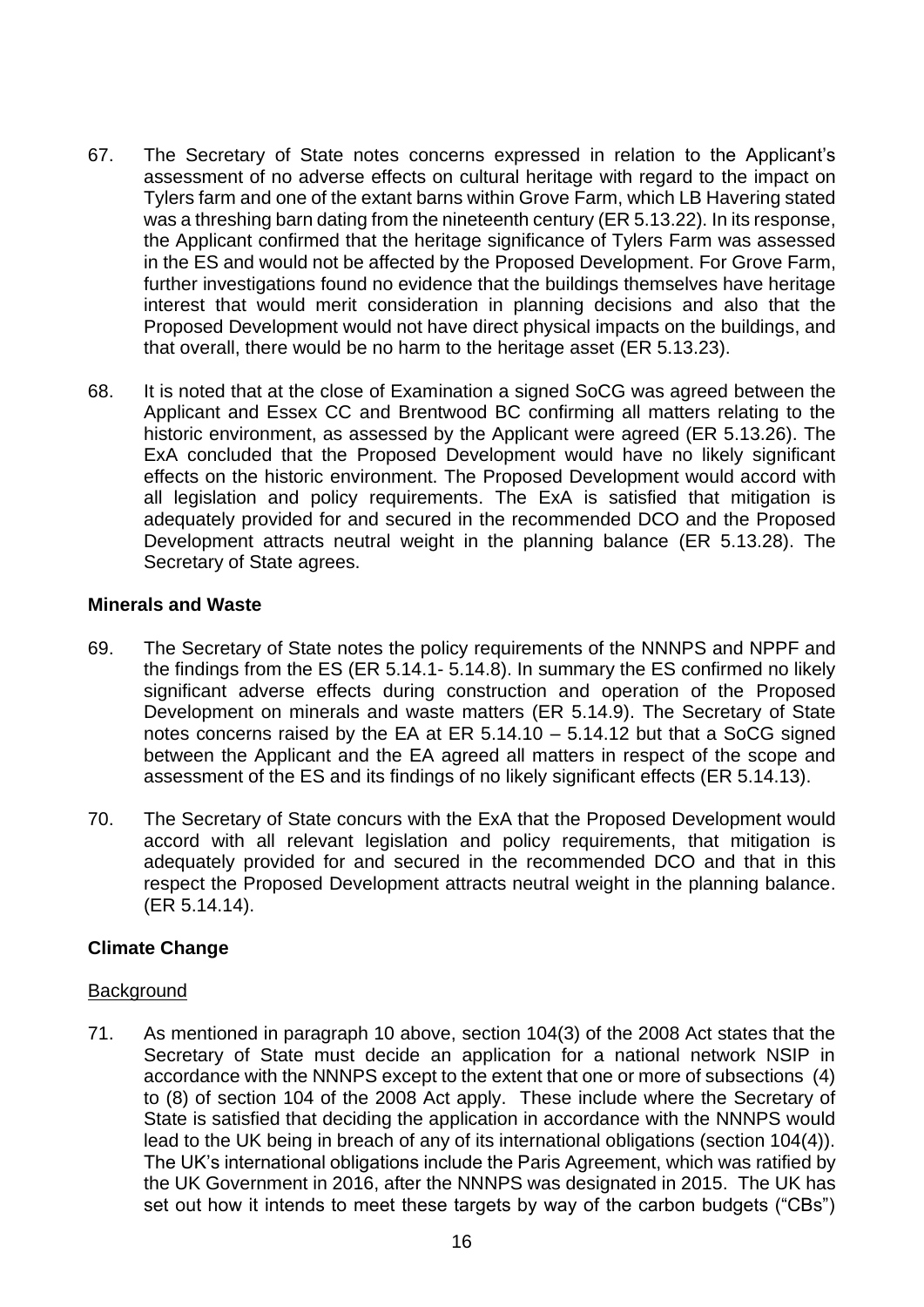under the Climate Change Act 2008 which constrain the total amount of emissions in a given time period.

- 72. In June 2019, the UK Government announced a new carbon reduction 'Net Zero target' for 2050 which was given effect by the Climate Change Act 2008 (2050 Target Amendment) Order 2019. This is a legally binding target for the Government to cut carbon emissions to Net Zero, against the 1990 baseline, by 2050. The Climate Change Act requires five-yearly CBs to be set 12 years in advance to meet the 2050 target. Six CBs have been adopted. The time periods covering the fourth, fifth and sixth budget are 2023-2027, 2028-2032 and 2033-2037 respectively. Achieving Net Zero will require future greenhouse gas emissions to be aligned with these and any future new or revised CBs that may be set by Government to achieve the target of Net Zero carbon by 2050.
- 73. As set out by the ExA, paragraph 3.8 of the NNNPS sets out that the impact of road development on aggregate levels of emissions is likely to be very small and that the impacts of road development need to be seen against significant projected reductions in carbon emissions as a result of current and future policies to meet the Government's legally binding carbon budgets. Paragraph 5.17 of the NNNPS sets out that it is very unlikely that the impact of a road project will, in isolation, affect the ability of Government to meet its carbon reduction plan targets. The Secretary of State notes the ExA's view that the Proposed Development on its own would generate imperceptible and negligible increases in carbon emissions such that they would be unlikely to be responsible for an increase in levels that would result in any significant effects on carbon emission targets or climate change (ER 5.15.26).
- 74. The ExA's report set out that the Applicant stated that construction is expected to commence in spring 2022 and the opening year planned for 2024 which is in the 4CB period. Construction and opening year emissions would have contributed 0.0015% to the 3CB, which is when the construction period and opening year was expected to fall when the Applicant's assessment was initially carried out, and the Applicant confirmed that the contribution would be of a similar order of magnitude for the 4CB (ER 5.15.10 – 5.15.11). An updated assessment based on further clarification of when the proposed development is expected to start and the opening year confirmed the Proposed Development contribution to the 4CB is expected to be 0.001% and reduced the contribution of the Proposed Development for 3CB to 0.0005% (ER 5.15.16). The Applicant maintained that the Proposed Development will not materially impact the UK's ability to meet its carbon budgets and will therefore not generate a significant effect on climate (ER 5.15.16). The ExA also agreed that taken on its own, the Proposed Development would be unlikely to have a material impact on the UK Government meeting the carbon reduction targets for the 4CB (ER 5.15.21).
- 75. The Secretary of State notes the ExA was unable to reach a conclusion on the cumulative climate change effects of the Government's road building strategy of which the Proposed Development forms a part. Owing to this, the ExA considered they had cause to consider whether section 104(4) and / or 104(5) of the 2008 Act apply in the determination of the application (ER 5.15.22). These relate to exemptions for when the Secretary of State should consider an application in accordance with the relevant NPS, which in this case is the NNNPS. Section 104 (4) applies when the Secretary of State is satisfied that deciding the Application in accordance with the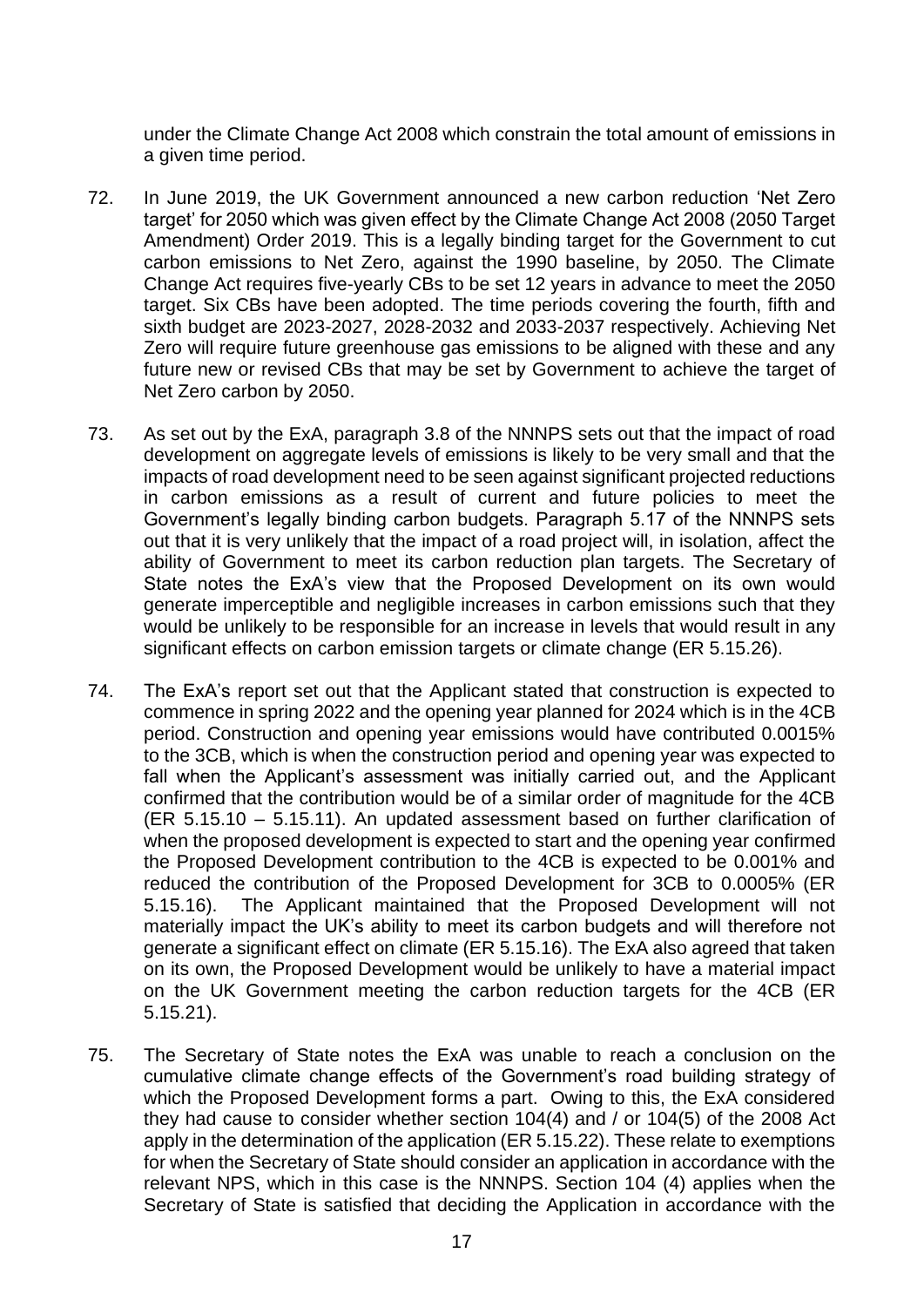NNNPS would lead the UK to be in breach or its international obligations and s104(5) applies when the Secretary of State is satisfied that deciding the application in accordance with the NNNPS would lead to the Secretary of State being in breach of any duty imposed on the Secretary of State by or under any enactment. The ExA suggested an answer may have been provided in a High Court judgment which was handed down after the Examination closed. In the case *R(oao Transport Action Network Ltd) vs SoS Transport and Highways England* [2021] EWHC 2095 the judgment concluded that the Road Investment Strategy ("RIS") 2, which lists this scheme and other planned projects, was written to take account of the Paris Agreement 2015 and the UK's net zero carbon emissions targets and deadlines. By association therefore, the ExA deemed it reasonable to conclude that the Proposed Development, taken by itself or in-combination with other road projects must accord with, and as such not cause the UK to be in breach of, the Paris Agreement 2015 or cause the Secretary of State to be in breach of the Climate Change Act. The ExA concluded that, accordingly, a cumulative assessment was not necessary or required (ER 5.15.23).

76. To support the Secretary of State's further consideration of the impact of the Proposed Development on climate change, he issued consultations dated 14 October 2021 and 22 December 2021, requesting additional information from the Applicant with regard to the Proposed Development's compliance with the fifth and sixth carbon budget and the direct, indirect and cumulative likely significant effects of the Proposed Development with other existing and/or approved projects.

### Carbon Budgets

77. With regard to the Proposed Development's compliance with the fifth and sixth carbon budgets, the Applicant, in its response of 29 October 2021 to the Secretary of State's consultation of 14 October 2021, stated that the contribution of the Proposed Development to the 5CB would be 2,667 tCO<sub>2</sub>e (equivalent to  $0.00015\%$  of that budget) and the contribution of the scheme to the 6CB would be  $3.215$  tCO<sub>2</sub>e (equivalent to 0.00033% to the 6CB). These figures reflect the Green House Gas ("GHG") emissions (measured as carbon dioxide equivalent (and referred to as "carbon emissions") for the Proposed Development in net terms between the Dosomething ("DS") and Do minimum ("DM") scenarios. The Applicant's response concluded that this does not alter the conclusion of the climate assessment in the ES that the Proposed Development will not cause a significant effect on climate. The Applicant's response of 26 January 2022 to the Secretary of State's further consultation question on this matter of 22 December 2021 concluded that the Proposed Development does not cause a significant effect for changes in CO<sub>2</sub>e emissions when compared to carbon budgets. The Applicant also states that this assessment is conservative and likely to be an overestimate as it did not take account of the projected higher uptake of electric vehicles. The Applicant also referenced DfT's document '*Decarbonising Transport: a better, greener Britain*' ("the Transport Decarbonisation Plan") published in July 2021 as representing a series of policy and measures Government is considering to decarbonise transport to achieve Net Zero by 2050. The Applicant also highlighted in their response of October 2021 that National Highways has published its own 2030/2040/2050 Net Zero highways plan that includes a commitment to ensure its maintenance and construction activities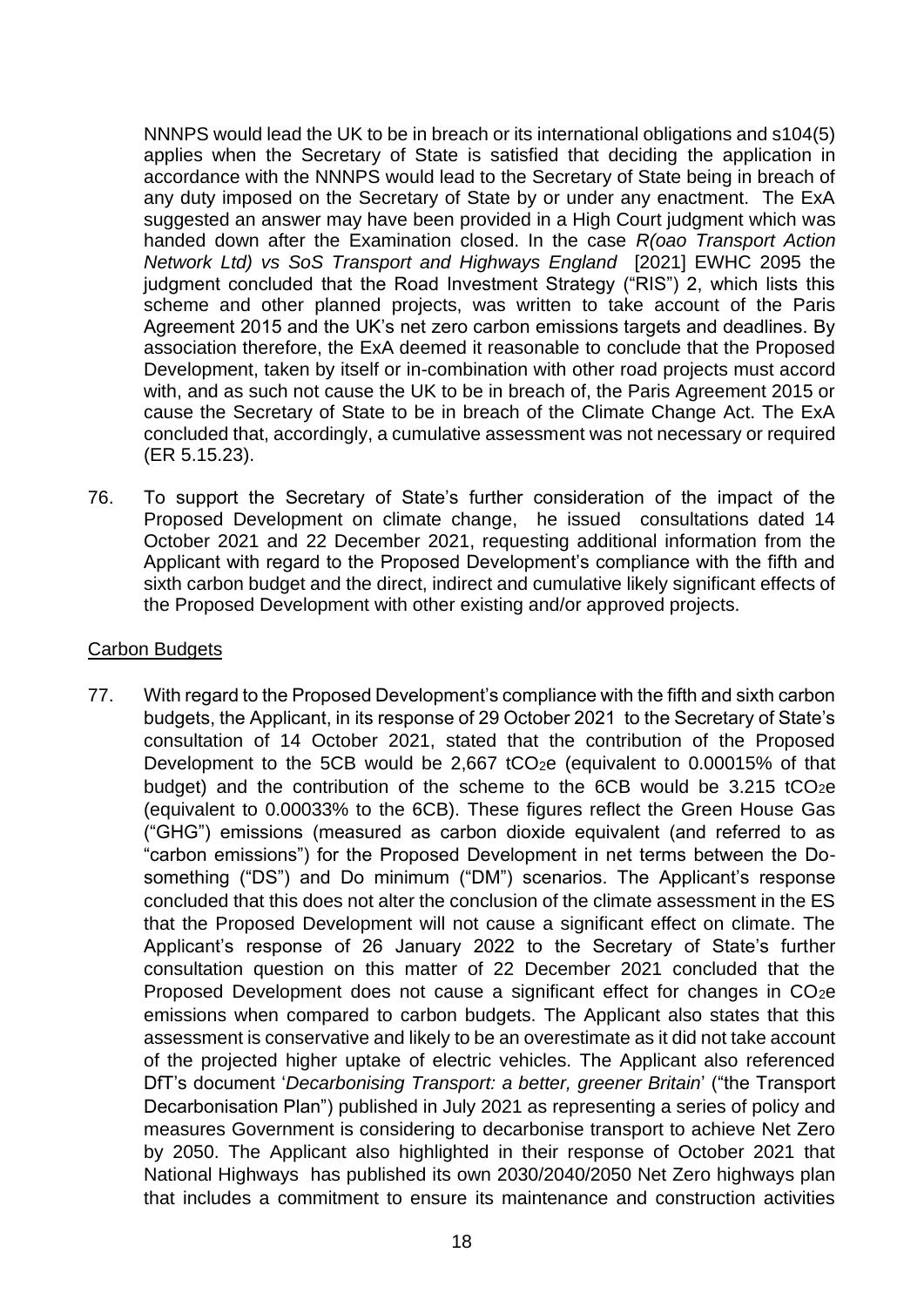become Net Zero by 2040 and road user emissions on the strategic road network become Net Zero by 2050.

- 78. In response to the Secretary of State's request of 22 December 2021 for additional information relating to the cumulative effects of the scheme on climate, the Secretary of State notes the Applicant states that it follows the advice set out in the DMRB guidance for the design and evaluation of the impact of any of its road schemes.
- 79. The Secretary of State also notes that as stated in the Applicant's response of 29 October 2021, Chapter 14 of the Applicant's ES includes an assessment of the direct and indirect emissions of the Proposed Development. The Applicant set out that the emissions from construction materials included in the assessment of the construction effects of the Proposed Development are inherently 'indirect emissions' as they are an accumulation of embedded emissions that occur throughout the construction supply chain. The operational tailpipe emissions and construction process emissions from plant/vehicles on site are inherently 'direct' emissions as they are emissions that are directly released to the atmosphere.
- 80. The Secretary of State notes that the Applicant' response of 26 January 2022 states that the traffic model used to support the scheme assessment is inherently cumulative with regard to operational carbon emissions. This is because traffic models include data on the emissions resulting from the proposed scheme and the adjoining Strategic Road Network and the local road network as well as other schemes promoted by the Applicant in the vicinity of the scheme that have a high certainty of being progressed. The Applicant also sets out that this was informed by discussion with the local planning authority and took account of national Government regional growth rates.
- 81. The Applicant also provided updated figures on the impact of the scheme on each of the carbon budgets using the newly available Emissions Factor Toolkit ("EFT") v11 (the original assessment used EFT v8) which took account of the higher predicted uptake rates of electric vehicles. The Applicant also presented the results of its sensitivity test to reflect the policies in the Transport Decarbonisation Plan in relation to operational emissions. The Secretary of State notes that for CB3 and CB4 the revised assessment using EFT v11 results in an impact slightly lower than that considered by the ExA based on the Applicant's use of EFT v8 (for CB4 the scheme accounts for 0.0004% vs 0.0005% of this budget and for CB4 0.0012% vs 0.0014%). For CB5 and CB6, the impact using EFT v11 as set out in the Applicant's letter of 26 January 2022, is slightly higher than that using EFT V8. However, overall, the impact using the latest version of the EFT (version 11), demonstrates that the impact on any carbon budget will not be more that 0.001%. The Secretary of State is aware however that the EFT v11 toolkit has some limitations around its use for predictions beyond 2030 where it is being used to estimate carbon for schemes that take traffic on or off London roads. But the Secretary of State recognises that all modelling has limits and includes a level of uncertainty. In this case, this issue could impact the predictions for CB5 and CB6 as these fall in the period after 2030. However, given the figures for both of these CBs result in carbon emissions slightly higher than that predicted using EFTv8 (for which there are no known issues but which do not account for the current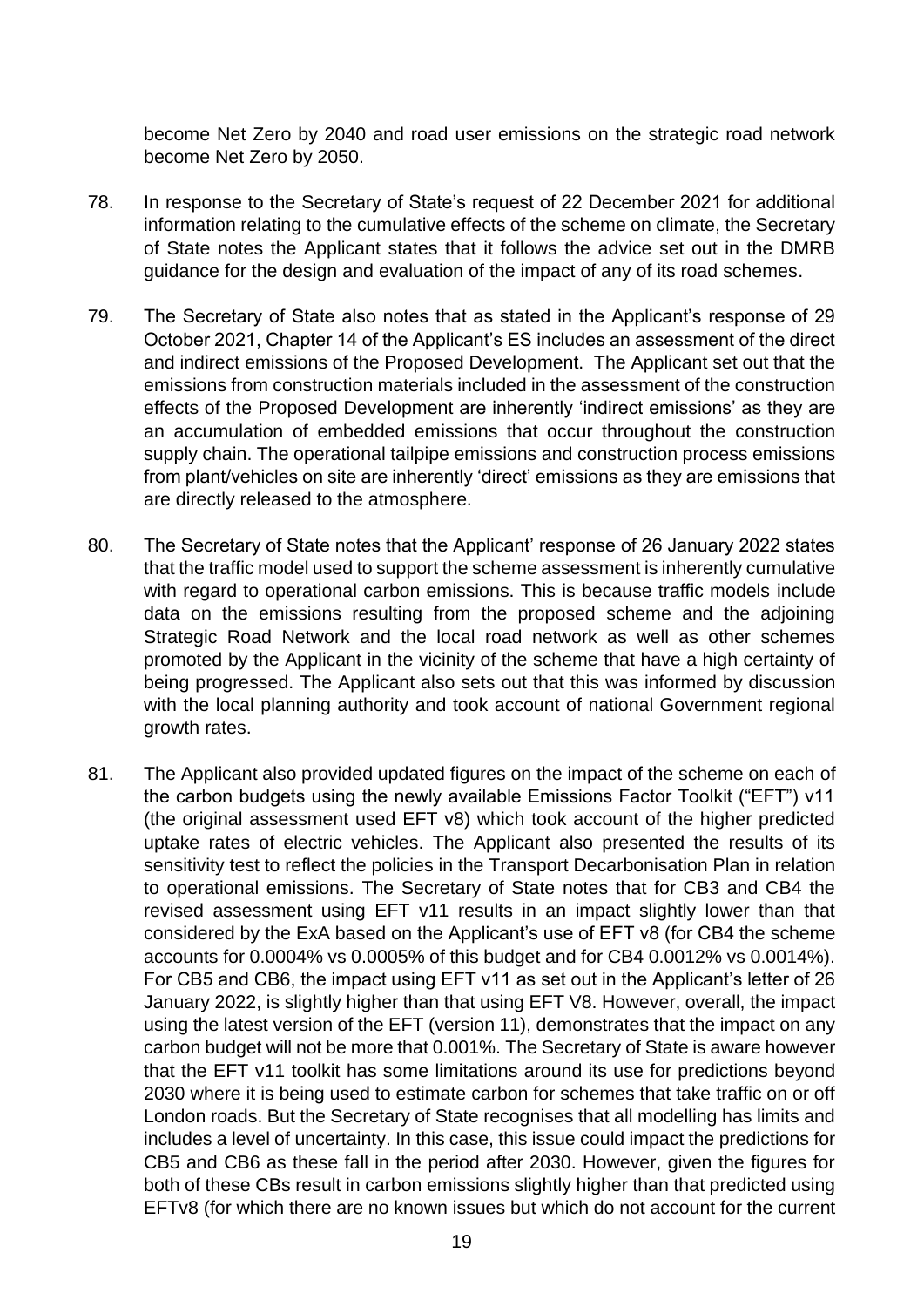predicted uptake of electric cars), the Secretary of State is satisfied that the figures resulting from the use of EFTv11 for CB5 and CB6 should present a worst case scenario and a precautionary approach.

- 82. With regard to operational carbon, the Applicant's approach to assessing the impact on carbon emissions is to consider the changes in carbon emissions resulting from the Proposed Development by comparing changes in the road traffic on the Strategic Road Network and local road network between the 'without scheme scenario' and the 'with scheme scenario', with the former providing the baseline for assessment. The Applicant considers that this takes into account the assessment of the Proposed Development and all other developments likely to have an influence on the Proposed Development and on the area the Proposed Development is likely to influence. The Applicant considers that as both the with scheme and without scheme scenarios include all likely developments and traffic growth factors, the assessment is inherently cumulative as regards operational carbon emission.
- 83. The Secretary of State also notes that the Applicant, like the ExA, sets out that *R (Transport Action Network) v Secretary of State for Transport and Highways England* (2021) EWHC 2095 concludes that the total amount of GHG emissions from the schemes listed in RIS2 is de minimis in the context of appropriate comparators for assessing the effect on climate change. However, the Secretary of State notes the context of that case and the Court's conclusion that a RIS is essentially a high level strategy document, rather than an environmental-decision making document which was required to be supported by an environmental assessment of the type required for the Proposed Development.
- 84. The Secretary of State considers that as there is no single prescribed approach to assessing the cumulative impacts of carbon emissions, there are a number of ways such an assessment can acceptably be undertaken and that this does not necessarily need to be done at RIS level. The Secretary of State also notes that the impact and effect of carbon emissions on climate change, unlike other EIA topics, is not limited to a specific geographical boundary and that the approach that needs to be taken to assess the cumulative impact of carbon emissions is different from other EIA topics. Noting this and that there is no defined distance for assessing the impact of carbon emissions, the Secretary of State considers that the Applicant's approach to assessing the impact of the Proposed Development on carbon, including its approach to taking into account cumulative effects with existing and approved projects, is acceptable as it takes into account the Proposed Development and all other developments likely to have an influence on the Proposed Development and on the area the Proposed Development is likely to influence and it considers emissions against the CBs. The Secretary of State considers that the assessment is proportionate and reasonable in relation to the information to which the Applicant would have access and it enables the impacts of carbon, including cumulative effects, to be understood and accounted for in the decision making process. The Secretary of State considers that the Applicant's approach overall, to both the assessments of the Proposed Development's impact on carbon emissions and its cumulative impact is adequate, where (amongst other things) journeys will not begin and end within the Proposed Development's boundary.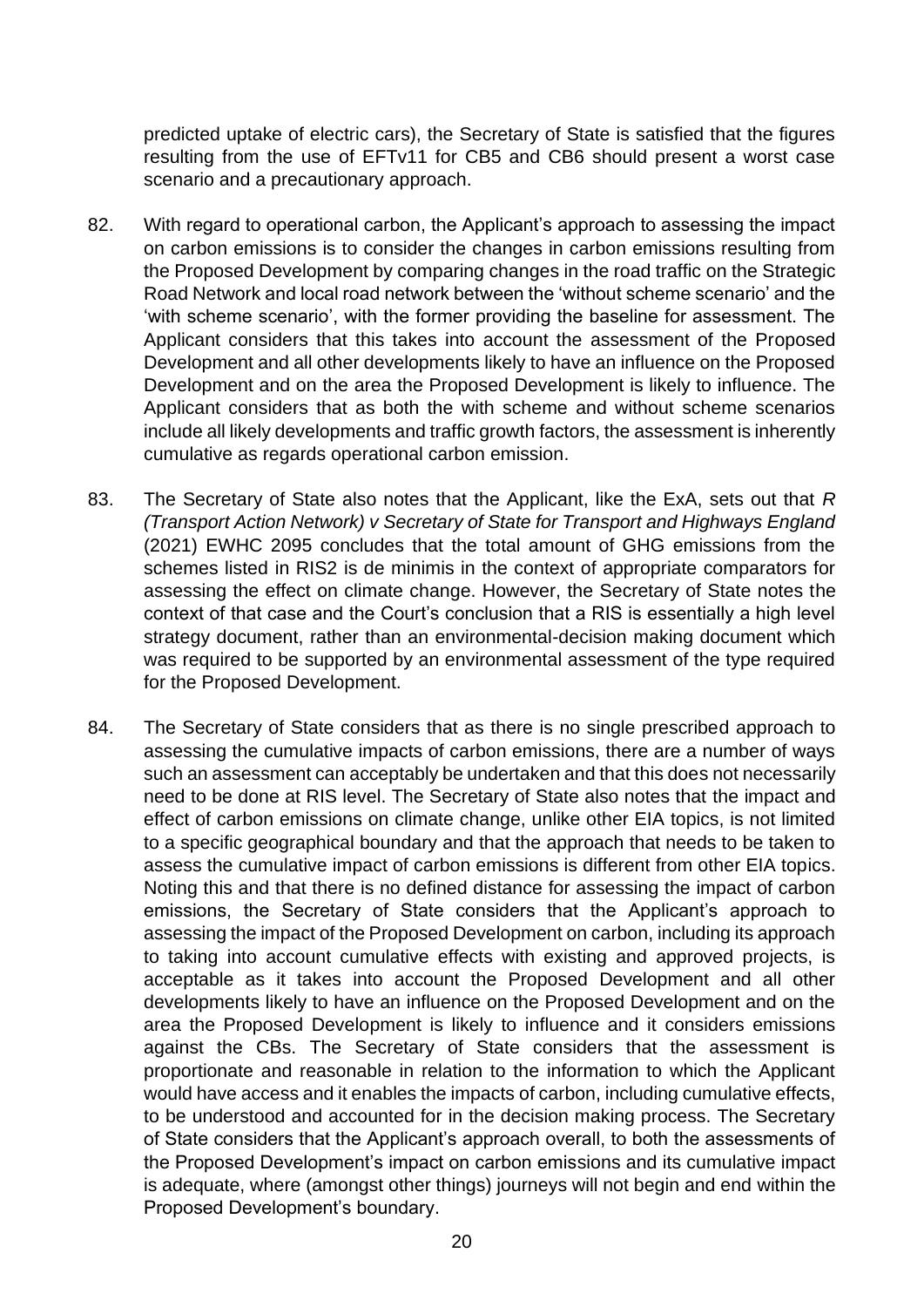- 85. In relation to the cumulative impact of the emissions on climate and the scale used in this assessment, the Applicant has set out that CBs (which as set out above aim to limit the significant effects of climate change) are only set out at a national scale and that these are themselves cumulative as they are a sum of carbon emissions for a range of sectors. The Applicant considered that it was unable to produce a baseline at a local or regional scale and that there was therefore no reasonable basis upon which it can assess the effects of carbon emissions for anything other than at the national level. The Secretary of State accepts that the only statutory carbon targets are those at a national level and notes that neither the Applicant nor any other party has suggested that there are non-statutory carbon targets at any other level that may need to be considered.
- 86. As well as being a requirement of the NNNPS, the Secretary of State considers that assessing a scheme against the CBs is an acceptable cumulative benchmark for the assessment for EIA purposes with regard to both construction and operation. This is because CBs account for the cumulative emissions from a number of sectors and it is therefore appropriate to consider how the carbon emissions of the Proposed Development compare against this.
- 87. Overall, the Secretary of State considers that the information provided by the Applicant with regard to the impact of the scheme on carbon emissions (including the cumulative effects of carbon emissions from the scheme with other existing and/or approved projects in relation to construction and operation) is sufficient to assess the effect of the development on climate matters and represents the information that the Applicant can reasonably be required to compile having regard to current knowledge.
- 88. The Secretary of State considers that the majority of operational emissions related to the scheme result from vehicle usage and that the Transport Decarbonisation Plan includes a range of non-planning policies which will help to reduce carbon emissions over the transport network as a whole over time (including policies to decarbonise vehicles and radically reduce vehicle emissions) and help to ensure that carbon reduction commitments are met. Beyond transport, Government's wider policies around Net Zero such as "The Net Zero Strategy: Build Back Greener" ("Net Zero Strategy"), published by Government in October 2021 sets out policies and proposals for decarbonising all sectors of the UK economy to meet the Net Zero target by 2050. It is against this background that the Secretary of State has considered the Proposed Development. The Secretary of State notes the Applicant's response dated 26 January 2022 take account of the Transport Decarbonisation Plan and that the earlier response states that this plan "will lead to a substantive decrease in CO2e emissions from all forms of road transport between now and 2050". Furthermore, the Secretary of State notes that no other party has questioned this assessment carried out by the Applicant in response to the Secretary of State's requests.
- 89. The Secretary of State acknowledges the importance of climate change at the local, national, and international level and the contribution Green House Gasses (GHGs) make to this. Section 6.2 of the latest IEMA guidance "Assessing Greenhouse Gas Emissions and Evaluating their Significance" ("the IEMA Guidance") notes that "*The*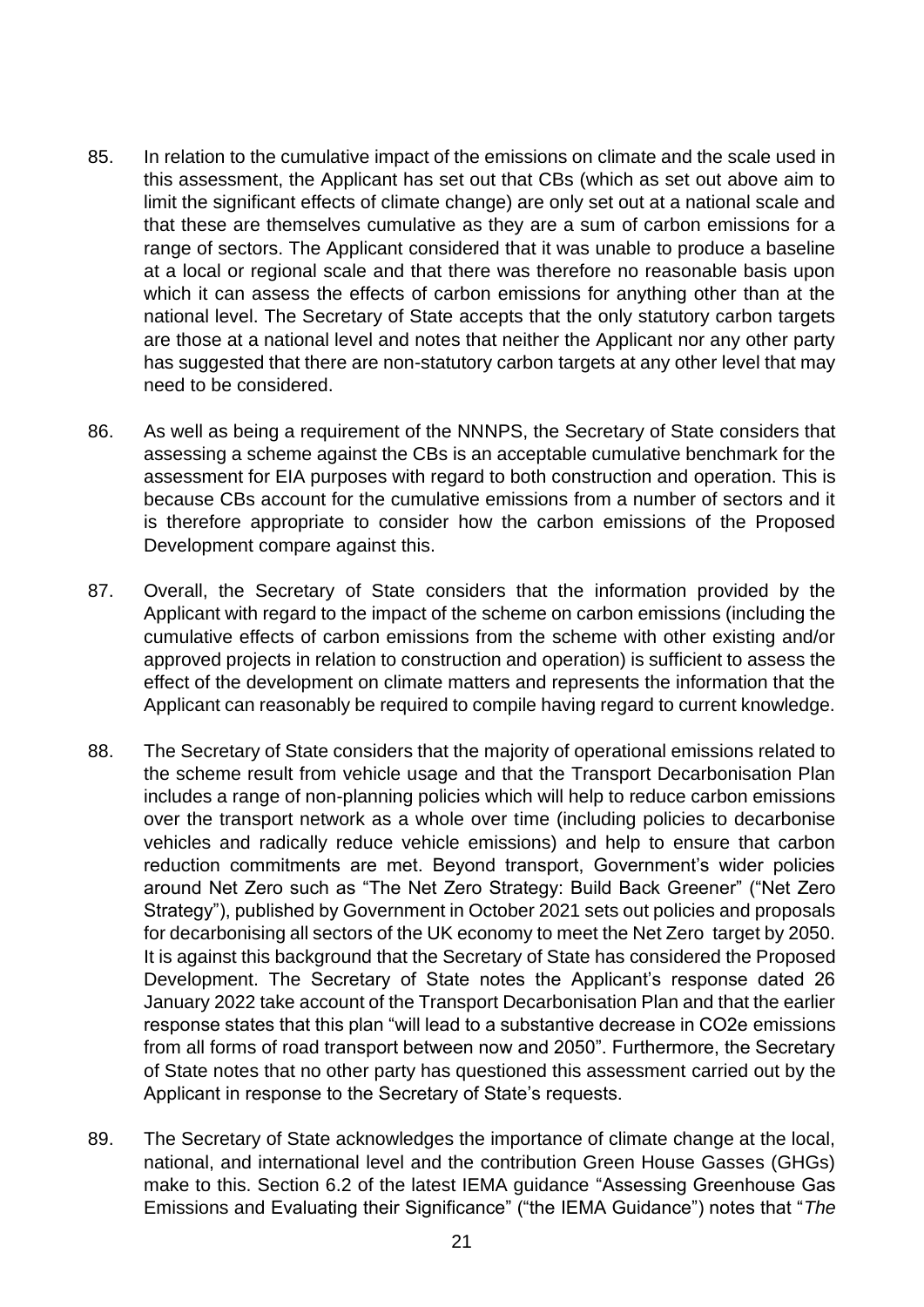*2050 target (and interim budgets set to date) are, according to the CCC [Committee on Climate Change], compatible with the required magnitude and rate of GHG emissions reductions required in the UK to meet the goals of the Paris Agreement, thereby limiting severe adverse effects"*. This guidance also states that, "*Carbon*  budgets allow for continuing economic activity, including projects in the built *environment, in a controlled manner".*

- 90. As to the assessment of the significance of GHG emissions, the latest IEMA guidance (February 2022) at section 6.1 refers back to three overarching principles from its original 2010 guidance that it considered to be particularly relevant in considering significance: first, GHG emissions from all projects will contribute to climate change, the largest interrelated cumulative environmental effect; second, the consequences of a changing climate have the potential to lead to significant environmental effects on all topics in the EIA Directive; and, third, GHG emissions have a combined environmental effect that is approaching a scientifically defined environmental limit and as such any GHG emission or reductions in these might be considered significant. The latest IEMA guidance states that it builds on those principles noting: "when evaluating significance, all new GHG emissions contribute to a significance negative environmental impact; however, some projects will replace existing development or baseline activity that have higher GHG profiles. The significance of a project's emissions should therefore be based on its net impact, which may be positive or negative". The IMEA Guidance goes on to say that where GHG emissions cannot be avoided, the EIA should aim to reduce the project's residual significance of a project's emissions at all stages and where GHG emissions remain significant, but cannot be further reduced, approaches to compensate the project's remaining emissions should be considered.
- 91. The IEMA guidance considers that the crux of significance is not whether a project emits GHG emissions, nor even the magnitude of GHG emissions alone, but whether it contributes to reducing GHG emissions relative to a comparable baseline consistent with a trajectory towards Net Zero by 2050 (section 6.2). The IEMA guidance addresses significance principles and criteria in section 6.3 and Figure 5 and advises (amongst other things) that: a project that follows a 'business-as-usual' or 'do minimum' approach and is not compatible with the UK's Net Zero trajectory, or accepted aligned practice or area-based transition targets, results in significant adverse effects; a project that is compatible with the budgeted science-based 1.5 degree Celsius trajectory (in terms of rate of emissions reduction) and which complies with up-to-date policy and 'good practice' reduction measures to achieve that has a minor adverse effect that is not significant - such a project may have residual emissions but it is doing enough to align with and contribute to the relevant transition scenario to keep the UK on track towards Net Zero by 2050 with at least a 78% reduction by 2035 and thereby potentially avoiding significant adverse effects; and a project that achieves emissions mitigation that goes substantially beyond the reduction trajectory, or substantially beyond existing and emerging policy compatible with that trajectory, and has minimal residual emissions, is considered to have negligible effect that is not significant and such a project is playing a part in achieving the rate of transition required by nationally set policy commitments.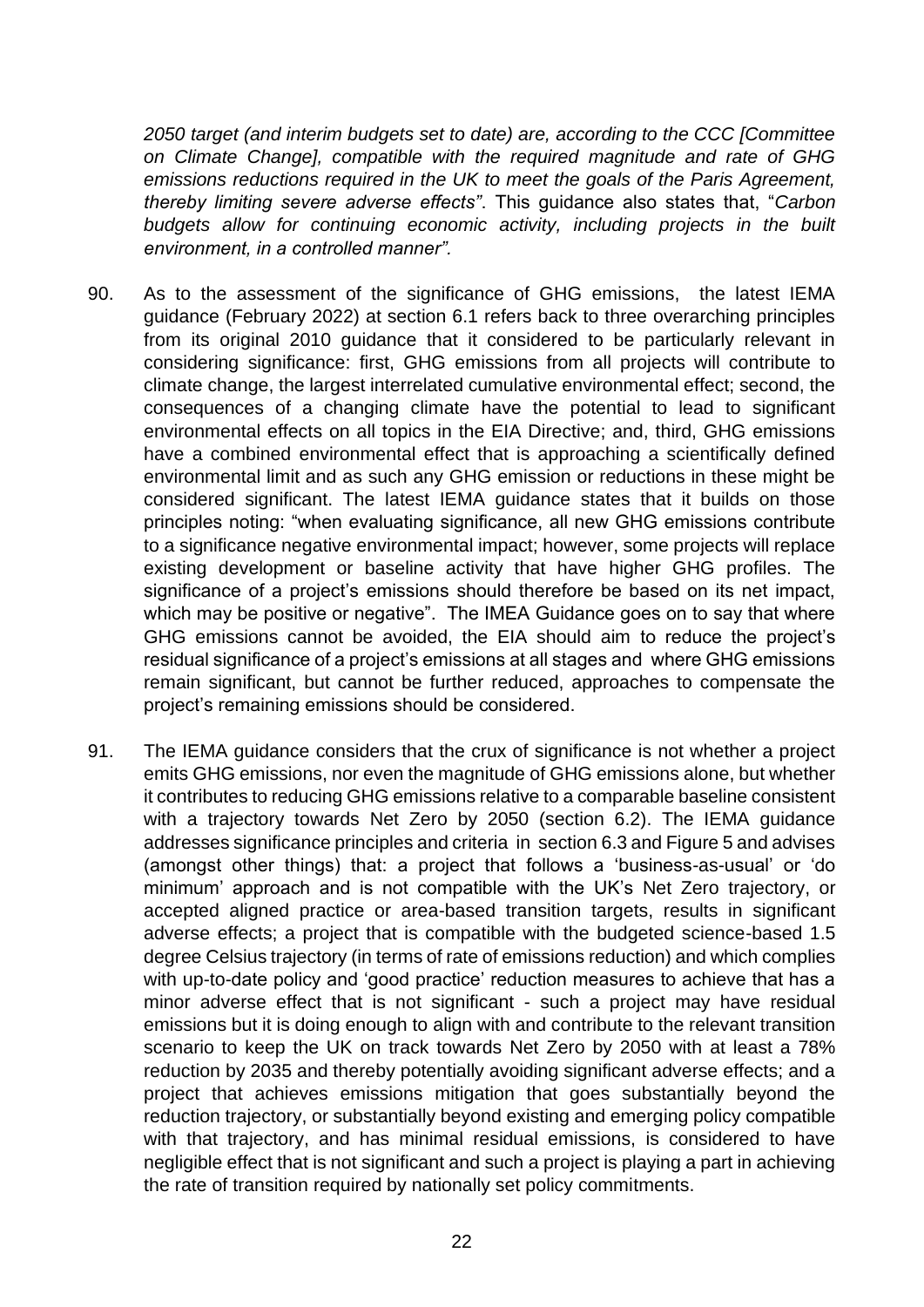- 92. The Secretary of State notes that the Proposed Development will result in an increase in carbon emissions. The view reached by the ExA was that these emissions are imperceptible and negligible and would be unlikely to be responsible for an increase in levels that would result in any significant effects on carbon emissions targets or climate change (ER 5.15.26). The Secretary of State does not consider that Net Zero means consent cannot be granted for development that will increase carbon emissions. The Secretary of State considers, in the light of paragraph 5.18 of the NNNPS, it is necessary to evaluate whether (amongst other things) the increase in carbon emissions resulting from the Proposed Development would have a material impact on the ability of Government to meet its carbon reduction targets. As set out above, the CCC consider that the 2050 target and interim CBs should meet the goals of the Paris Agreement meaning a proposal which is compatible with the 2050 target and interim CBs is consistent with the approach to addressing the severe adverse effects of climate change. The Secretary of State considers this aligns with the approach to significance set out in the 2022 IEMA Guidance. The Secretary of State considers that the approach to considering the impact on carbon emissions as set out in the NNNPS continues to be relevant in the light of international obligations and domestic obligations related to reducing carbon emissions that have come into force since the NNNPS was designated. The Secretary of State notes that the CBs are economy-wide and not just targets in relation to transport. The Proposed Development's contribution to overall carbon levels is very low and the Secretary of State agrees with the ExA that the increase in carbon emissions from the scheme would be unlikely to be responsible for an increase in levels that would result in any significant effects on carbon emissions targets or climate change. The Secretary of State does not consider these would have a material impact on the ability of Government to meet its legally binding carbon reduction targets.
- 93. In relation to mitigation, the Secretary of State notes that, with regard to construction section 14.1.9 of Chapter 14 of the Applicant's ES sets out how mitigation measures will be used to reduce emissions. Emissions relating to the operational phase, other than vehicle usage, will be reduced where possible through measures such as the use of energy efficient lighting. The Secretary of State is content that these measures will help to reduce carbon emissions where this is possible.
- 94. With regard to the Paris Agreement, the UK announced its Nationally Determined Contribution ("NDC") in December 2020. NDCs are commitments made by the Parties (including the UK) under the Paris Agreement. Each Party's NDC shows how it intends to reduce its greenhouse gas emissions to meet the temperature goal of the Paris Agreement. The UK's NDC commits it to reduce net GHG emissions by at least 68% by 2030 compared to 1990. This represents an increase of ambition on the fifth carbon budget, which covers the period 2028-2032. The Net Zero Strategy sets out how the UK will therefore need to overachieve on the fifth carbon budget to meet its international climate targets and stay on track for the sixth carbon budget. This strategy sets out the action Government will take to keep the UK on track for meeting the UK's CBs and 2030 NDC and establishes the UK's longer-term pathway towards net zero by 2050. The Secretary of State is content that consenting the Proposed Development will not impact on the delivery of this strategy and will not lead to a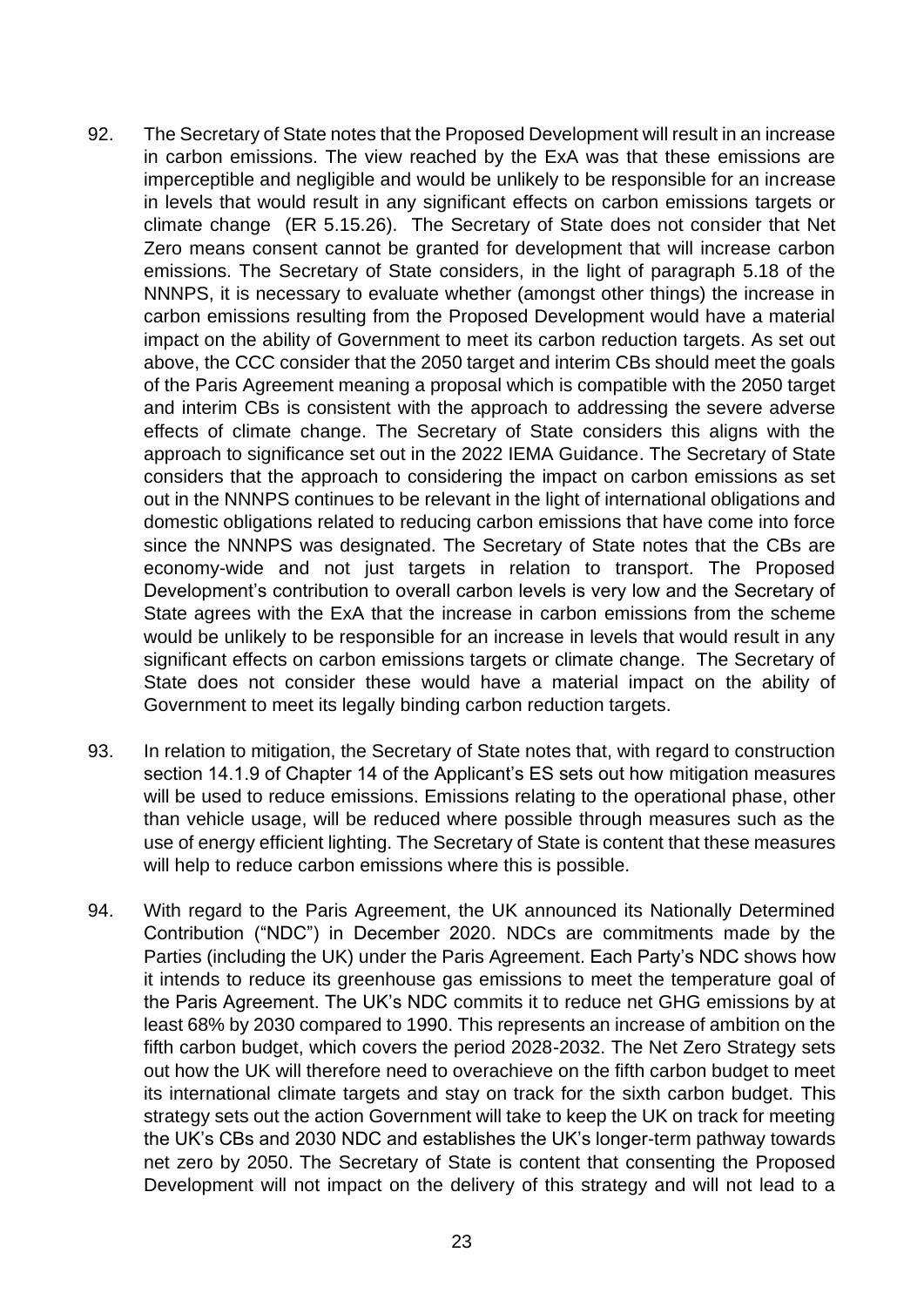breach of the UK's international obligations in relation to the Paris Agreement or any domestic enactments or duties.

- 95. Overall, the Secretary of State considers that: over time the net carbon emissions resulting from the operation of the scheme will decrease as measures to reduce emissions from vehicle usage are delivered; the magnitude of the increase in carbon emissions resulting from the Proposed Development is predicted to be below 0.01% of any carbon budget and therefore small; and there are policies in place to ensure these CBs are met, such as the Transport Decarbonation Plan and the Applicant's own Net Zero Highway Plan published in July 2021. The Secretary of State is satisfied that the scheme is compatible with these policies and that the small increase in emissions that will result from the scheme can be managed within Government's overall strategy for meeting Net Zero. The Secretary of State considers that there are appropriate mitigation measures secured in the DCO to ensure carbon emissions are kept as low as possible and that the scheme will not materially impact the Government's ability to meet its CBs and Net Zero target by 2050.
- 96. With regard to the cumulative impact on climate adaptation, the Applicant noted, in its letter dated 29 October 2021, that Chapter 14 of the ES found that there were no significant direct, indirect or in-combination climate change impacts as a result of the Scheme.
- 97. In the same response of 29 October 2021, the Applicant supplemented this assessment with an additional assessment to consider whether other strategic transport infrastructure beyond the boundary of the scheme, which may, when subject to climate impacts, have consequences that exacerbate likely significant effects. The Applicant concluded that the assessment demonstrated that the Proposed Development will improve the resilience of the Strategic Road Network to the effects of climate change. It will do this by replacing old less resilient assets and improving accessibility within the study area; thereby improving the flow of traffic. In operation, the Proposed Development will enhance the resilience of the regional transport network to respond to cumulative climate vulnerability effects, i.e. failures of surrounding local and regional transport networks. The Secretary of State notes that this was not disputed by any party.

## **Conclusion**

98. The Secretary of State is satisfied that both the assessment in the ES and the Applicant's responses to the Secretary of State's consultation questions relating to climate have been drafted by competent experts. The Secretary of State considers that the information provided by the Applicant in response to its consultations is 'any other information' for the purposes of the 2017 Regulations as it builds on previously provided information, and that parties have been given sufficient opportunity to comment on this. The Secretary of State is content that the Applicant has adequately assessed the likely significant effects of the Proposed Development on climate and its cumulative impacts on climate taking account of both construction and operation as required by the 2017 Regulations and this information has been taken into consideration when assessing whether development consent should be granted.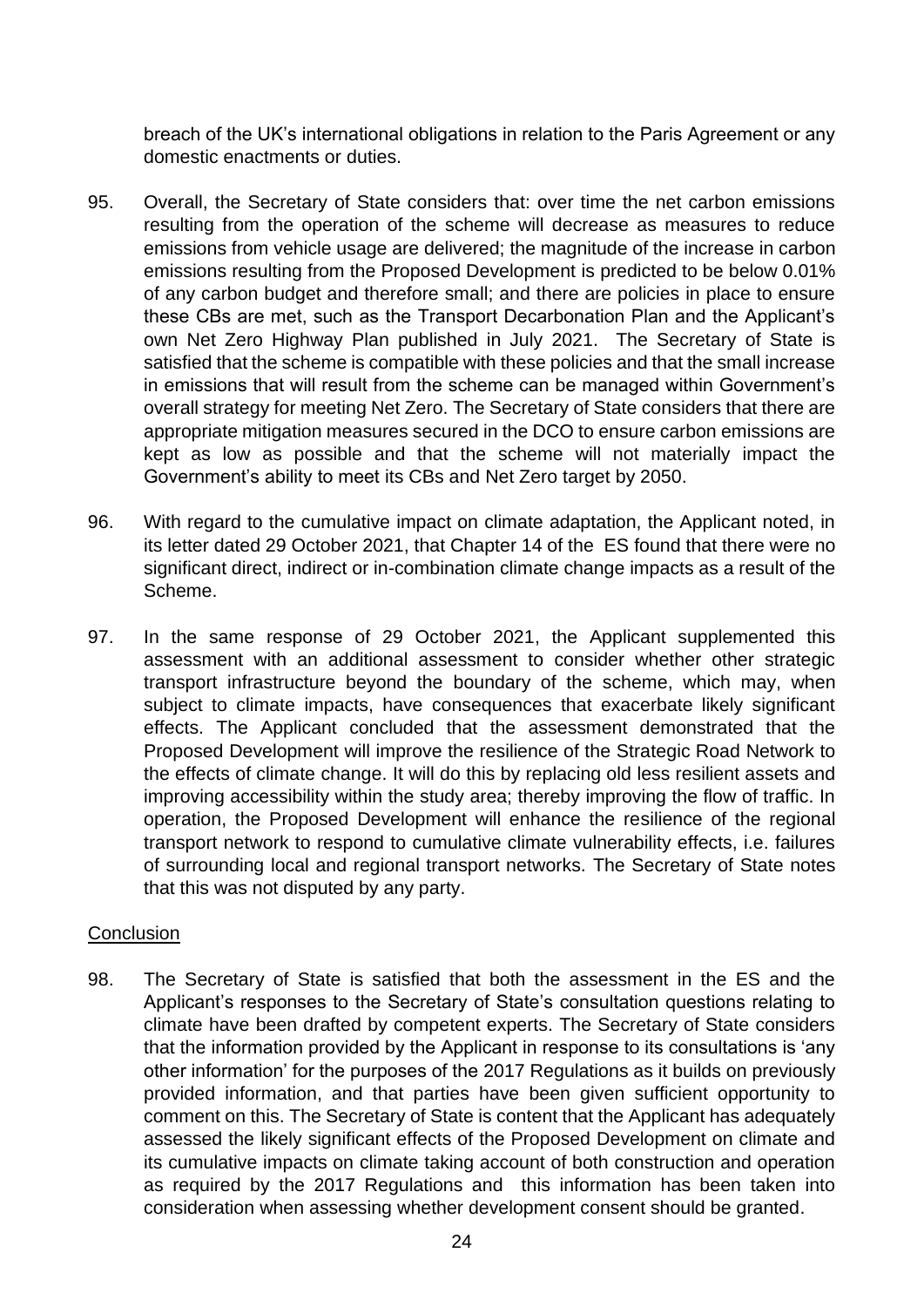- 99. The Secretary of State is aware that all emissions contribute to climate change. Whilst the Proposed Development will result in an increase in carbon emissions, as set out above, the Secretary of State considers that the Proposed Development is consistent with existing and emerging policy requirements to achieve the UK's trajectory towards Net Zero. The Secretary of State therefore considers the Proposed Development's effect on climate change would be minor adverse and not significant and this assessment aligns with the IEMA guidance. The Secretary of State is satisfied that that the scheme complies with the NNNPS, will not lead to a breach of any international obligations that result from the Paris Agreement or Government's own polices and legislation relating to Net Zero.
- 100. The Secretary of State notes the ExA's conclusion that the Proposed Development attracts neutral weight in the planning balance. Given that the scheme will increase carbon emissions, the Secretary of State considers it is given negative weight in the planning balance.

## **Green Belt**

- 101. The Secretary of State notes the policy requirements as set out in the NNNPS and NPPF with regard to Green Belt (ER 5.16.1 – 5.16.4). The Secretary of State further notes that no interested party raised any questions or concerns regarding the location of the Proposed Development within the Green Belt and that a SoCG between the Applicant, LB Havering, Brentwood BC and Essex CC agreed that whilst the Proposed Development lies within the Green Belt it constitutes "very special circumstances" and would not constitute inappropriate development (ER 5.16.6- 5.16.7).
- 102. The Secretary of State however notes the ExA's view that the Proposed Development does not benefit from a direct exclusion within the NPPF, as contended by the Applicant (ER 5.16.5), and that the Proposed Development does constitutes inappropriate development in the Green Belt. Inappropriate development by definition is harmful (ER 5.16.9). The ExA noted that the Proposed Development would be in an area where there is currently no development and would therefore cause harm to openness. The ExA concluded that the harm caused by inappropriateness and to openness attracts substantial weight in the planning balance (ER 5.16.10). However, the ExA accepts the need for the scheme is established by national policy and the benefits in relieving existing traffic issues and substantially improving movement and flow would be considerable. The ExA accepts that improvements to Junction 28 cannot avoid the Green Belt and that there are no reasonable alternatives. The Secretary of State agrees with the ExA that these considerations carry very significant weight and outweigh the substantial harm caused by inappropriateness, harm to openness and any other harm (ER 5.16.12). The ExA, conclude the Proposed Development would accord with the requirements of the NPSNN and the NPPF (ER 5.16.13). The Secretary of State agrees with the ExA's consideration of this matter and concurs with the ExA's conclusion.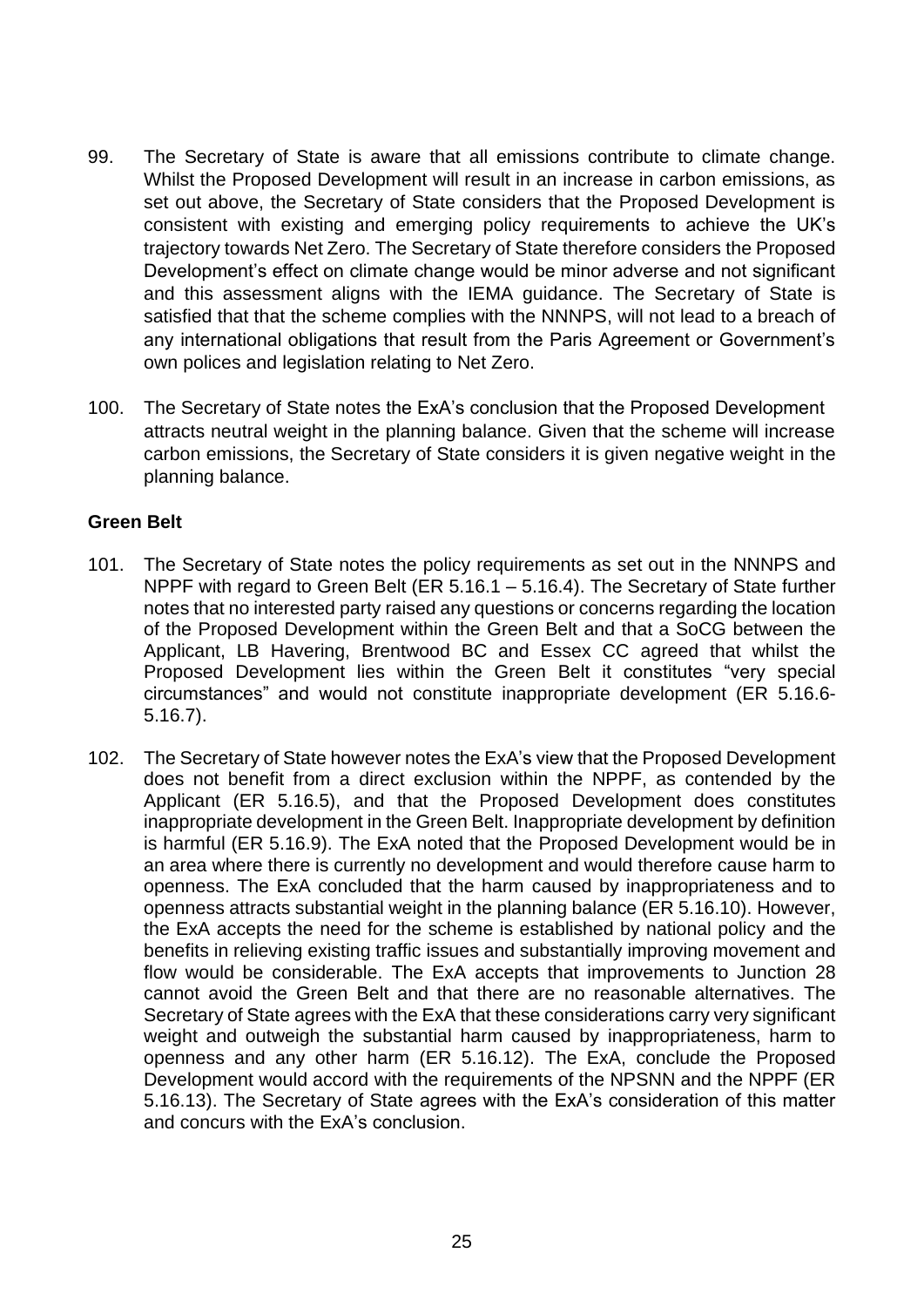## **Cumulative and Combined Effects**

- 103. The Secretary of State notes the policy requirements of the NNNPS (ER 5.17.1- 15.17.2) and that Chapter 15 of the Applicant's ES provides an assessment of the incombination and cumulative effects of the scheme (ER 5.17.3). The ES identified that development of the Lower Thames Crossing ("LTC") could result in adverse cumulative effects on landscape and visual receptors if the construction period of LTC and the Proposed Development align( ER 15.7.4).
- 104. The ExA consider that although the construction of the Proposed Development would cause some nuisance and disturbance on receptor points, they would be temporary only and limited to a specific time. The ExA is satisfied that as a result it is not likely that there would be any significant cumulative effects from construction activities. The ExA is also satisfied that the Recommended DCO would adequately mitigate against identified likely significant effects (ER 5.17.13). The Secretary of State agrees with this assessment.
- 105. The Secretary of State understands the LTC application was submitted and then withdrawn. As the LTC application has not yet been re-submitted, the Secretary of State is unable to consider the in-combination effects, having specific regard to the scope and assessment, and any likely significant effects identified in the ES for the LTC Scheme as recommended by the ExA as necessary if the application had been submitted (ER 5.17.4). Like the ExA, the Secretary of State is satisfied that the Proposed Development would have no likely significant effects taken cumulatively with all topics matters, or with other known and planned projects and that in this respect the Proposed Development attracts neutral weight in the planning balance (ER 5.17.15).

# **FINDINGS AND CONCLUSION IN RELATION TO HABITATS REGULATIONS ASSESSMENT**

- 106. Under regulation 63 of the Conservation of Habitats and Species Regulations 2017 ("the Habitats Regulations"), before granting any development consent, the Secretary of State (as the Competent Authority) is required to consider whether the scheme would be likely, either alone or in combination with other plans and projects, to have a significant effect on a European Site. Where a scheme is likely to have such a significant effect, the Secretary of State must undertake an Appropriate Assessment ("AA") of the implications of the scheme for that site in view of that site's conservation objectives. In the light of any such assessment, the Secretary of State may grant development consent only if it has been ascertained that the scheme will not, either on its own or in combination with other plans and projects, adversely affect the integrity of such a European Site, subject to regulation 64. By regulation 64, if the Secretary of State is satisfied that, there being no alternative solutions, the scheme must be carried out for imperative reasons of overriding public interest, it may agree to the scheme notwithstanding a negative assessment of the implications for the European site.
- 107. The Secretary of State notes that the Proposed Development is not directly connected with or necessary to the management of any European site and the Proposed Development does not overlap with any European Site or Ramsar site (ER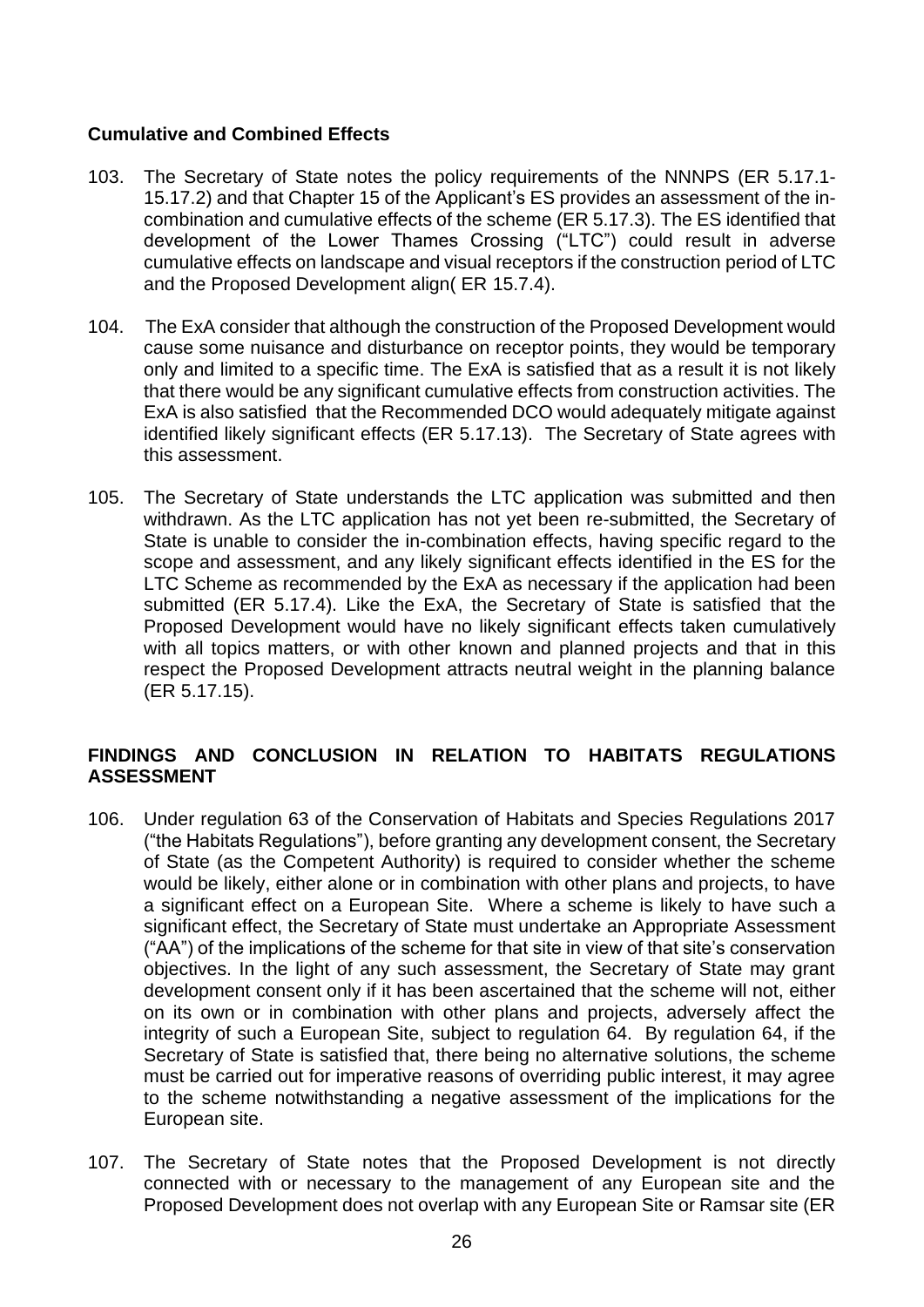6.3.1). The Applicant provided a Habitats Regulations Assessment No Significant Effects Report ("HRA NSER") which Natural England ("NE") were consulted on and it is noted that in the SoCG between NE and the Applicant, NE agreed with the findings in the HRA NSER and that there were no outstanding issues (ER 6.4.13). The Secretary of State further notes that no other interested parties have raised concerns about the effects of the project on European sites (ER 6.4.14).

108. The Secretary of State notes the ExA is satisfied that the Applicant has correctly identified the relevant European sites and qualifying features/interests for consideration within the HRA NSER and that it has not relied on mitigation measures in reaching its conclusion of no likely significant effects on European Site (ER 6.6.1). The Secretary of State notes this assessment was tested during the Examination and that the ExA were satisfied with the HRA NSER conclusion (ER 6.6.2). The Secretary of State is satisfied that the Proposed Development would have no likely significant effects on any European sites or their qualifying features either alone or in combination with other plans and projects. The Secretary of State agrees with the ExA that sufficient consideration has been given to potential likely significant effects arising from the Proposed Development and that such effects can be ruled out due to the lack of effective pathways between the Proposed Development and the European Sites identified in the HRA NSER and that, on that basis, there is no requirement to undertake an AA of the Proposed Development (ER 6.8.2).

## **Overall Conclusion on the case for Development Consent**

109. The Secretary of State notes that sections 104(2) and 104(3) of the 2008 Act require him to have regard to, and decide the application in accordance with, any NPS except to the extent that one or more of subsections (4) to (8) of section 104 apply (ER 7.3.2). The ExA considers these subsections do not apply (ER 7.3.6 and ER 7.3.12). The Secretary of State notes the ExA considers that the need for the Proposed Development attracts considerable positive weight and that addressing existing congestion, improving safety, promoting economic benefits for the region and improvements for NMUs are also considered to amount to positive planning benefits (ER 7.3.11). The Secretary of State notes the ExA's conclusion, that on the planning merits, the adverse effects, which include short to medium term landscape harm caused by the tree loss do not outweigh the benefits of the development (ER 7.3.13). Notwithstanding the Secretary of State's view that the impact of the Proposed Development on carbon and on people and communities as well as its impact on landscape weigh negatively in the planning balance, the Secretary of State agrees with the ExA that the adverse effects do not outweigh the benefits of the Development.

## **Compulsory Acquisition and Related Matters**

## Legislative Requirements

- 110. The Applicant is seeking powers for the CA of freehold interests and private rights over land, the creation of new rights in land and TP of land (ER 8.1.1).
- 111. The 2008 Act, together with related case-law and guidance, sets out that CA can only be granted if certain conditions are met. This includes section 122(2) of the 2008 Act which requires that the land subject to CA must be required for the development to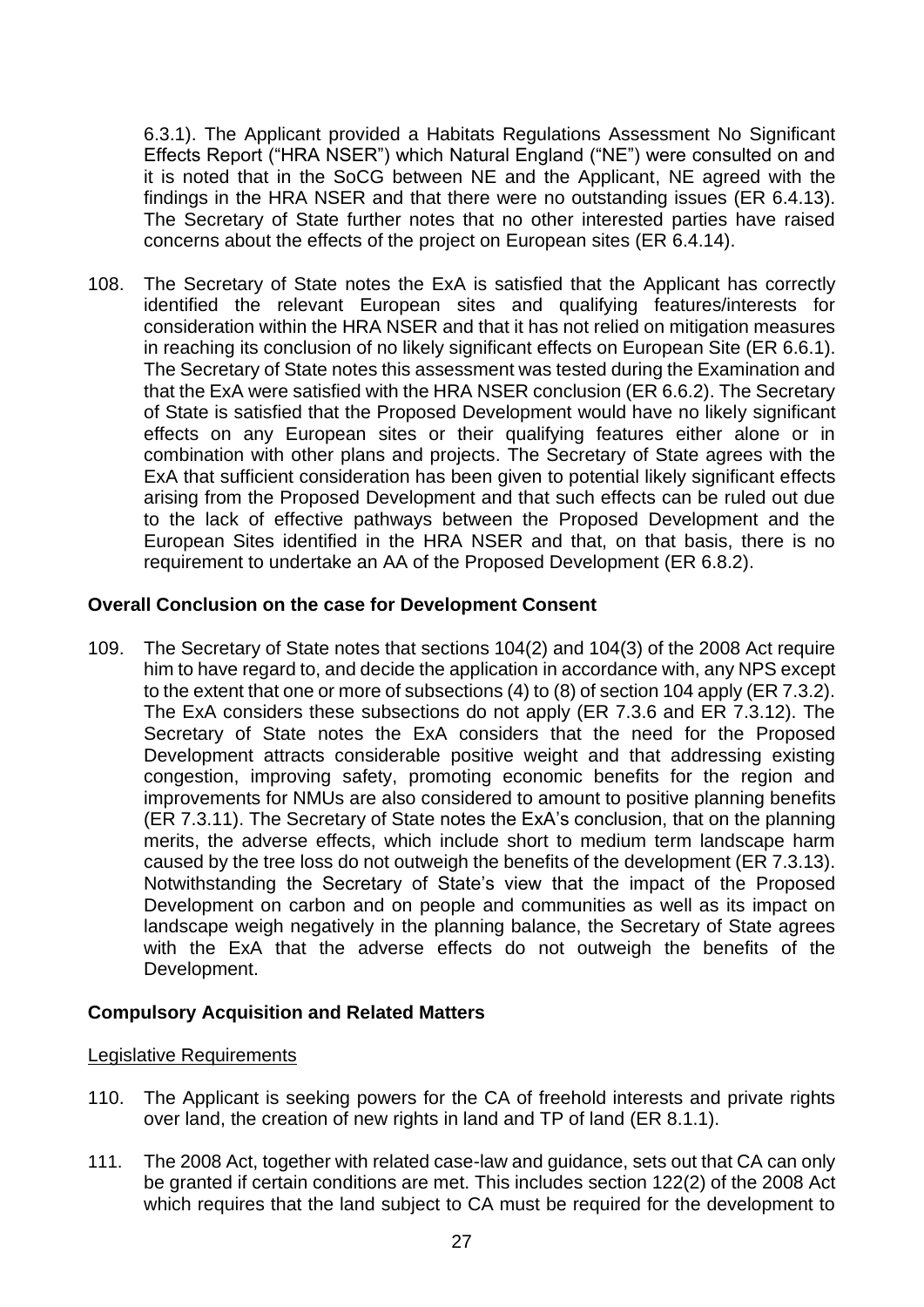which development consent relates or is required to facilitate or be incidental to that development. In respect of the land required for the development, the land must be no more than is reasonably required and be proportionate (ER 8.2.2). Section 122(3) of the 2008 Act requires that there must be a compelling case in the public interest for the land to be acquired compulsorily (ER 8.2.3). Section 123 of the 2008 Act requires that one of three procedural conditions must be met, namely: (i) the application for the Order included a request for CA of the land to be authorised, (ii) all persons with an interest in the land consent to the inclusion of the provision, or (iii) the prescribed procedure has been followed in relation to the land (ER 8.2.4). In addition, a number of general considerations from the former Department of Communities and Local Government ("DCLG") CA guidance need to be addressed (ER 8.2.5).

- 112. The Neighbourhood Planning Act 2017 ("NPA 2017") has been enacted and contains provisions which amount to a codification of new TP practice. At the time of submission of the report the relevant provisions had not yet commenced and the ExA set out the Secretary of State may wish to satisfy himself that this remains unchanged prior to his decision. The Secretary of State notes the relevant provisions in NPA 2017 are not yet in force (ER 8.2.8).
- 113. The Secretary of State notes the summary of the Examination process relating to CA and TP in ER 8.4. No affected party questioned the intended purpose for CA or TP and the ExA did not need to test this evidence in the Examination. Save for paragraph 114 below the ExA is satisfied that the plots sought for CA and TP are connected to the works to which they relate (ER 8.4.9).

#### Plots 4/1 to 4/11 (12 Plots)

114. The Secretary of State notes that Plots  $4/1$  to  $4/11<sup>1</sup>$  are owned by the Applicant but in all cases Category 1 and 2 persons also hold an interest in the land (ER 8.4.11). The plots are stated as being required either to ensure any rights inconsistent with the Proposed Development can be removed, or to rationalise the Applicant's ownership (ER 8.4.12). The ExA expressed concerns that there were no works planned for these plots and the Applicant was using the 2008 Act as a way of tidying up its land interests (ER 8.4.13). In response, the Applicant confirmed it wanted to "cleanse" the land and was asking the Secretary of State to grant CA powers accordingly (ER 8.4.14). Having regard to the tests in the 2008 Act the ExA considers there is no justification for the Applicant to request and for the Secretary of State to grant CA powers over Plots 4/1 to 4/11. They are not required for the Proposed Development and the Applicant confirmed that any works on gantries or signage can be undertaken under other legislative provisions (ER 8.4.17). The Secretary of State agrees with the ExA that Plots 4/1 to 4/11 should be stricken from the Book of Reference and does not authorise the CA of these plots (ER 8.4.19).

#### Plots 1/31, 1/35 and 3/5

115. The Secretary of State notes these plots are required in connection for works as set out in ER 8.4.22. However, as set out in ER 8.4.23, there are no works required on the whole of the Order land and the Works Plans illustrate the majority of the

<sup>1</sup> Namely: Plots 4/1, 4/2, 4/3, 4/4, 4/5, 4/6, 4/7, 4/7a, 4/8, 4/9, 4/10 and 4/11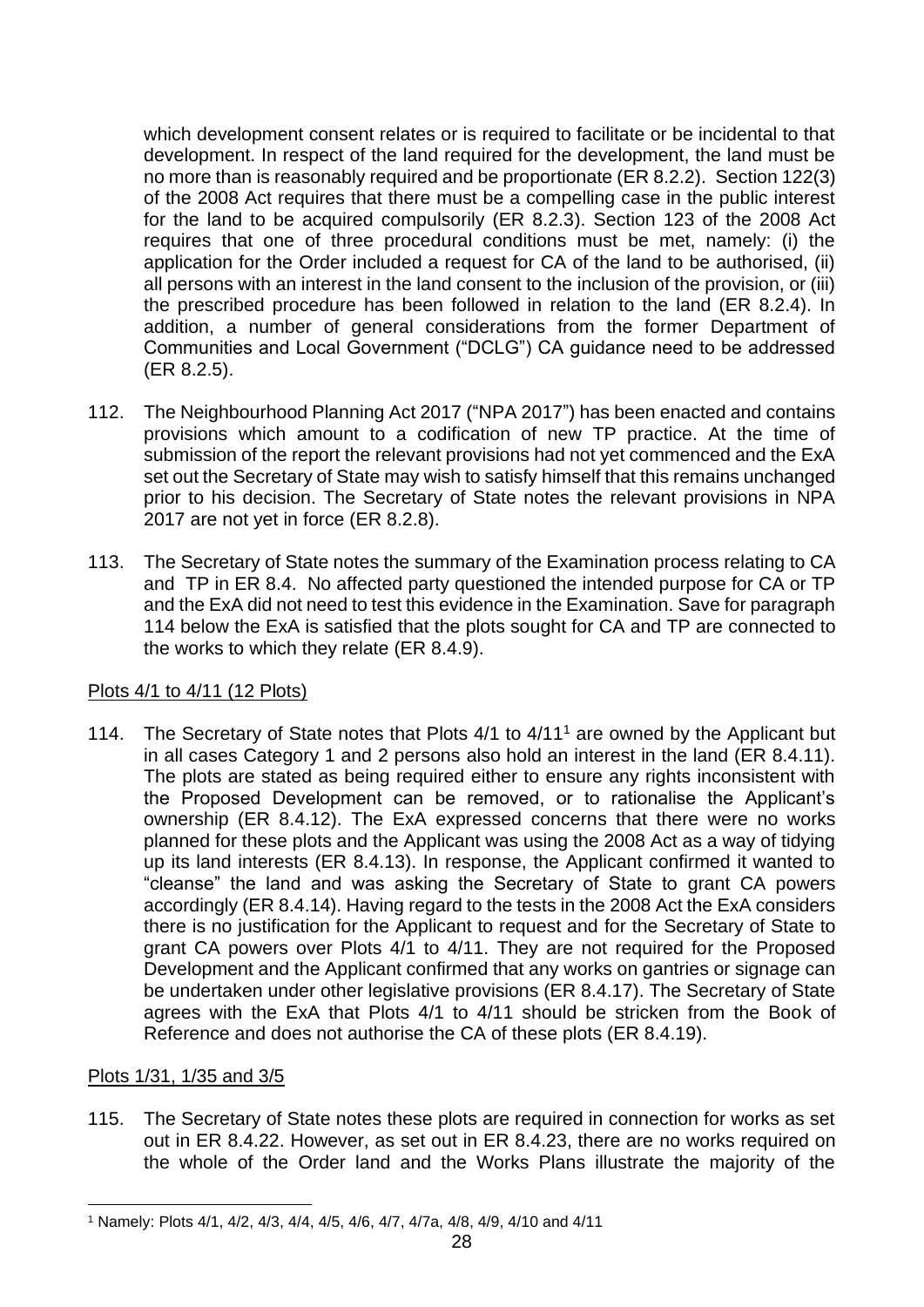southbound carriageway has no or little work. The ExA asked the Applicant (in respect of Plots 1/31 and 3/5) if it had been proportionate in its land take and whether the partial deletion of these plots to reflect the works in which they are needed would have any bearing on the delivery of the Proposed Development. The Applicant responded that in its view it had been reasonable and invites the Secretary of State to include these plots within its CA powers (ER 8.4.24). The ExA concluded the need for the CA northbound carriageway must automatically include the southbound carriageway because it is the same road; the two cannot be separated. Accordingly, the land take for plots 1/31, 1/35 and 3/5 is considered to be reasonable (ER 8.4.25). The Secretary of State agrees.

## Funding

116. This scheme is to be funded by the Department for Transport and is not dependent on funding contributions from other parties. With reference to ER 8.4.26-8.4.27, the Secretary of State is satisfied that the necessary funds are in place to make the Order.

## Outstanding Matters to CA and TP

- 117. Outstanding matters regarding the Gardens of Peace cemetery are set out in paragraphs 42 and 43. The Secretary of State notes that concern was raised about the extent of land needed in connection with plot 1/8 and the easement for the Cadent Gas pipeline and the impact it could have on the use of the land for burials. During the Examination, the area of land to be subject to CA was reduced to an area defined as "1/8a" over which TP powers only were sought (ER 8.6.5). In relation to CA matters relating to the Gardens of Peace, the ExA is content all matters have been resolved and that the extent of the of land needed for Plot 1/8 would not have a detrimental impact on the delivery and operation of the cemetery (ER 8.6.8). The Secretary of State agrees with this conclusion.
- 118. The concerns regarding Mr and Mrs Jones of Grove Farm are set out in paragraphs 38 to 41 above. The ExA raised the question as to whether the Applicant or Mr and Mrs Jones had considered and/or pursued CA freehold powers for the dwelling, particularly if the dwelling were to become uninhabitable as a result of the Proposed Development (ER 8.6.18). In response Mr and Mrs Jones stated that they did not wish to leave the property and the Applicant confirmed it did not wish to CA the dwelling (ER 8.6.19). Bearing this in mind, the Secretary of State agrees with the ExA that Grove Farm should not be subject to CA powers (ER 8.6.20).
- 119. The Secretary of State notes that in relation to Plot 1/6 that agreement had not been reached with the owners, Helen Edwards, Rachel Kingston and Patricia Kingston on permanent acquisition rights. The Secretary of State notes that during the Examination it was confirmed that draft Heads of Terms with the party's land was being negotiated. The Secretary of State asked on 14 October 2021 for an update on this agreement and the Applicant responded that no agreement had been achieved. The ExA considered that there would be no impediment to the Applicant reaching private agreement with the relevant parties and that the exercise of powers in the 2008 Act should not be necessary. However, should an agreement not be possible, the ExA considered that taking into consideration that the parties do not object to CA as a matter of principle, they were satisfied that CA of the land meets the tests in the 2008 Act (ER 8.6.23). The Secretary of State concurs.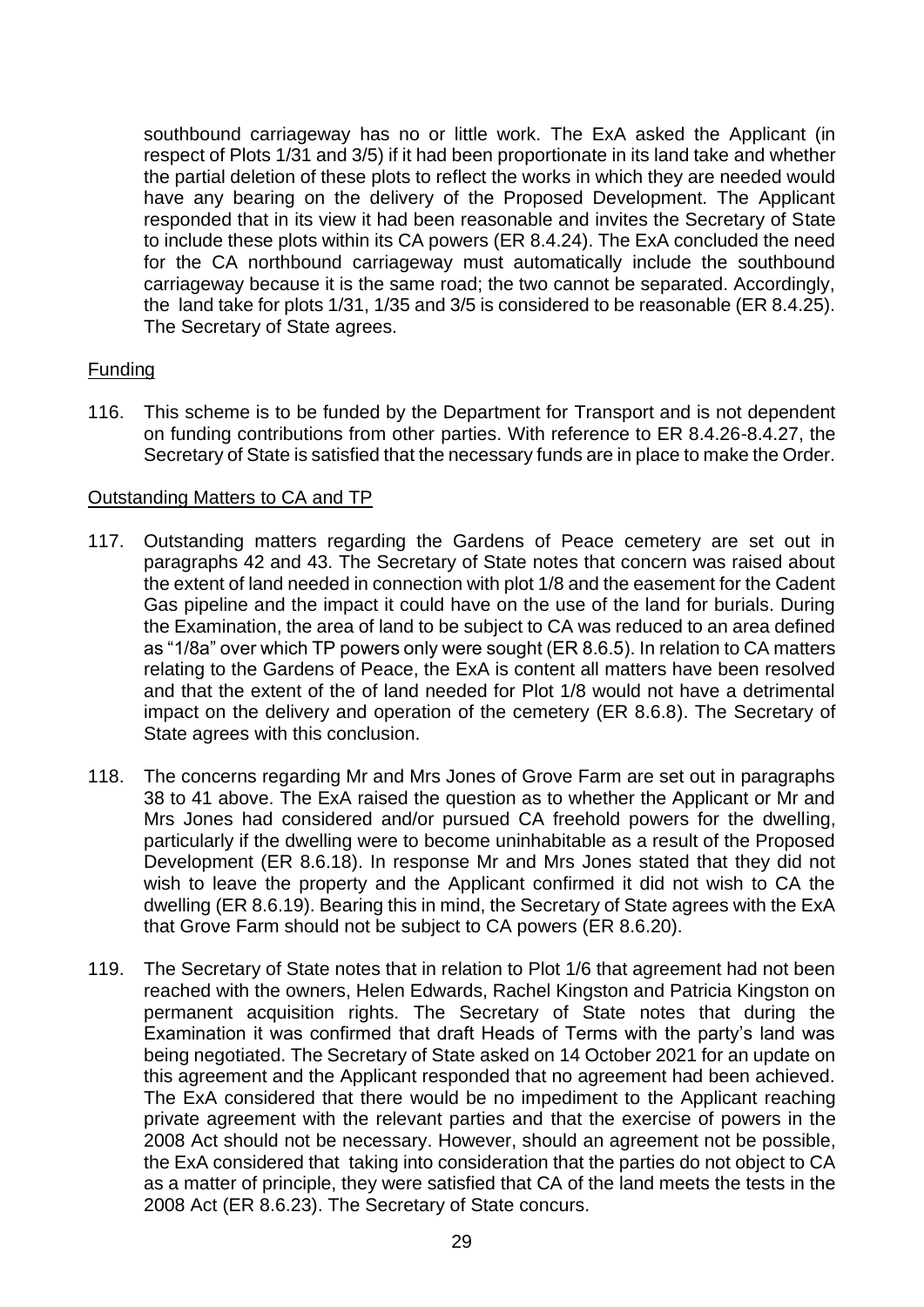120. The Secretary of State notes the DCO would engage a number of Articles of the Human Rights Act 1998, including Articles 1,6 and 8 of the First Protocol (ER 8.8.2) and the ExA, having considered the individual rights interfered with and the submissions made by the affected parties, is satisfied the tests under articles have been satisfied (ER 8.8.5). The Secretary of State agrees.

### Special Category Land

- 121. The Secretary of State notes that the Applicant considered that the Gardens of Peace land potentially falls within the classification under the 2008 Act of Special Category Land (ER 8.7). This is because, as set out in section 7.2 of the Applicant's Statement of Reasons, whilst the land is not designated as open space under the adopted or emerging local plans, the Applicant considers that once construction of the burial ground is complete and the site is open to the public, it may become open space within the meaning of the 2008 Act. In relation to this land, rights are sought to construct, protect, access, operate and maintain a section of underground gas pipeline. Temporary possession is also sought to facilitate construction of the pipeline.
- 122. The Secretary of State agrees with the Applicant's view regarding the status of the land as open space and therefore considers that section 132 of the 2008 Act is engaged, meaning the Order would be subject to Special Parliamentary Procedure ("SPP") unless one of the exceptions at section 132(3) to (5) apply. The Secretary of State notes that the ExA concluded that the Order land in relation to Open Space, when burdened with the order right, would be no less advantageous than it was before to: persons in whom it is vested; other persons; and the public (ER 8.10.1). Noting the Applicant's Statement of Reasons, the Secretary of State agrees with this conclusion and, because of this, is satisfied that section 132(3) of the 2008 Act applies and that as a result, the Order is not subject to SPP.

#### **Conclusion**

123. Overall, the Secretary of State agrees with the ExA that the for the reasons set out in ER 8.4.42 there is a compelling case in the public interest for the CA powers sought with the exemption of plots 4/1 to 4/11. The Secretary of State is satisfied that with the deletion of these plots, the relevant tests in sections 122 and 123 of the 2008 Act are met. The Secretary of State agrees with the ExA that the Applicant is seeking to acquire the minimum possible rights and interests that would be needed to construct and maintain the Proposed Development (ER 10.1.8) The Secretary of State also agrees with the ExA's conclusion at ER 8.10.1 and is content that the CA and TP powers sought by the Applicant are justified, are necessary to enable the Applicant to complete the Development, that there is a compelling case in the public interest for the land and interests to be compulsory acquired, and that the Applicant has a clear idea of how it intends to use the land and that funds are available for implementation of the Proposed Development.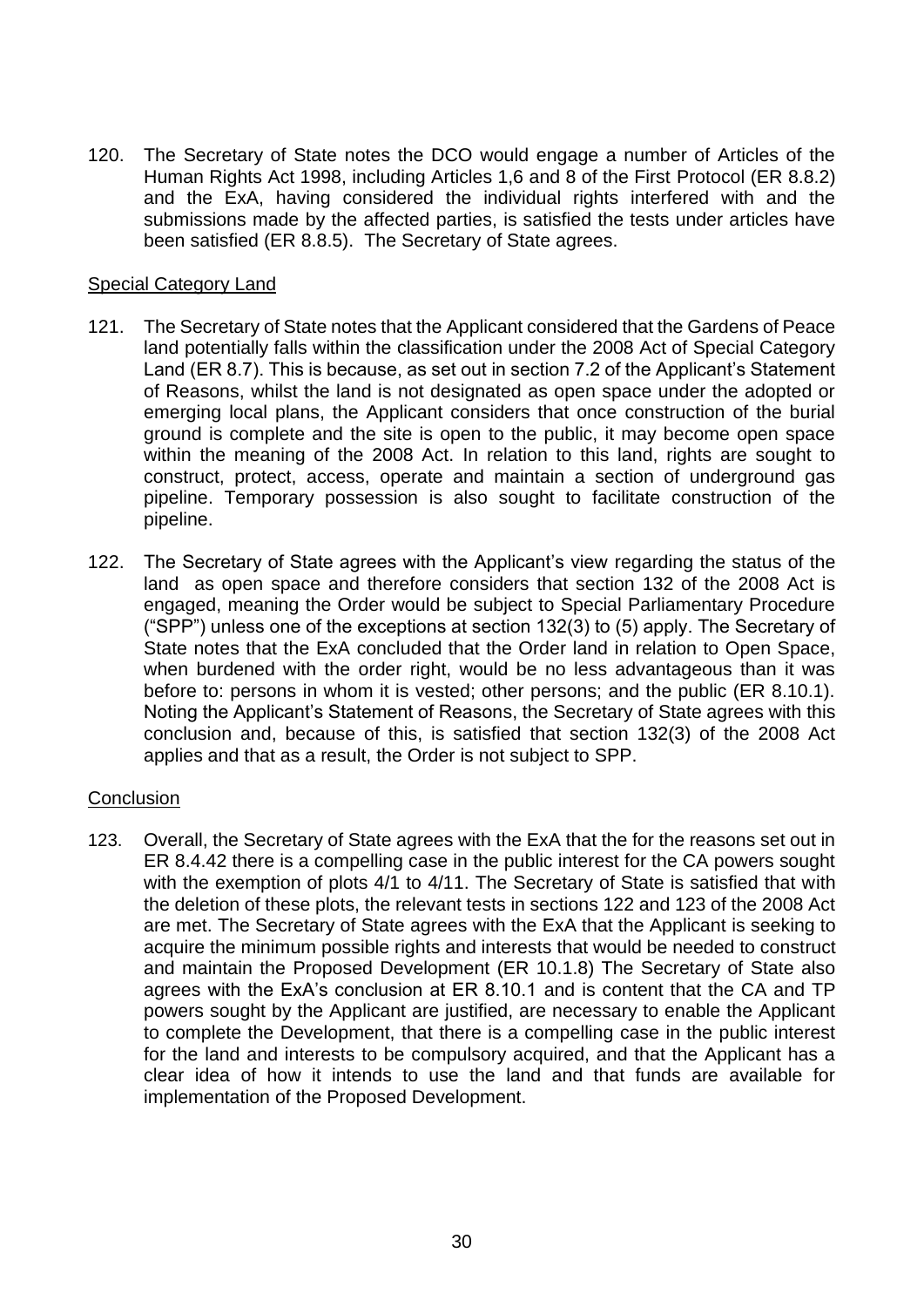## **Late Representations (outside formal consultation)**

- 124. Since the close of the Examination, the Secretary of State has received representations all of which are published on the Planning Inspectorate's website alongside this letter.
- 125. The Secretary of State does not consider that anything in the correspondence constitutes new evidence, or raises a new issue, which needs to be referred to interested parties before he proceeds to a decision. It does not cause him to take a different view on the matters before him than he would otherwise have taken based on the ExA's report.

## **General Considerations**

### Equality Act 2010

126. The Secretary of State has complied with the public sector equality duty and has had due regard to the matters set out in section 149(1) of the Equality Act 2010 in accordance with section 149(3) to (5) concerning the need to eliminate discrimination, advance equality of opportunity and foster good relations between persons who share a protected characteristic and persons who do not. The Secretary of State notes the ExA's conclusion that there is no evidence that the Proposed Development would have any specific impact in relation to persons who share a protected characteristic as compared to persons who do not or any indication that allowing the application would have any harmful equality implications (ER 8.9.3). The Secretary of State does not consider that a decision to grant development consent would have significant differential impacts on any of the protected characteristics.

#### Natural Environment and Rural Communities Act 2006

127. The Secretary of State, in accordance with the duty under section 40(1) of the Natural Environment and Rural Community Act 2006 ("the 2006 Act"), must have regard to the purpose of conserving biodiversity and, in particular, to the United Nations Environmental Programme Convention on Biological Diversity of 1992, when granting development consent. The Secretary of State notes that the ExA has had regard to the 2006 Act and the biodiversity duty in the relevant sections of the Report. In reaching a decision to grant development consent, the Secretary of State has had due regard to conserving biodiversity.

## **Draft Development Consent Order and Related Matters**

128. The Secretary of States notes the DCO as applied for (ER 9.2.1) and changes made to the DCO during the Examination as set out in Table 9.1 (ER 9.2.3).

#### Ownership of Work No.2

129. The Secretary of State notes the contentious matter of ownership of Work No.2 set out in ER 9.3.4 - 9.3.15. TfL does not want ownership or maintenance responsibilities for the A12 off-slip road forming Work No.2, and considers that it should remain with the Applicant. As it currently stands the DCO would convey ownership and maintenance responsibility of it to TfL (ER 9.3.4). The Secretary of State notes the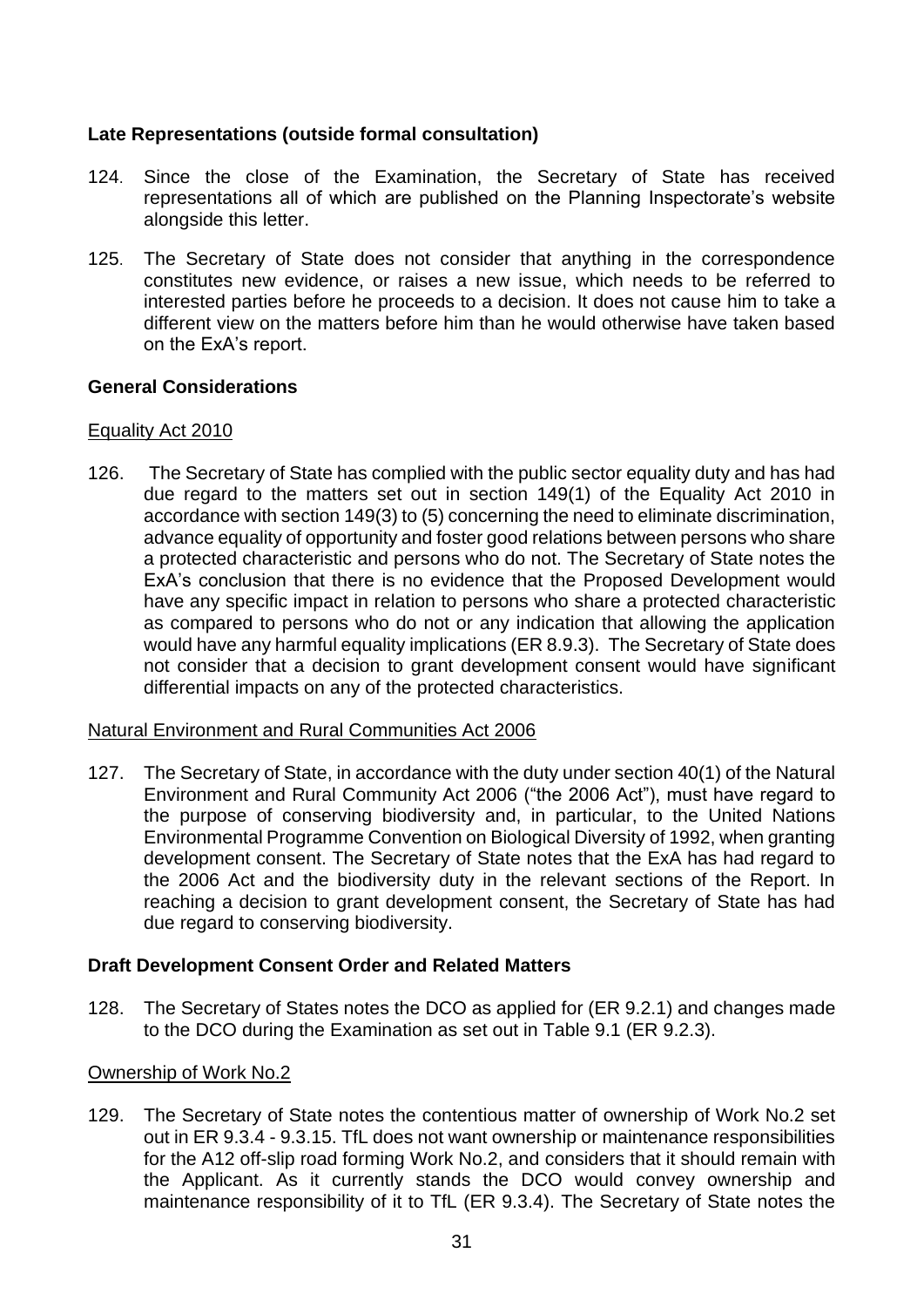reasons why as set out in ER 9.3.5 and the changes required to the DCO if it is to relieve TfL of ownership (ER 9.3.6). The Secretary of State notes the Applicant's position, as set out in ER 9.3.7, and the DCO follows drafting precedent in a number of made Orders and sets out that the Highway Authority(ies) will be responsible for the bridges below the waterproofing membrane of the structure. Thus it, does not place responsibility for the bridge structure on TfL save as regards the highway surface.

- 130. TfL stated it will "reluctantly" be prepared to take on responsibility for the new slip offroad if the Secretary of State is satisfied that it should and suitable arrangements are agreed and protections in favour of TfL are put in place (ER 9.3.8). Following negotiations between the two parties, TfL stated "it had been able to agree with the Applicant the majority of provisions sought in the protective provisions submitted by TfL and that TfL and the Applicant are proposing to enter into a side agreement in relation to those provisions that have been agreed" (ER 9.3.10). TfL then stated it was no longer seeking further amendments to the recommended DCO, including the need for full Protective Provisions ("PPs"). However, disputes between the Applicant and TfL remain over the issue of commuted sums (ER 9.3.11) and, as described in ER 9.3.11, this affects TfL's final position.
- 131. With regard to Work No.2, the Secretary of State agrees with the ExA's view that it does not see any logical reason why TfL should not take on responsibilities, as set out in the recommended DCO, and like the ExA is satisfied that TfL should own and manage Work No.2 (ER 9.3.13)
- 132. The Secretary of State notes that following his consultation letter of 14 October 2021, no agreement had yet been reached in respect of costs and commuted sums and both parties said this was a matter for the Secretary of State to decide. The Secretary of State notes the arguments put forward by TfL in ER 9.5.30 – 9.5.31 and that it should not be responsible for finding the additional funding arising from a third-party scheme. TfL said payments of a commuted sum as well as its reasonable costs are a standard position and to not do so would leave TfL to find funds to pay for a thirdparty development diverting its limited resources away from other much needed operational matters. In its response, the Applicant stated it does not have statutory responsibility for the local highway network and insofar as the scheme involves TfL incurring greater expense for the management of the Transport for London road network, this is a matter for DfT and TfL (ER 9.5.32). The ExA considered the Proposed Development could potentially increase the responsibilities of TfL over and above the existing situation and stated that TfL's suggested PPs seek only to mitigate against the additional burdens placed upon it (ER 9.5.33). The ExA stated that the Applicant has not disputed the words of TfL's suggested PPs and, on that basis, recommended they be inserted as Part 7 of Schedule 9 to the recommended DCO at Appendix C to the Report (ER 9.5.34). In this context of this application, and for the reasons given by the ExA, the Secretary of State agrees and has included TfL's suggested PPs in the made DCO.

#### Schedule 2 Requirement 4 (CEMP)

133. The Secretary of State notes LB Havering's position that the Secretary of State should not be approving the CEMP at the details stage i.e. after the Order has been made. Its concerns were twofold, first, the wording of Requirement 4 (Construction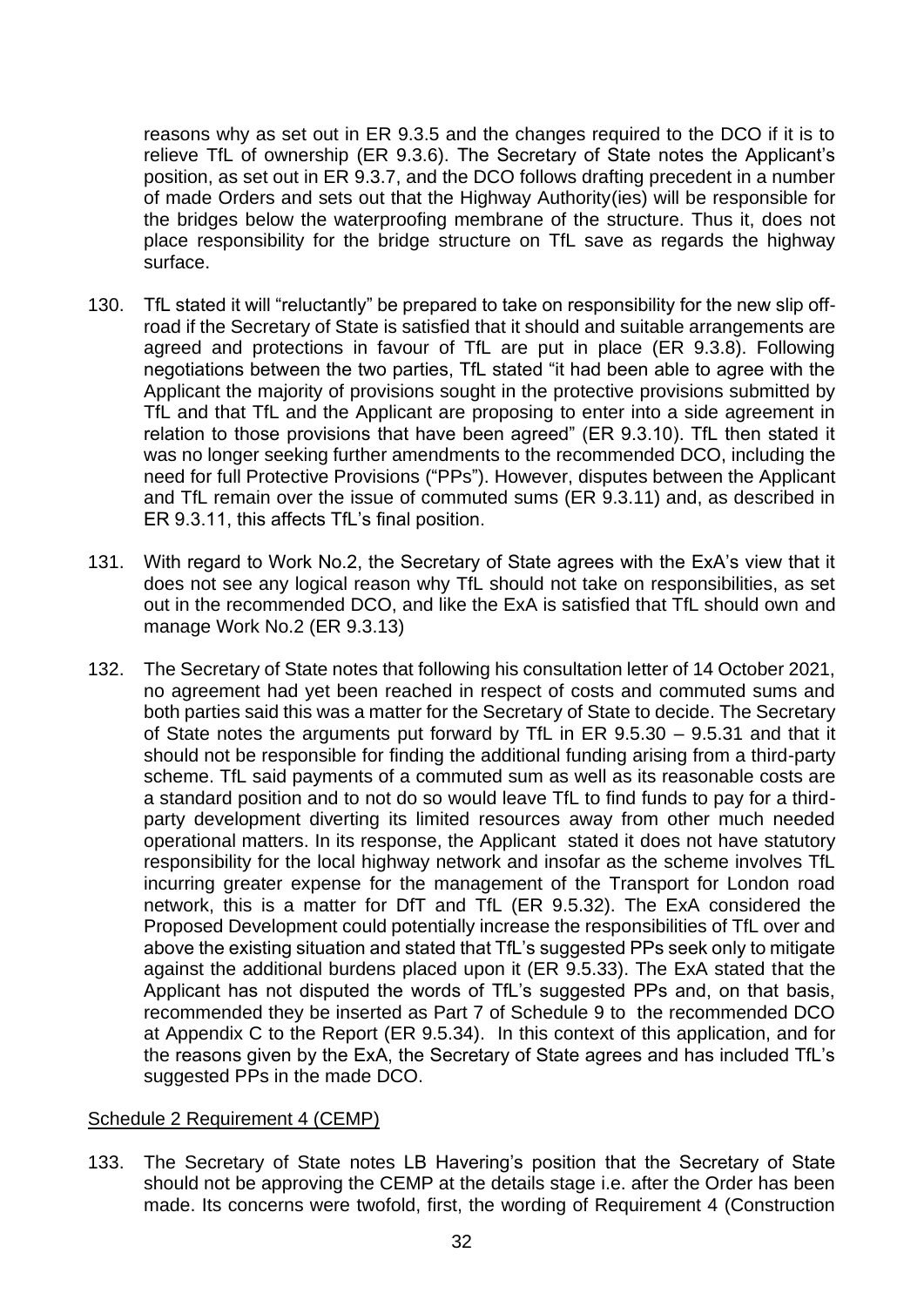Environmental Management Plan) itself and second, the absence of outline Environmental Control Plans ("ECPs) (ER 9.3.16-9.3.17).

- 134. The Secretary of State notes in the original draft DCO submitted with the application, Requirement 4 listed none of the ECPs to support the outline CEMP (ER 9.3.18). The ExA shared LB Havering's concerns, considering the Applicant's position to be imprecise and non-committal. At Deadline 2, the Applicant updated Requirement 4 and listed the documents which "must" be included within the final CEMP (ER 9.3.19).
- 135. LB Havering's other principal concern was the wording "substantially in accordance" and "must reflect" remaining in Requirement 4 (and in other requirements). The Applicant stated that these words should be retained to allow for flexibility (ER 9.3.21). The Secretary of State notes the ExA's position that it does not agree with the Applicant that such wording is appropriate. While the detailed design stage may well result in some refinement of the mitigation, the ExA is of the firm view that the CEMP, secured by Requirement 4, must not be allowed to depart from the outline CEMP other than in terms of minor changes. The ExA considers that allowing the CEMP to only be "substantially" in accordance potentially allows for a significant departure from it, as "substantially" in accordance is not defined in the final draft DCO. The Secretary of State notes that, in this Examination, the ExA considered a greater degree of certainty was needed and that it was therefore appropriate to use "in accordance". In the light of this, the Secretary of State agrees with the ExA that these terms should be removed from this Order (ER 9.3.22 – 9.3.23 and Table 9.2). In addition, for the same reason, the Secretary of State agrees with the removal of "substantially" and "must reflect" from the other Requirements, to ensure the documents that come forward are not capable of departing from what has been examined in the application (ER 9.4.4). These changes were included in the recommended DCO at Appendix C to the Report.

## Code of Construction Practice ("CoCP")

136. The ExA was initially surprised that the application was not accompanied by a CoCP document (ER 9.4.5). In response, the Applicant stated that its previous schemes did not require the preparation of a CoCP, instead it requires an outline CEMP to be prepared in accordance with, amongst other documents, the design guidelines of DMRB (ER 9.4.6). The ExA requested a signposted document or navigation document explaining where measures normally contained within a CoCP are found in the Examination documentation and how they interdepend on one another, which the Applicant duly provided (ER 9.4.8). The ExA concluded that the Signposting Document demonstrates how scattered such information is and how a CoCP would be a useful and concise document to which the Secretary of State and interested parties could refer (ER 9.4.10). The Secretary of State notes written representations from LB Havering, TfL and the EA supporting a CoCP document and agrees with the ExA recommendation that an additional requirement for a CoCP should be inserted into the recommended DCO (ER 9.4.11). The relevant requirement is Requirement 18.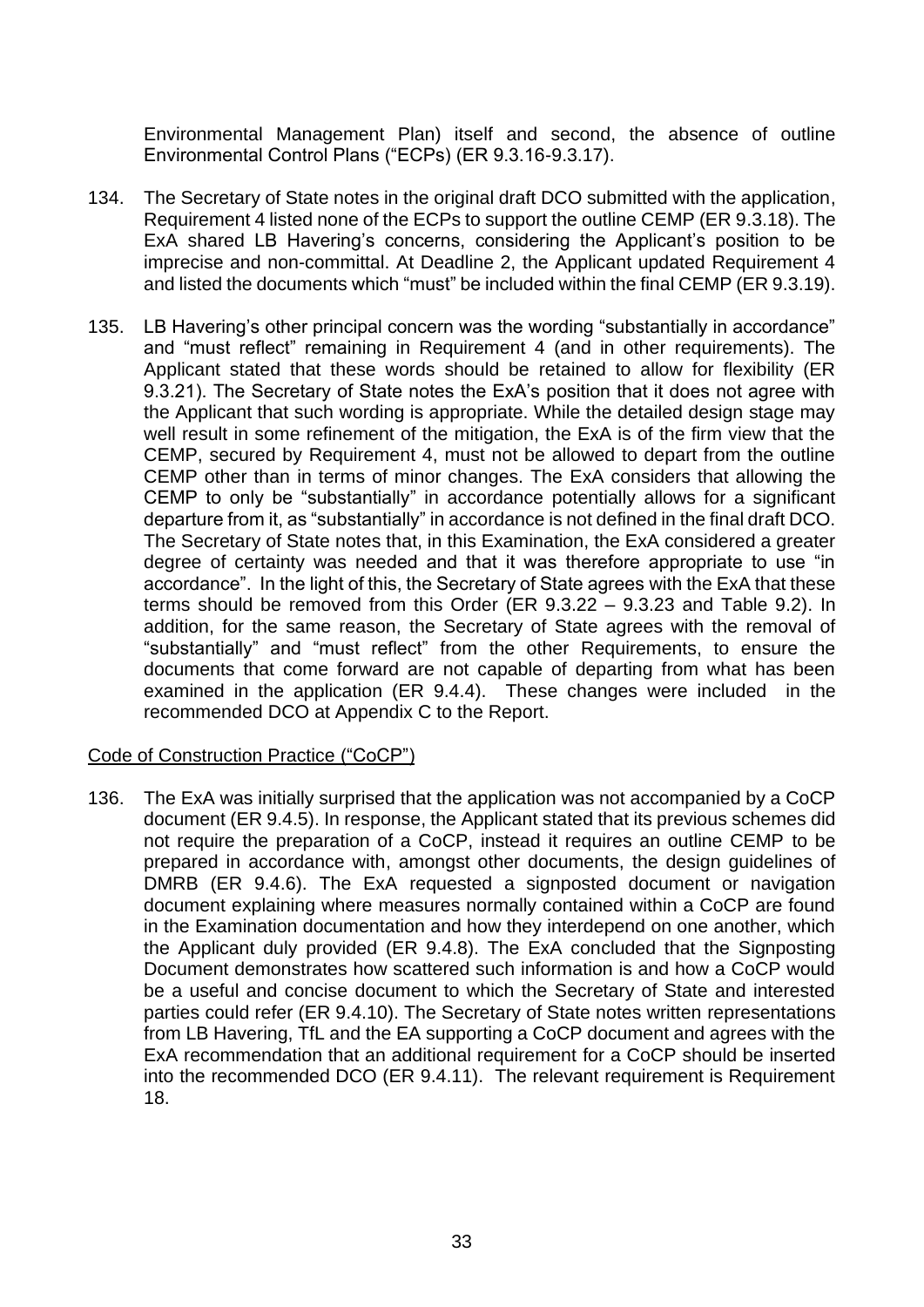# Statutory Undertakers

137. The Secretary of State notes PPs for both Cadent Gas and TfL remain outstanding matters not agreed by the close of the Examination (ER 9.5.33). The position with regard to TfL is set out in paragraph 132.

## Cadent Gas

138. In his consultation letter of 14 October 2021, the Secretary of State asked the Applicant and Cadent Gas whether an agreement had been reached on all matters including PPs as these remained outstanding at the end of the Examination (ER 10.1.12). In its response of 21 October 2021, Cadent Gas stated that PPs had been agreed and the Applicant would be submitting these agreed PPs. On the basis these were included in the final made Order, Cadent Gas was withdrawing its objection. The agreed PPs were submitted by the Applicant in its letter of 29 October 2021. These have been included in Part 6 of Schedule 9 (Protective Provisions) to the final Order (subject to minor changes to reflect grammatical, formatting and crossreference changes).

## Interested Parties

- 139. The Secretary of State notes changes sought to, and queries on, the draft DCO from LB Havering (9.5.39 - 9.5.45). On its request to remove the term "use of any street" for Part 3, Article 13(1) and (2) as it is too broad a power, the Secretary of State agrees with the ExA that subparagraph (4) acts as the check and balance to the use of the Article and does not propose to remove as requested. (ER 9.5.40). On the query whether Requirement 13(1) or (2) needs updating to ensure fencing to control deer during construction, like the ExA, the Secretary of State is satisfied that this is secured by Requirement 4 (ER 9.5.43).
- 140. Where not previously stated otherwise, the Secretary is satisfied with the recommended changes to the final draft DCO as set out in Table 9.3 of the Report. The Secretary of State is making a number of other minor textual amendments to the draft DCO in the interests of clarity, consistency and precision.
- 141. In addition, the Secretary of State has made the following modifications to the draft DCO at Annex C:
	- article 2 (interpretation) the definition of 'the 2017 Regulations' has been removed as article 32 (modification of the 2017 Regulations) has not been retained;
	- article 2 (interpretation) the definition of 'commence' has been amended to ensure consistency and clarity;
	- article 2 (interpretation) the definition of 'undertaker' has been amended to reflect 'National Highways Limited';
	- article 2 (interpretation) definitions of documents to be certified as listed in Schedule 10 have been added on the basis that the ExA accepts the list to be correct.
	- article 7 (limits of deviation) the text has been amended to maintain consistency with highways DCOs as no justification given for the variation;
	- article 9 (consent to transfer benefits) sub paragraph 4 added to make explicit that the undertaker alone is liable for any compensation payable pursuant to this provision.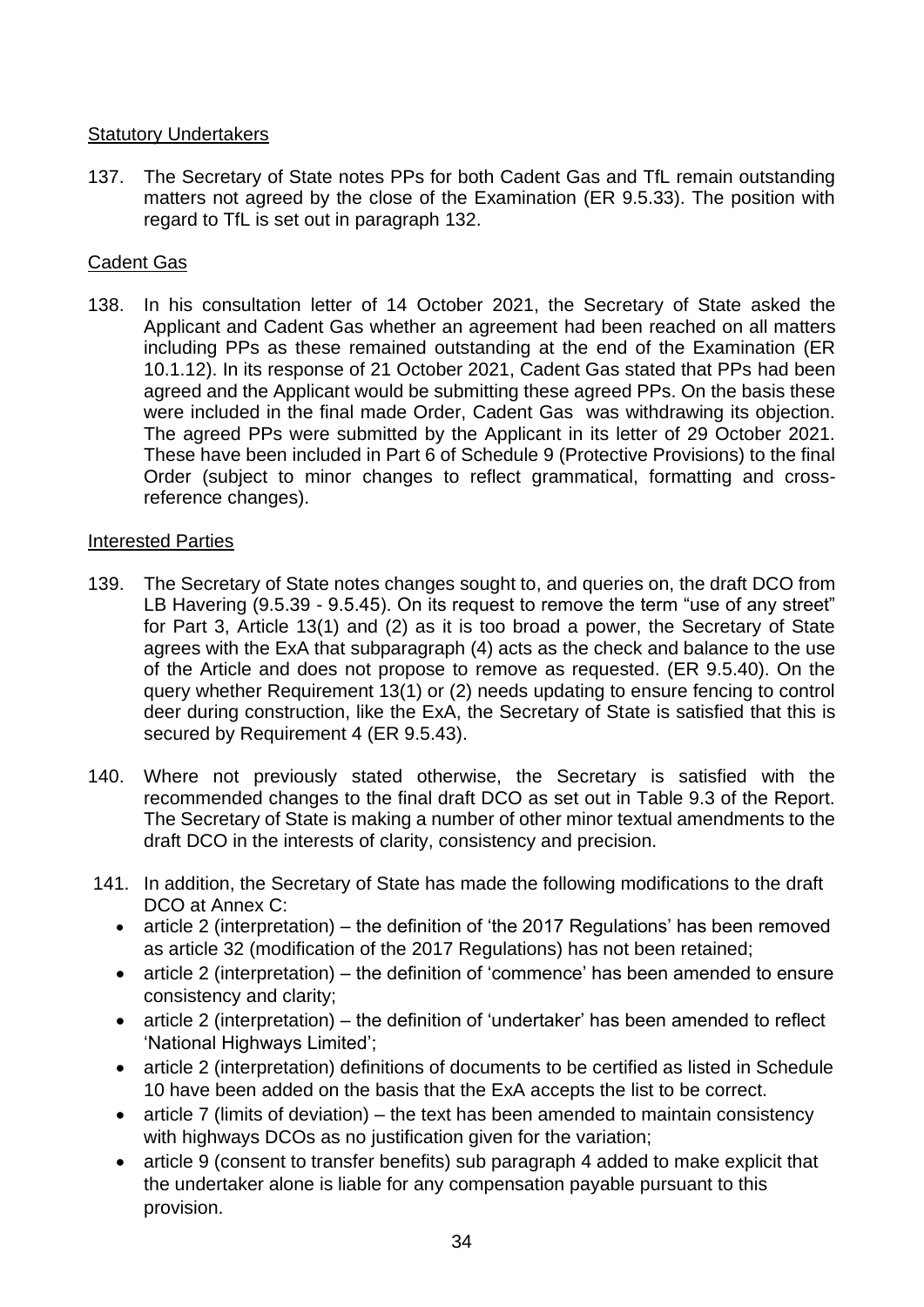- article 10 (application of the 1991 Act) the text has been amended to maintain consistency with highways DCOs;
- article 13 (temporary stopping up and restriction of use of streets) the wording has been amended to maintain consistency with highways DCOs. The wording has been sufficient for Orders of a similar nature and it is unclear why this matter should be distinguished;
- article 22 (authority to survey and investigate the land) amended to ensure consistency with precedents as insufficient justification for inclusion. The explanatory memorandum cites precedents for article 22 but those precedents do not include a provision equivalent to sub-paragraph (1)(c).
- article 23 (felling or lopping of trees and removal of hedgerows) paragraph (5) has been removed as unprecedented in highways DCOs and planning permission is required under a separate regime;
- article 31 (application of the 1981 Act) has been amended as insufficient justification for inclusion;
- article 32 (modification of the 2017 Regulations) has been removed as it is unprecedented and there is a lack of justification as to why needed in this matter;
- in ex-article 35 (temporary use of land for carrying out authorised development) paragraph (3) has been removed due to lack of explanation in the explanatory memorandum;
- in ex-article 35 two years has been reduced to one year as is standard because of the lack of justification as to why it needs to be extended in this matter;
- in ex-article 36(6), the wording from "but the undertaker" to the end has been removed as being unnecessary. The word "restore" means to return something to an earlier or original condition rather than to improve;
- in ex-article 38 (statutory undertakers) paragraph (1)(a) retained precedented language as new provision unprecedented and Secretary of State disagrees that it is confusing;
- in ex-article 44 (defence to proceedings in respect of statutory nuisance) paragraph (2) is unprecedented in highways DCOs and is not discussed in the ExA's report;
- Schedule 1 the inclusion of the word "approximately" is redundant by virtue
- of the wording in article  $2(4)$ ;
- Schedule 2 paragraph 3 relating to the independent design review has been amended as Secretary of State does not agree with the view expressed by the ExA;
- Schedule 7 paragraph 6 has been removed as lack of justification as to why it is needed in this matter.

# **Secretary of State's overall conclusion and Decision**

142. For all the reasons set out in this letter, the Secretary of State considers that there is a clear justification for authorising the Development. The Secretary of State has decided to grant development consent, subject to the changes in the Order mentioned above. The Secretary of State is satisfied that none of these changes constitutes a material change and is therefore satisfied that it is within the powers of section 114 of the 2008 Act for the Secretary of State to make the Order as now proposed.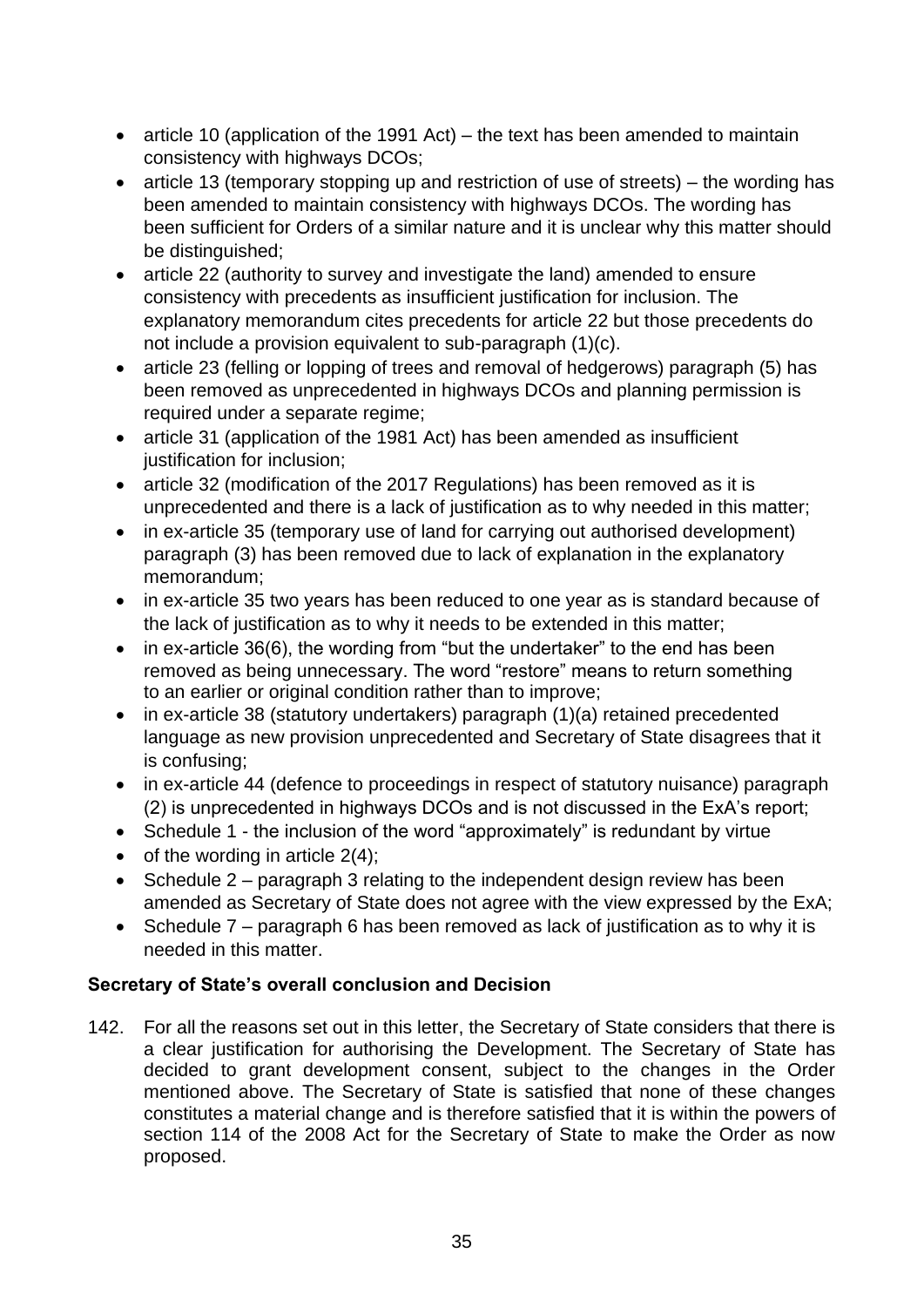# **Challenge to Decision**

143. The circumstances in which the Secretary of State's decision may be challenged are set out in the note attached at Annex A to this letter.

# **Publicity for the Decision**

144. The Secretary of State's decision on this application is being publicised as required by section 116 of the 2008 Act and regulation 31 of the 2017 Regulations.

Yours faithfully,

Natasha Kopala